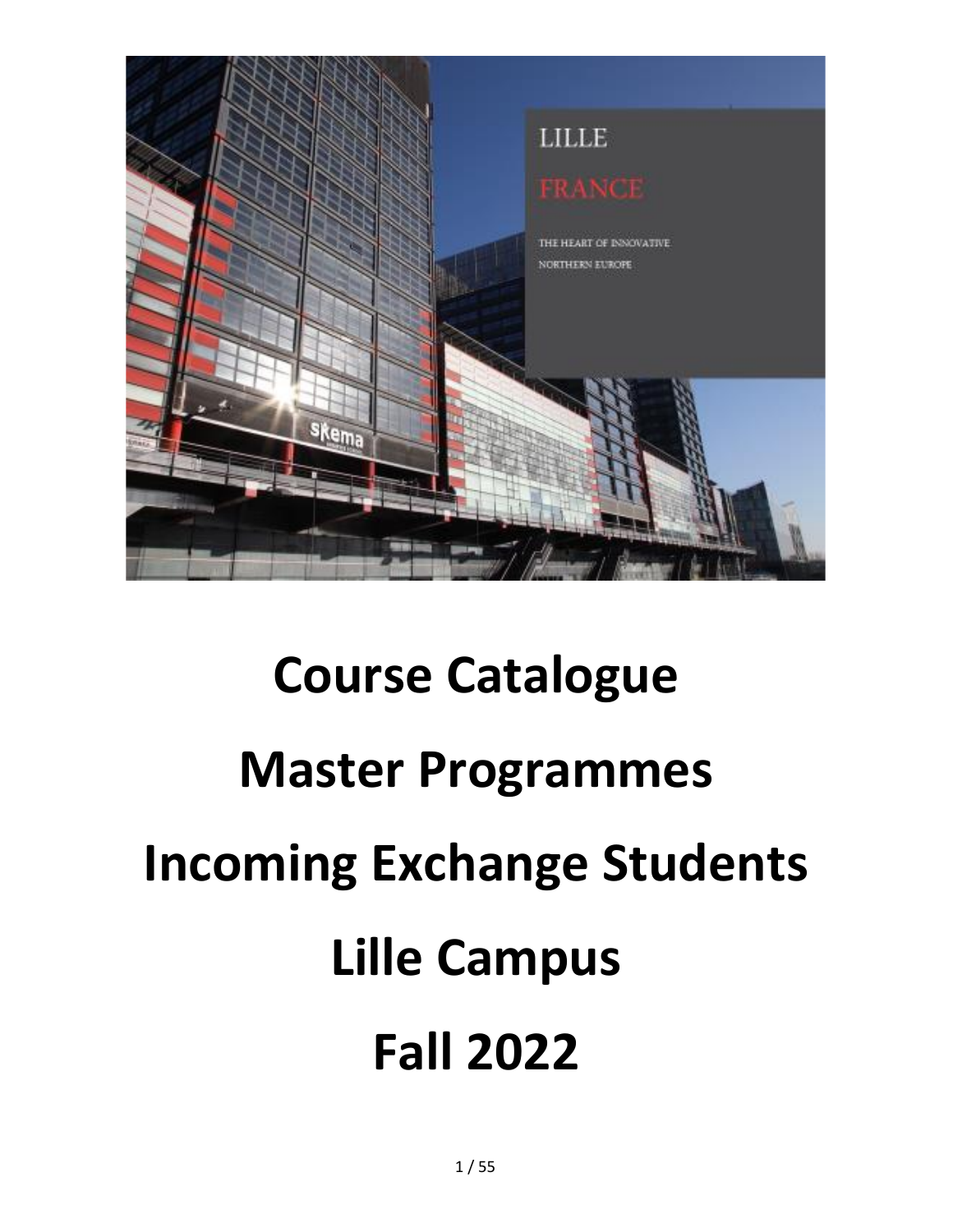Dear Exchange Students,

Welcome to SKEMA Business School !

Here are a few key instructions on how to consult properly the **Lille Course Catalogue Fall 2022**.

Please read these instructions carefully:

- 1) Students are required to choose **one program** and follow the courses within that one program. It is not possible to mix and match courses from different programs due to frequent scheduling clashes.
- 2) **Pay attention to the pre-requisites!** We have highlighted the pre-requisites for courses **in red**. It is the student's responsibility to ensure he/she has the required academic background to successfully follow the courses.
- 3) **Special Note for Project and Program Management & Business Development Program:** Certain courses within this program have **extra fees**. Fees apply because students are able to obtain various professional certifications once passing the course. The fees are directly linked with the enrollment of the student in the professional certificate examination. Fee details are clearly indicated in the course catalogue. Students choosing this program will be required to pay the required fees before receiving their acceptance letter. The SKEMA International Office will contact students on the payment procedure once the nomination period is complete (late June).
- 4) Courses within the catalogue are subject to slight changes.
- 5) There is a maximum number of seats available per specialization program.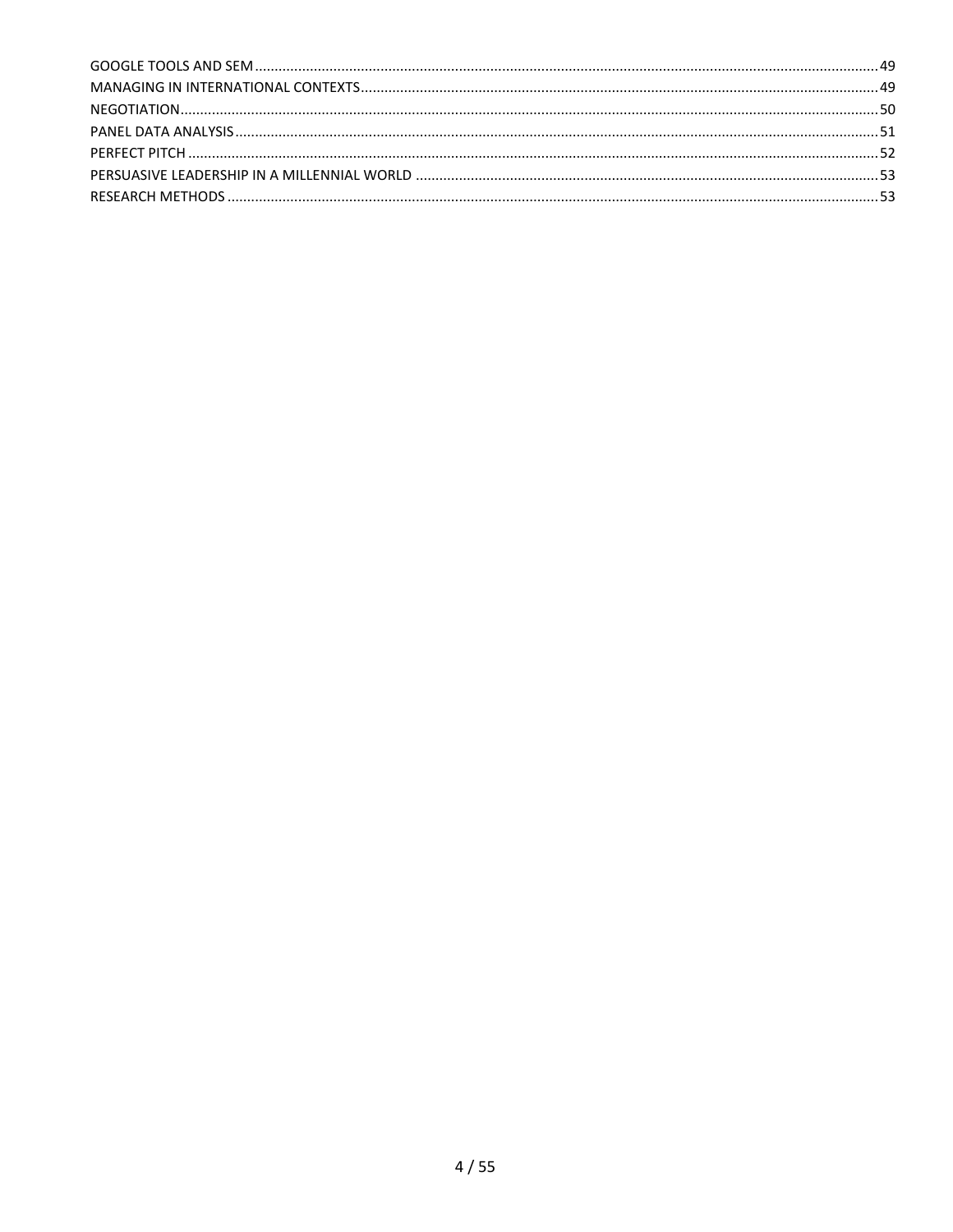# <span id="page-4-0"></span>**M1 ABM FRANCE**

#### <span id="page-4-1"></span>**BUSINESS TRANSFORMATION IN A DIGITAL ECONOMY**

| <b>Course Code</b>        | PGE.FINM1.ECCOR.0906                                                                                                                                                                                                                                                                                                                                                                                                                                                                                                                                                                                                                                                                                                                                                                                                                                                                                                                                                                                                                                                                                                                                                                                                                                                                            |
|---------------------------|-------------------------------------------------------------------------------------------------------------------------------------------------------------------------------------------------------------------------------------------------------------------------------------------------------------------------------------------------------------------------------------------------------------------------------------------------------------------------------------------------------------------------------------------------------------------------------------------------------------------------------------------------------------------------------------------------------------------------------------------------------------------------------------------------------------------------------------------------------------------------------------------------------------------------------------------------------------------------------------------------------------------------------------------------------------------------------------------------------------------------------------------------------------------------------------------------------------------------------------------------------------------------------------------------|
| <b>ECTS Credits</b>       | 3                                                                                                                                                                                                                                                                                                                                                                                                                                                                                                                                                                                                                                                                                                                                                                                                                                                                                                                                                                                                                                                                                                                                                                                                                                                                                               |
| <b>Course Leader</b>      | <b>DIBIAGGIO Ludovic</b>                                                                                                                                                                                                                                                                                                                                                                                                                                                                                                                                                                                                                                                                                                                                                                                                                                                                                                                                                                                                                                                                                                                                                                                                                                                                        |
| <b>Synchronous</b>        | 18                                                                                                                                                                                                                                                                                                                                                                                                                                                                                                                                                                                                                                                                                                                                                                                                                                                                                                                                                                                                                                                                                                                                                                                                                                                                                              |
| <b>Department</b>         | Dept. Stratégy, Entrepreneurship and Economics                                                                                                                                                                                                                                                                                                                                                                                                                                                                                                                                                                                                                                                                                                                                                                                                                                                                                                                                                                                                                                                                                                                                                                                                                                                  |
| Program                   | M1 ABM France                                                                                                                                                                                                                                                                                                                                                                                                                                                                                                                                                                                                                                                                                                                                                                                                                                                                                                                                                                                                                                                                                                                                                                                                                                                                                   |
| <b>Prerequisites</b>      | None                                                                                                                                                                                                                                                                                                                                                                                                                                                                                                                                                                                                                                                                                                                                                                                                                                                                                                                                                                                                                                                                                                                                                                                                                                                                                            |
| <b>Course Description</b> | This course overviews structural changes in the global economy and in the competitive game<br>of most industries due to digital transformation. This transformation reshuffles the<br>architecture of the value creation, delivery, and capture mechanisms by moving from<br>product to platform focus, thus changing the organization of the value chain and of<br>transaction modes between stakeholders. These changes impact economic environments<br>and performance (such as productivity gain, economic growth, wage disparities, etc.),<br>question the organization of industries and of companies, and challenge standard<br>management principles. They also affect strategic mechanisms to design and implement a<br>sustainable competitive advantage. Mastering basic concepts and analytical tools will help<br>students understand better key strategic challenges of digital technologies. Through real case<br>examples, lectures and in-class discussions, students will be able to navigate digital<br>technologies disrupting most industries (such as Artificial Intelligence), analyze platform-<br>based business models, and address critical questions such as the limits of organizational<br>disruptions, the decentralization and disintermediation of activities. |
| <b>Course Open to</b>     | Lille /Fall;#Paris /Fall;#Sophia /Fall                                                                                                                                                                                                                                                                                                                                                                                                                                                                                                                                                                                                                                                                                                                                                                                                                                                                                                                                                                                                                                                                                                                                                                                                                                                          |
| <b>Exchange</b>           |                                                                                                                                                                                                                                                                                                                                                                                                                                                                                                                                                                                                                                                                                                                                                                                                                                                                                                                                                                                                                                                                                                                                                                                                                                                                                                 |
| <b>Semester</b>           | fall                                                                                                                                                                                                                                                                                                                                                                                                                                                                                                                                                                                                                                                                                                                                                                                                                                                                                                                                                                                                                                                                                                                                                                                                                                                                                            |
| <b>Campus</b>             | Belo Horizonte, Lille, Paris, Sophia, Suzhou                                                                                                                                                                                                                                                                                                                                                                                                                                                                                                                                                                                                                                                                                                                                                                                                                                                                                                                                                                                                                                                                                                                                                                                                                                                    |
| <b>Evaluation</b>         |                                                                                                                                                                                                                                                                                                                                                                                                                                                                                                                                                                                                                                                                                                                                                                                                                                                                                                                                                                                                                                                                                                                                                                                                                                                                                                 |
| <b>Final Examination</b>  | 40                                                                                                                                                                                                                                                                                                                                                                                                                                                                                                                                                                                                                                                                                                                                                                                                                                                                                                                                                                                                                                                                                                                                                                                                                                                                                              |
| $(\%)$                    |                                                                                                                                                                                                                                                                                                                                                                                                                                                                                                                                                                                                                                                                                                                                                                                                                                                                                                                                                                                                                                                                                                                                                                                                                                                                                                 |
| Continuous                | 60                                                                                                                                                                                                                                                                                                                                                                                                                                                                                                                                                                                                                                                                                                                                                                                                                                                                                                                                                                                                                                                                                                                                                                                                                                                                                              |
| Assessment (%)            |                                                                                                                                                                                                                                                                                                                                                                                                                                                                                                                                                                                                                                                                                                                                                                                                                                                                                                                                                                                                                                                                                                                                                                                                                                                                                                 |
| <b>Academic reference</b> |                                                                                                                                                                                                                                                                                                                                                                                                                                                                                                                                                                                                                                                                                                                                                                                                                                                                                                                                                                                                                                                                                                                                                                                                                                                                                                 |
| <b>Websites</b>           |                                                                                                                                                                                                                                                                                                                                                                                                                                                                                                                                                                                                                                                                                                                                                                                                                                                                                                                                                                                                                                                                                                                                                                                                                                                                                                 |

## <span id="page-4-2"></span>**CAREER MANAGEMENT (FALL)**

| <b>Course Code</b>        | PGE.FINM1.CRCOR.1003              |
|---------------------------|-----------------------------------|
| <b>ECTS Credits</b>       |                                   |
| <b>Course Leader</b>      | <b>BEAUGRAND Audrey</b>           |
| Synchronous               | 9                                 |
| <b>Department</b>         | Career Center - Employability     |
| Program                   | M1 ABM France                     |
| <b>Prerequisites</b>      | No                                |
| <b>Course Description</b> | <b>MARKETABILITY</b>              |
|                           | 2 workshops of 1h30 each in Fall: |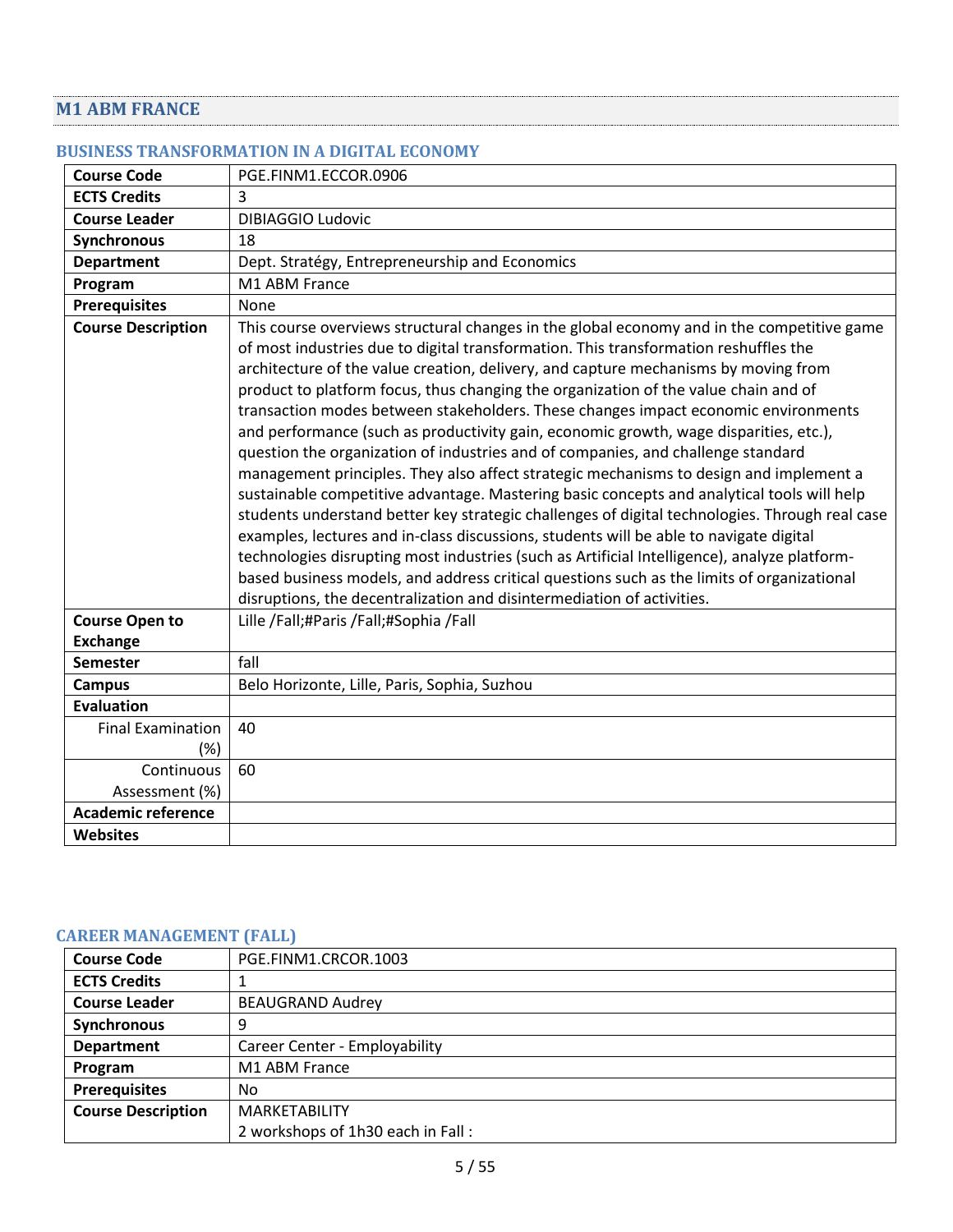|                           | 1. Personal Branding & Soft-Skills                                              |
|---------------------------|---------------------------------------------------------------------------------|
|                           | 2. LINKEDIN Profile Development                                                 |
|                           | 3 workshops of 1h30 each in Spring:                                             |
|                           | 1. Storytelling & Pitch                                                         |
|                           | 2. Preparation for recruitment interviews                                       |
|                           | 3. The ALUMNI network: how to approach the network?                             |
|                           | + evaluation                                                                    |
|                           | + Career tuesday                                                                |
|                           | + Compagny Challenge (effective participation)                                  |
| <b>Course Open to</b>     | Belo /Fall;#Lille /Fall;#Paris /Fall;#Raleigh /Fall;#Sophia /Fall;#Suzhou /Fall |
| <b>Exchange</b>           |                                                                                 |
| Semester                  | fall                                                                            |
| Campus                    | Belo Horizonte, Lille, Paris, Sophia, Suzhou                                    |
| Evaluation                |                                                                                 |
| <b>Final Examination</b>  | 100                                                                             |
| (%)                       |                                                                                 |
| Continuous                | $\Omega$                                                                        |
| Assessment (%)            |                                                                                 |
| <b>Academic reference</b> |                                                                                 |
| <b>Websites</b>           |                                                                                 |

#### <span id="page-5-0"></span>**CORPORATE FINANCE**

| <b>Course Code</b>        | PGE.FINM1.FICOR.0503                                                                             |
|---------------------------|--------------------------------------------------------------------------------------------------|
| <b>ECTS Credits</b>       | 4                                                                                                |
| <b>Course Leader</b>      | <b>GROSLAMBERT Bertrand</b>                                                                      |
| Synchronous               | 30                                                                                               |
| <b>Department</b>         | Dept. Accounting and Finance                                                                     |
| Program                   | M1 ABM France                                                                                    |
| <b>Prerequisites</b>      | None                                                                                             |
| <b>Course Description</b> | Our objective is to bring students to develop a rigorous analytical framework of the major       |
|                           | investment and financing decisions. In particular, we will shed lights on the interest rates and |
|                           | the investment valuation. We will focus on different ways of financing between equity, debt.     |
|                           | Then, we present the relationship between risk, return and the cost of financing.                |
| <b>Course Open to</b>     | Belo /Fall;#Lille /Fall;#Paris /Fall;#Raleigh /Fall;#Sophia /Fall;#Suzhou /Fall                  |
| <b>Exchange</b>           |                                                                                                  |
| <b>Semester</b>           | fall                                                                                             |
| <b>Campus</b>             | Belo Horizonte, Lille, Paris, Raleigh, Sophia, Suzhou                                            |
| <b>Evaluation</b>         |                                                                                                  |
| <b>Final Examination</b>  | 60                                                                                               |
| $(\%)$                    |                                                                                                  |
| Continuous                | 40                                                                                               |
| Assessment (%)            |                                                                                                  |
| <b>Academic reference</b> | 1) Principles of Corporate Finance, 11/e, Brealey, Myers and Allen, McGrawHill Higher            |
|                           | Education ed.                                                                                    |
|                           | 2) Corporate Finance Theory and Practice, P. Vernimmen, John Wiley & Sons, 2011, 3rd             |
|                           | edition Available freely on Scholarvox by Cyberlibris at                                         |
|                           | http://mediatheque.skema.edu/index.php?id=408                                                    |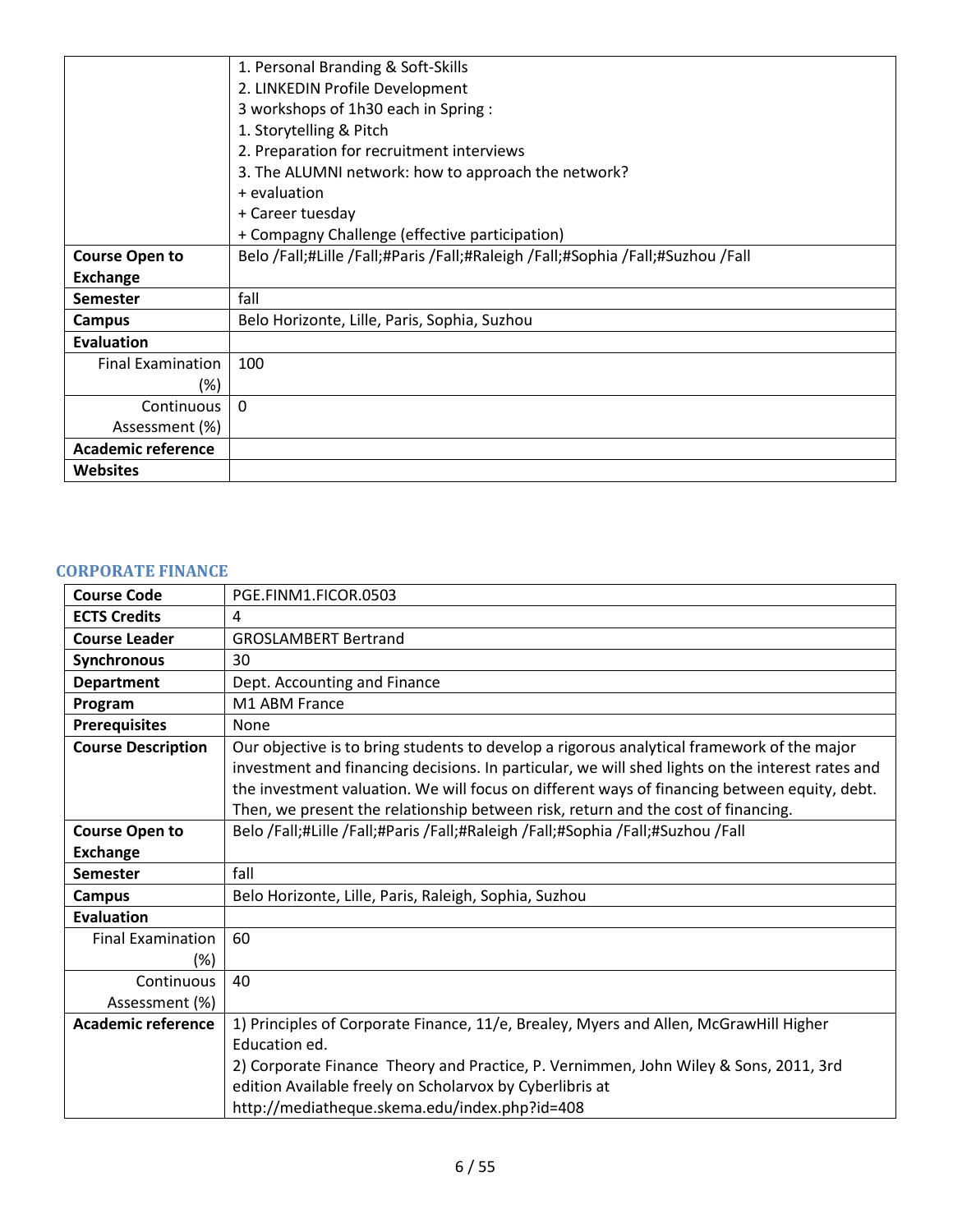| <b>Websites</b> | Http://skema.lms.crossknowledge.com/data/modules/crossknowledge/interfaces/index.php |
|-----------------|--------------------------------------------------------------------------------------|
|                 | http://www.vernimmen.com/                                                            |
|                 | http://mediatheque.skema.edu/index.php?id=408                                        |
|                 | http://knowledge.skema.edu/                                                          |

# <span id="page-6-0"></span>**ENTREPRENEURSHIP**

| <b>Course Code</b>        | PGE.FINM1.STCOR.0828                                                                                                                                                                                                                                                                                                                                                                                                                                                                                                                                                                                                                                                                                                                                                                                                                                                                                                                                       |
|---------------------------|------------------------------------------------------------------------------------------------------------------------------------------------------------------------------------------------------------------------------------------------------------------------------------------------------------------------------------------------------------------------------------------------------------------------------------------------------------------------------------------------------------------------------------------------------------------------------------------------------------------------------------------------------------------------------------------------------------------------------------------------------------------------------------------------------------------------------------------------------------------------------------------------------------------------------------------------------------|
| <b>ECTS Credits</b>       | 3                                                                                                                                                                                                                                                                                                                                                                                                                                                                                                                                                                                                                                                                                                                                                                                                                                                                                                                                                          |
| <b>Course Leader</b>      | <b>MARINO Marianna</b>                                                                                                                                                                                                                                                                                                                                                                                                                                                                                                                                                                                                                                                                                                                                                                                                                                                                                                                                     |
| <b>Synchronous</b>        | 18                                                                                                                                                                                                                                                                                                                                                                                                                                                                                                                                                                                                                                                                                                                                                                                                                                                                                                                                                         |
| <b>Department</b>         | Dept. Stratégy, Entrepreneurship and Economics                                                                                                                                                                                                                                                                                                                                                                                                                                                                                                                                                                                                                                                                                                                                                                                                                                                                                                             |
| Program                   | M1 ABM France                                                                                                                                                                                                                                                                                                                                                                                                                                                                                                                                                                                                                                                                                                                                                                                                                                                                                                                                              |
| <b>Prerequisites</b>      | No prerequisit                                                                                                                                                                                                                                                                                                                                                                                                                                                                                                                                                                                                                                                                                                                                                                                                                                                                                                                                             |
| <b>Course Description</b> | This course introduces the fundamental concepts at the basis of entrepreneurship. We will<br>use a combination of lectures, case studies and a team project to explore and apply<br>theoretical frameworks and methodologies in different industry and company situations.<br>Basic mastery of these tools has relevance to everyone seeking a career in business as a<br>manager, an entrepreneur or a consultant.<br>By interacting with entrepreneurs, you'll have the chance to discover their life and their<br>entrepreneurial venture. More specifically, you will be able to grasp the processs of<br>developping an idea and of transforming an invention into an innovation (from the idea to<br>the market). You'll discover the diversity of entrepreneurial ventures led by commited<br>entrepreneurs and will be able to grasp what the entrepreneurs 'life is. In addition, you will<br>also discover how did they select the first market. |
| <b>Course Open to</b>     | Belo /Fall;#Lille /Fall;#Paris /Fall;#Raleigh /Fall;#Sophia /Fall;#Suzhou /Fall                                                                                                                                                                                                                                                                                                                                                                                                                                                                                                                                                                                                                                                                                                                                                                                                                                                                            |
| <b>Exchange</b>           |                                                                                                                                                                                                                                                                                                                                                                                                                                                                                                                                                                                                                                                                                                                                                                                                                                                                                                                                                            |
| <b>Semester</b>           | fall                                                                                                                                                                                                                                                                                                                                                                                                                                                                                                                                                                                                                                                                                                                                                                                                                                                                                                                                                       |
| <b>Campus</b>             | Belo Horizonte, Lille, Paris, Raleigh, Sophia, Suzhou                                                                                                                                                                                                                                                                                                                                                                                                                                                                                                                                                                                                                                                                                                                                                                                                                                                                                                      |
| <b>Evaluation</b>         |                                                                                                                                                                                                                                                                                                                                                                                                                                                                                                                                                                                                                                                                                                                                                                                                                                                                                                                                                            |
| <b>Final Examination</b>  | 50                                                                                                                                                                                                                                                                                                                                                                                                                                                                                                                                                                                                                                                                                                                                                                                                                                                                                                                                                         |
| (%)                       |                                                                                                                                                                                                                                                                                                                                                                                                                                                                                                                                                                                                                                                                                                                                                                                                                                                                                                                                                            |
| Continuous                | 50                                                                                                                                                                                                                                                                                                                                                                                                                                                                                                                                                                                                                                                                                                                                                                                                                                                                                                                                                         |
| Assessment (%)            |                                                                                                                                                                                                                                                                                                                                                                                                                                                                                                                                                                                                                                                                                                                                                                                                                                                                                                                                                            |
| <b>Academic reference</b> |                                                                                                                                                                                                                                                                                                                                                                                                                                                                                                                                                                                                                                                                                                                                                                                                                                                                                                                                                            |
| <b>Websites</b>           |                                                                                                                                                                                                                                                                                                                                                                                                                                                                                                                                                                                                                                                                                                                                                                                                                                                                                                                                                            |

# <span id="page-6-1"></span>**FRENCH BEGINNER I FALL (FOR NON NATIVE SPEAKERS)**

| <b>Course</b>  | PGE.FINM1.LGCOR.4312   |
|----------------|------------------------|
| Code           |                        |
| <b>ECTS</b>    | ∠                      |
| <b>Credits</b> |                        |
| <b>Course</b>  | <b>DURANTON Hélène</b> |
| Leader         |                        |
| Synchronou     | 24                     |
| э              |                        |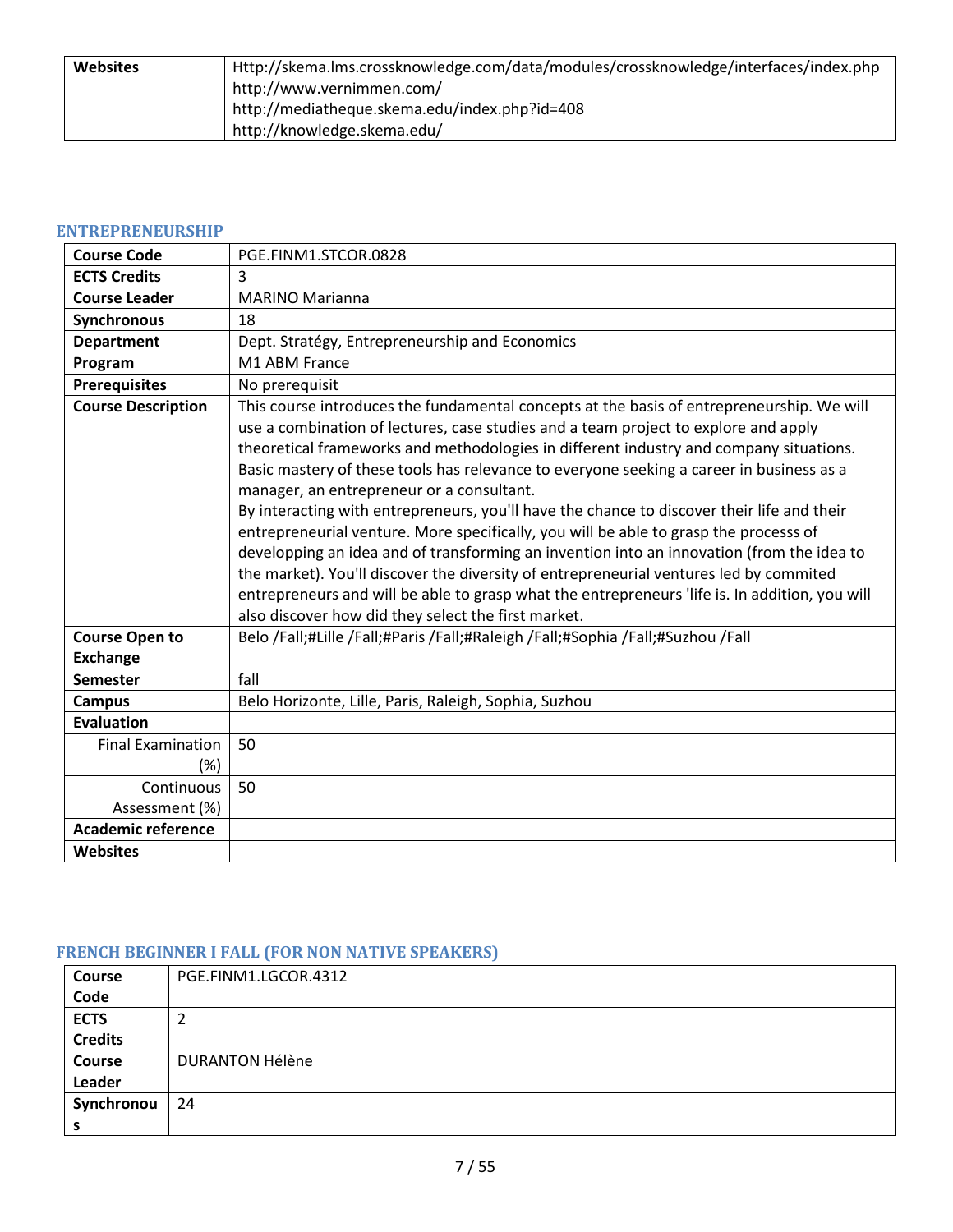| <b>Department</b>  | Dept. Languages and Personal Development                                                                                                            |
|--------------------|-----------------------------------------------------------------------------------------------------------------------------------------------------|
| Program            | M1 ABM France                                                                                                                                       |
| Prerequisite       | There are no-prerequisites for this course.                                                                                                         |
| s                  |                                                                                                                                                     |
| Course             | This course is designed for students with no prior knowledge of the language and offers an                                                          |
| <b>Description</b> | introduction to French language and francophone culture. Students will study French pronunciation                                                   |
|                    | and develop knowledge of the language in all four skills at a basic level. By the end of this course                                                |
|                    | (French Beginner I and II), students will be able to communicate in a range of daily life situations at a                                           |
|                    | basic level. The course aims to prepare students for a period of study abroad by increasing cultural                                                |
|                    | awareness of France and other francophone countries and to enable students to acquire language<br>skills and attitudes for further study of French. |
|                    | Overall, this course prepares students to reach a level comparable to A1 CEFR.                                                                      |
| <b>Course</b>      | Lille /Fall;#Paris /Fall;#Sophia /Fall                                                                                                              |
| Open to            |                                                                                                                                                     |
| <b>Exchange</b>    |                                                                                                                                                     |
| <b>Semester</b>    | fall                                                                                                                                                |
| <b>Campus</b>      | Lille, Paris, Sophia, Suzhou                                                                                                                        |
| <b>Evaluation</b>  |                                                                                                                                                     |
| Final              | $\mathbf{0}$                                                                                                                                        |
| Examination        |                                                                                                                                                     |
| (%)                |                                                                                                                                                     |
| Continuous         | 100                                                                                                                                                 |
| Assessment         |                                                                                                                                                     |
| (%)                |                                                                                                                                                     |
| <b>Academic</b>    |                                                                                                                                                     |
| reference          |                                                                                                                                                     |
| <b>Websites</b>    | Apprendre le français avec RFi :                                                                                                                    |
|                    | https://savoirs.rfi.fr/fr/recherche/rubrique/apprendre/objectif/apprendre-et-perfectionner-le-<br>francais-2707                                     |
|                    | Apprendre le français avec TV5 Monde :                                                                                                              |
|                    | http://apprendre.tv5monde.com/?utm_source=tv5monde&utm_medium=metanav&utm_campaign=                                                                 |
|                    | langue-francaise_apprendre-le-francais                                                                                                              |
|                    | Français Intéractif : http://www.laits.utexas.edu/fi/home                                                                                           |
|                    | Dictionnaire en ligne Reverso : http://dictionnaire.reverso.net/                                                                                    |
|                    |                                                                                                                                                     |

## <span id="page-7-0"></span>**FRENCH BEGINNER II FALL (FOR NON NATIVE SPEAKERS)**

| <b>Course</b>  | PGE.FINM1.LGCOR.4360   |
|----------------|------------------------|
| Code           |                        |
| <b>ECTS</b>    | ▵                      |
| <b>Credits</b> |                        |
| Course         | <b>DURANTON Hélène</b> |
| Leader         |                        |
| Synchronou     | 24                     |
| э              |                        |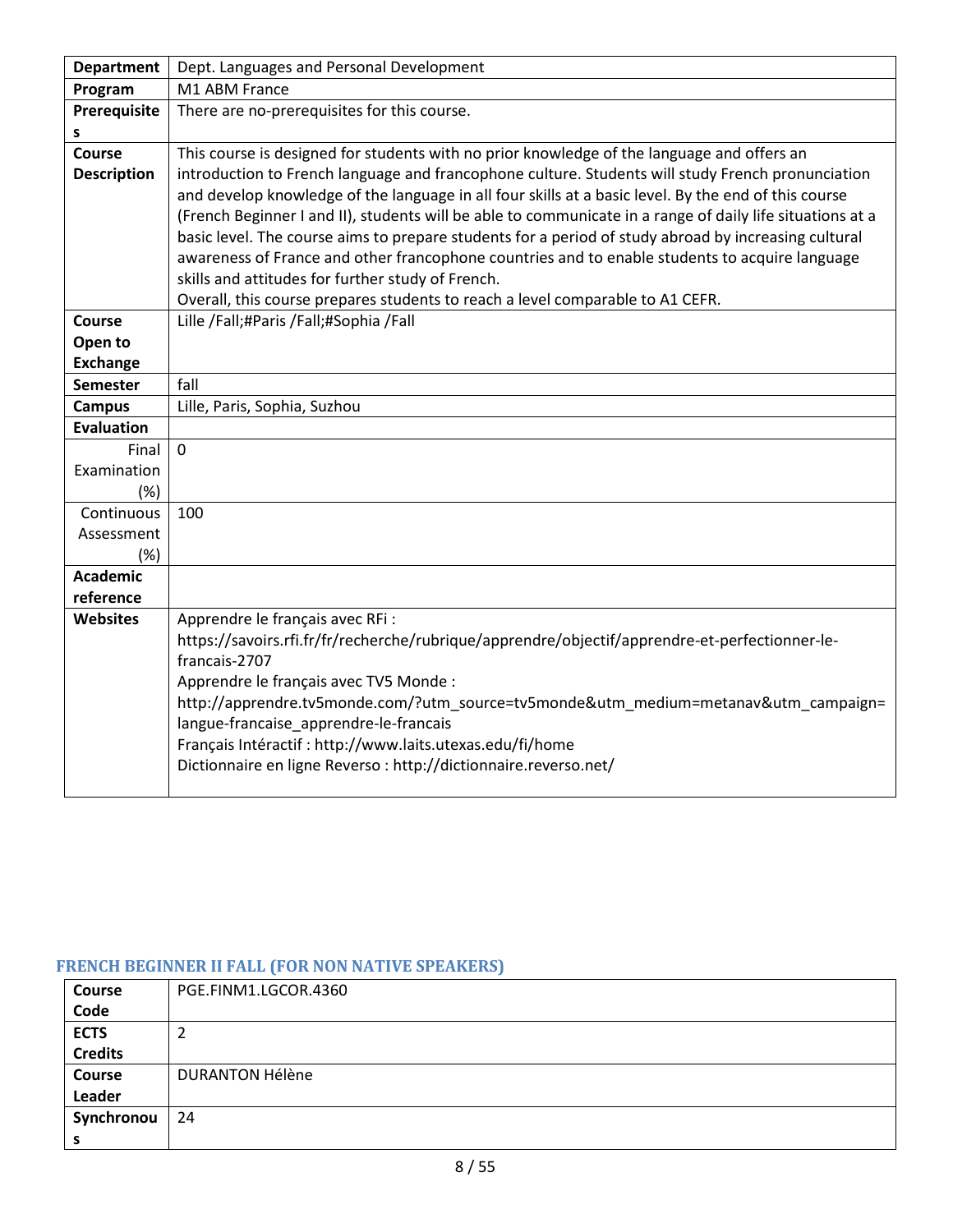| <b>Department</b>  | Dept. Languages and Personal Development                                                                                                                                                                                                                                                                                                                                                                                                                                                                                      |
|--------------------|-------------------------------------------------------------------------------------------------------------------------------------------------------------------------------------------------------------------------------------------------------------------------------------------------------------------------------------------------------------------------------------------------------------------------------------------------------------------------------------------------------------------------------|
| Program            | M1 ABM France                                                                                                                                                                                                                                                                                                                                                                                                                                                                                                                 |
| Prerequisite       | Students must have completed French Beginner I.                                                                                                                                                                                                                                                                                                                                                                                                                                                                               |
| s                  |                                                                                                                                                                                                                                                                                                                                                                                                                                                                                                                               |
| <b>Course</b>      | This course is the continuation of French Beginner I and offers an introduction to French language and                                                                                                                                                                                                                                                                                                                                                                                                                        |
| <b>Description</b> | francophone culture. Students will study French pronunciation and develop knowledge of the<br>language in all four skills at a basic level. By the end of this course (French Beginner I and II), students<br>will be able to communicate in a range of daily life situations at a basic level. The course aims to<br>prepare students for a period of study abroad by increasing cultural awareness of France and other<br>francophone countries and to enable students to acquire language skills and attitudes for further |
|                    | study of French.                                                                                                                                                                                                                                                                                                                                                                                                                                                                                                              |
|                    | Overall, this course prepares students to reach a level comparable to A1 CEFR.                                                                                                                                                                                                                                                                                                                                                                                                                                                |
| Course             | Lille /Fall;#Paris /Fall;#Sophia /Fall                                                                                                                                                                                                                                                                                                                                                                                                                                                                                        |
| Open to            |                                                                                                                                                                                                                                                                                                                                                                                                                                                                                                                               |
| <b>Exchange</b>    |                                                                                                                                                                                                                                                                                                                                                                                                                                                                                                                               |
| <b>Semester</b>    | fall                                                                                                                                                                                                                                                                                                                                                                                                                                                                                                                          |
| <b>Campus</b>      | Lille, Paris, Sophia, Suzhou                                                                                                                                                                                                                                                                                                                                                                                                                                                                                                  |
| <b>Evaluation</b>  |                                                                                                                                                                                                                                                                                                                                                                                                                                                                                                                               |
| Final              | $\mathbf 0$                                                                                                                                                                                                                                                                                                                                                                                                                                                                                                                   |
| Examination        |                                                                                                                                                                                                                                                                                                                                                                                                                                                                                                                               |
| $(\%)$             |                                                                                                                                                                                                                                                                                                                                                                                                                                                                                                                               |
| Continuous         | 100                                                                                                                                                                                                                                                                                                                                                                                                                                                                                                                           |
| Assessment         |                                                                                                                                                                                                                                                                                                                                                                                                                                                                                                                               |
| (%)                |                                                                                                                                                                                                                                                                                                                                                                                                                                                                                                                               |
| <b>Academic</b>    |                                                                                                                                                                                                                                                                                                                                                                                                                                                                                                                               |
| reference          |                                                                                                                                                                                                                                                                                                                                                                                                                                                                                                                               |
| <b>Websites</b>    | Apprendre le français avec RFi :<br>https://savoirs.rfi.fr/fr/recherche/rubrique/apprendre/objectif/apprendre-et-perfectionner-le-<br>francais-2707<br>Apprendre le français avec TV5 Monde :<br>http://apprendre.tv5monde.com/?utm_source=tv5monde&utm_medium=metanav&utm_campaign=<br>langue-francaise_apprendre-le-francais<br>Français Intéractif : http://www.laits.utexas.edu/fi/home<br>Dictionnaire en ligne Reverso : http://dictionnaire.reverso.net/                                                               |

# <span id="page-8-0"></span>**FRENCH ELEMENTARY FALL (FOR NON NATIVE SPEAKERS)**

| <b>Course</b>  | PGE.FINM1.LGCOR.4313   |
|----------------|------------------------|
| Code           |                        |
| <b>ECTS</b>    | 2                      |
| <b>Credits</b> |                        |
| <b>Course</b>  | <b>DURANTON Hélène</b> |
| Leader         |                        |
| Synchronou     | 24                     |
| э              |                        |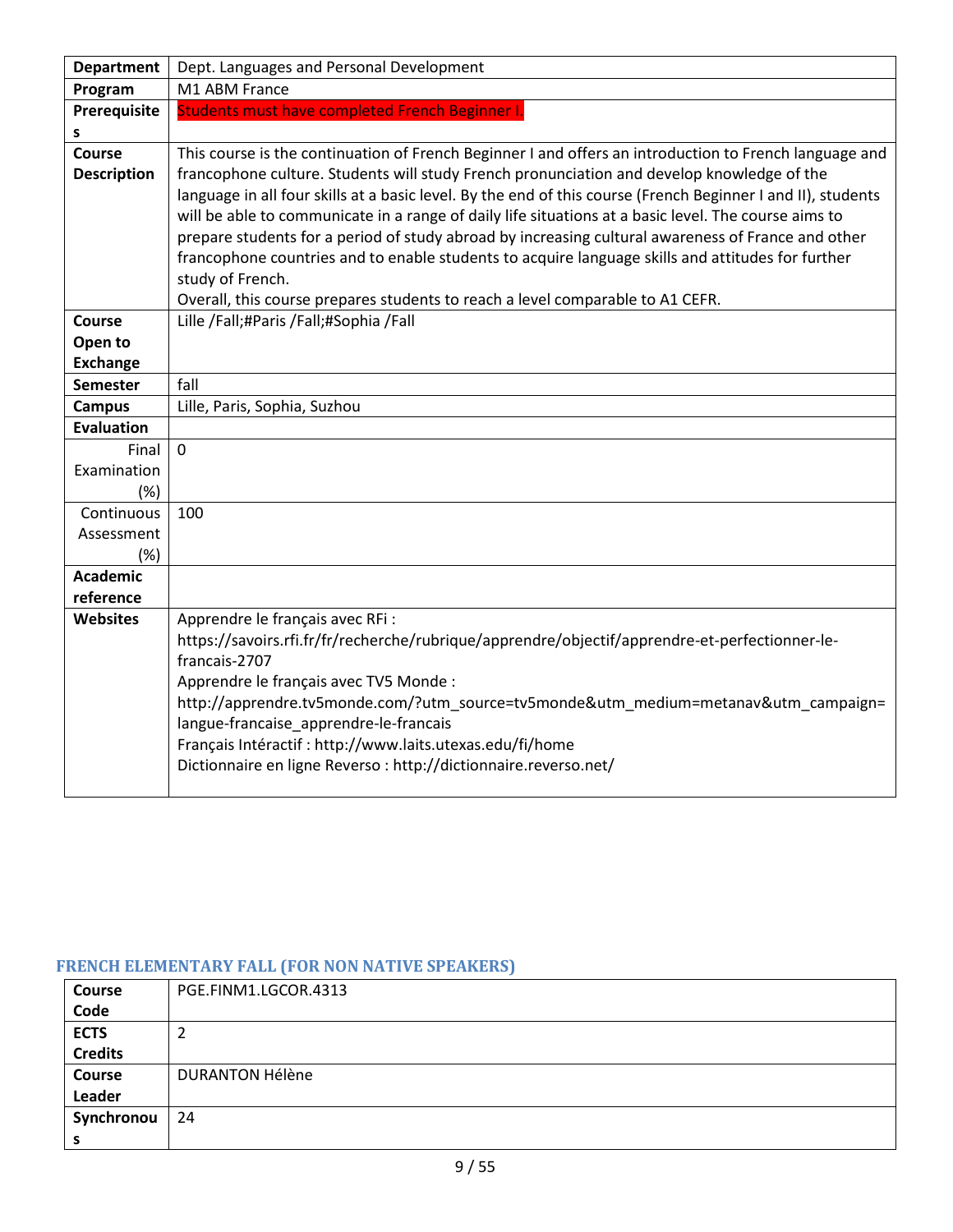| Dept. Languages and Personal Development                                                                                                                                                               |
|--------------------------------------------------------------------------------------------------------------------------------------------------------------------------------------------------------|
| M1 ABM France                                                                                                                                                                                          |
| There are no pre-requisites for this course.                                                                                                                                                           |
|                                                                                                                                                                                                        |
| This course is designed for students who have an elementary knowledge of French and who have                                                                                                           |
| approximately 100-150 hours of prior study. Students will further develop their ability to use French                                                                                                  |
| in the four skills (speaking, listening, reading and writing), improve their pronunciation and increase                                                                                                |
| their confidence in the language. By the end of this course, students will be able to deal with a diverse                                                                                              |
| range of daily life situations and communicate on a range of familiar topics. The course aims to<br>prepare students for a period of study abroad by increasing cultural awareness of France and other |
| francophone countries and to enable students to acquire language skills and attitudes for further                                                                                                      |
| study of French.                                                                                                                                                                                       |
| Overall, students will attain a level comparable to A2 CEFR.                                                                                                                                           |
| Lille /Fall;#Paris /Fall;#Sophia /Fall                                                                                                                                                                 |
|                                                                                                                                                                                                        |
|                                                                                                                                                                                                        |
| fall                                                                                                                                                                                                   |
| Lille, Paris, Sophia, Suzhou                                                                                                                                                                           |
|                                                                                                                                                                                                        |
| $\mathbf 0$                                                                                                                                                                                            |
|                                                                                                                                                                                                        |
|                                                                                                                                                                                                        |
| 100                                                                                                                                                                                                    |
|                                                                                                                                                                                                        |
|                                                                                                                                                                                                        |
|                                                                                                                                                                                                        |
|                                                                                                                                                                                                        |
| Apprendre le français avec RFi :                                                                                                                                                                       |
| https://savoirs.rfi.fr/fr/recherche/rubrique/apprendre/objectif/apprendre-et-perfectionner-le-<br>francais-2707                                                                                        |
| Apprendre le français avec TV5 Monde :                                                                                                                                                                 |
| http://apprendre.tv5monde.com/?utm_source=tv5monde&utm_medium=metanav&utm_campaign=                                                                                                                    |
| langue-francaise apprendre-le-francais                                                                                                                                                                 |
| Français Intéractif : http://www.laits.utexas.edu/fi/home                                                                                                                                              |
| Dictionnaire en ligne Reverso : http://dictionnaire.reverso.net/                                                                                                                                       |
|                                                                                                                                                                                                        |

# <span id="page-9-0"></span>**FRENCH POST-BEGINNER FALL (FOR NON NATIVE SPEAKERS)**

| <b>Course</b>     | PGE.FINM1.LGCOR.4315                     |
|-------------------|------------------------------------------|
| Code              |                                          |
| <b>ECTS</b>       | 2                                        |
| <b>Credits</b>    |                                          |
| <b>Course</b>     | <b>DURANTON Hélène</b>                   |
| Leader            |                                          |
| Synchronou        | 24                                       |
| s                 |                                          |
| <b>Department</b> | Dept. Languages and Personal Development |
| Program           | M1 ABM France                            |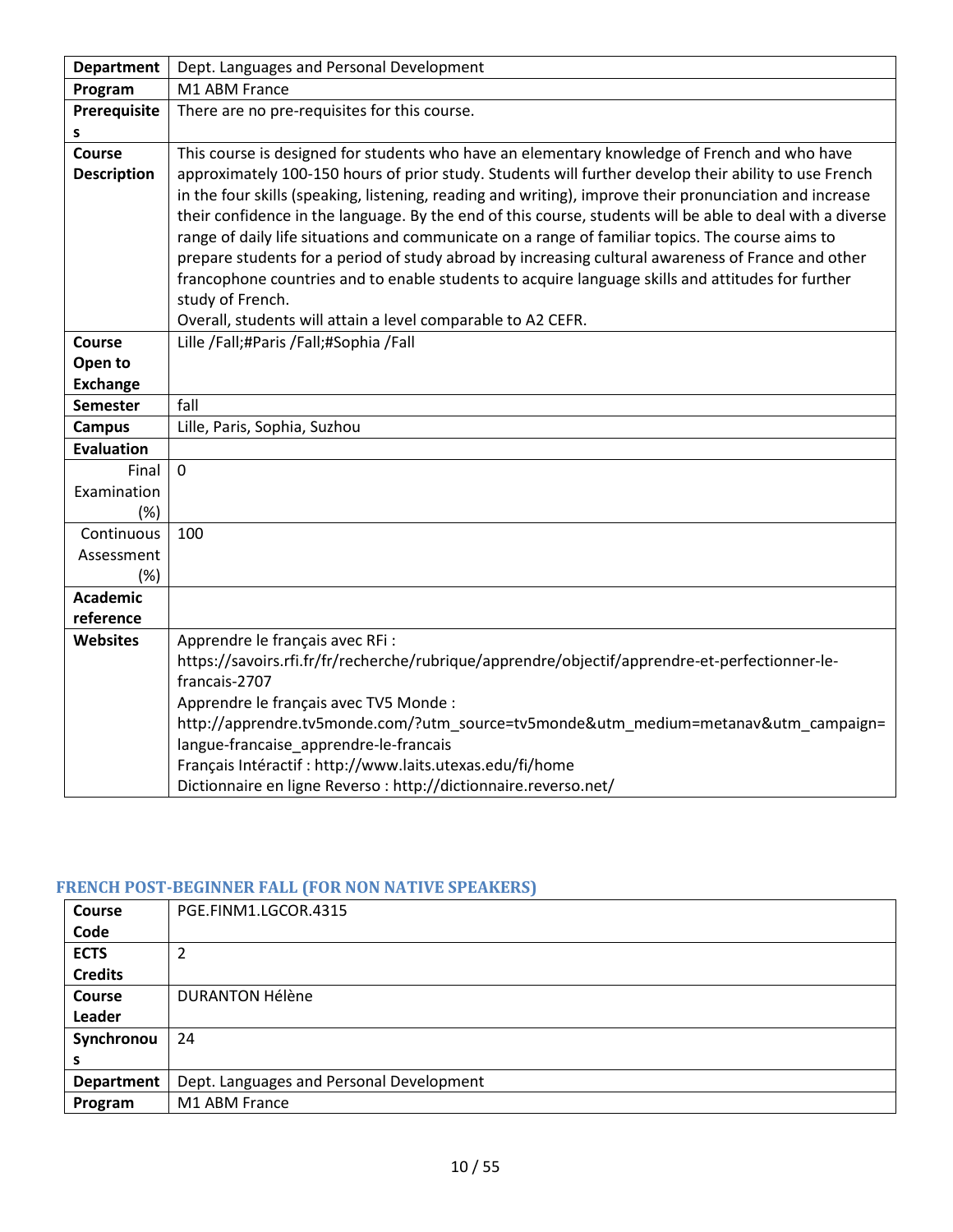| Prerequisite       | There are no pre-requisites for this course.                                                              |
|--------------------|-----------------------------------------------------------------------------------------------------------|
| s                  |                                                                                                           |
| Course             | This course is designed for students who have a basic knowledge of French (students will have             |
| <b>Description</b> | successfully passed the Beginner I and II course or have approximately 50 hours of prior study).          |
|                    | Students will consolidate their pronunciation and their knowledge of the language in all four skills at a |
|                    | basic level. By the end of this course, students will be able to communicate in a range of simple daily   |
|                    | life situations. The course aims to prepare students for a period of study abroad by increasing cultural  |
|                    | awareness of France and other francophone countries and to enable students to acquire language            |
|                    | skills and attitudes for further study of French.                                                         |
|                    | Overall, students will attain a level comparable to A1 CEFR.                                              |
| Course             | Lille /Fall;#Paris /Fall;#Sophia /Fall                                                                    |
| Open to            |                                                                                                           |
| <b>Exchange</b>    |                                                                                                           |
| <b>Semester</b>    | fall                                                                                                      |
| <b>Campus</b>      | Lille, Paris, Sophia, Suzhou                                                                              |
| <b>Evaluation</b>  |                                                                                                           |
| Final              | $\Omega$                                                                                                  |
| Examination        |                                                                                                           |
| $(\%)$             |                                                                                                           |
| Continuous         | 100                                                                                                       |
| Assessment         |                                                                                                           |
| $(\%)$             |                                                                                                           |
| <b>Academic</b>    |                                                                                                           |
| reference          |                                                                                                           |
| <b>Websites</b>    | Apprendre le français avec RFi :                                                                          |
|                    | https://savoirs.rfi.fr/fr/recherche/rubrique/apprendre/objectif/apprendre-et-perfectionner-le-            |
|                    | francais-2707                                                                                             |
|                    | Apprendre le français avec TV5 Monde :                                                                    |
|                    | http://apprendre.tv5monde.com/?utm_source=tv5monde&utm_medium=metanav&utm_campaign=                       |
|                    | langue-francaise apprendre-le-francais                                                                    |
|                    | Français Intéractif : http://www.laits.utexas.edu/fi/home                                                 |
|                    | Dictionnaire en ligne Reverso : http://dictionnaire.reverso.net/                                          |

#### <span id="page-10-0"></span>**GLOBAL ECONOMIC ISSUES**

| <b>Course Code</b>        | PGE.FINM1.ECCOR.0904                                                                          |
|---------------------------|-----------------------------------------------------------------------------------------------|
| <b>ECTS Credits</b>       | 2                                                                                             |
| <b>Course Leader</b>      | <b>DESBORDES Rodolphe</b>                                                                     |
| <b>Synchronous</b>        | 12                                                                                            |
| <b>Department</b>         | Dept. Stratégy, Entrepreneurship and Economics                                                |
| Program                   | M1 ABM France                                                                                 |
| <b>Prerequisites</b>      | -None                                                                                         |
| <b>Course Description</b> | The course Global Economic Issues is a series of four lectures of 90 min covering the various |
|                           | issues associated with globalisation.                                                         |
| <b>Course Open to</b>     | Belo /Fall;#Lille /Fall;#Paris /Fall;#Raleigh /Fall;#Sophia /Fall;#Suzhou /Fall               |
| <b>Exchange</b>           |                                                                                               |
| <b>Semester</b>           | fall                                                                                          |
| Campus                    | Belo Horizonte, Lille, Paris, Sophia, Stellenbosch-Le Cap, Suzhou                             |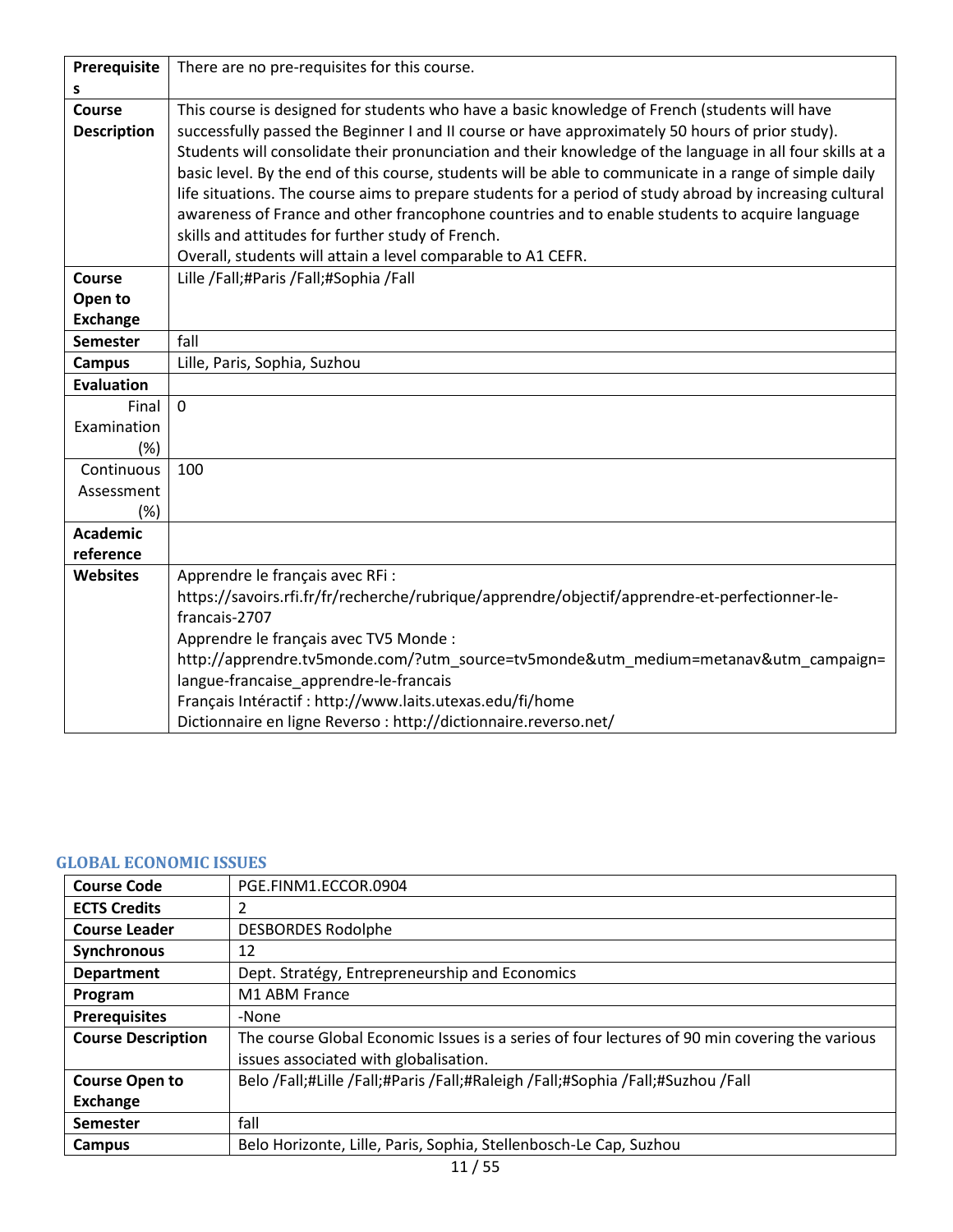| Evaluation               |                                                                                              |
|--------------------------|----------------------------------------------------------------------------------------------|
| <b>Final Examination</b> | 55                                                                                           |
| (%)                      |                                                                                              |
| Continuous               | 45                                                                                           |
| Assessment (%)           |                                                                                              |
| Academic reference       | Baldwin, R. (2016). The great convergence. Harvard University Press.                         |
|                          | Behravesh, N. (2008). Spin-Free Economics. McGraw Hill Professional.                         |
|                          | Greenwald, B. C., & Kahn, J. (2008). Globalization: n. the irrational fear that someone in   |
|                          | China will take your job. John Wiley & Sons.                                                 |
|                          | Milanovic, B (2016). Global Inequality. A New Approach for the Age of Globalization. Harvard |
|                          | University Press.                                                                            |
|                          | Mishkin F. (2006). The Next Great Globalization. Princeton University                        |
|                          |                                                                                              |

## <span id="page-11-0"></span>**HUMAN RIGHTS & ETHICS**

| <b>Course Code</b>        | PGE.FINM1.HRCOR.0355                                                                                                                                                             |
|---------------------------|----------------------------------------------------------------------------------------------------------------------------------------------------------------------------------|
| <b>ECTS Credits</b>       | $\overline{2}$                                                                                                                                                                   |
| <b>Course Leader</b>      | <b>GOETHALS Samentha</b>                                                                                                                                                         |
| <b>Synchronous</b>        | 12                                                                                                                                                                               |
| <b>Department</b>         | Dept. Management, Law and Organization                                                                                                                                           |
| Program                   | M1 ABM France                                                                                                                                                                    |
| <b>Prerequisites</b>      | An average of 16 for their L3 final result.                                                                                                                                      |
|                           | The course philosophy is that teaching and learning are a collaborative work. Students are                                                                                       |
|                           | authors of their own learning which tutors can guide and facilitate. This course will                                                                                            |
|                           | encourage an engaged attitude as well as curiosity, autonomy, independence, initiative,                                                                                          |
|                           | peer-learning, and participation. As such, students are invited to bring and reflect on their                                                                                    |
|                           | experience and knowledge from other disciplinary fields, preparation work and independent                                                                                        |
|                           | research from which tutors equally stand to learn.                                                                                                                               |
| <b>Course Description</b> | In recent years, human rights have become core concerns and standards of responsible and                                                                                         |
|                           | sustainable business practice. In June 2011, the United Nations endorsed the Guiding                                                                                             |
|                           | Principles on Business and Human Rights Protect, Respect, Remedy (UNGPs). Ten years on,                                                                                          |
|                           | the UNGPs and their operationalizing mechanism Human Rights Due Diligence have become                                                                                            |
|                           | the referent standards requiring business to respect the rights of individuals and                                                                                               |
|                           | communities affected by their activities, as well as through their relationships and modes of                                                                                    |
|                           | organization (e.g. global production networks). These principles and their operational                                                                                           |
|                           | mechanism are not law per se, but they have been integrated in several international<br>frameworks driving responsible business and sustainability (e.g. the OECD Guidelines for |
|                           | Multinational Enterprises, the SDGs) as well as in legislations (e.g. the UK (2015) and                                                                                          |
|                           | Australian (2018) Modern Slavery Acts; the 2018 French Duty of Vigilance Law) and taken up                                                                                       |
|                           | by business groups and civil society organizations to benchmark practice (e.g. UN Global                                                                                         |
|                           | Compact; B Corps; Corporate Human Rights Benchmark). And yet, mobilisation for hard                                                                                              |
|                           | international legal standards to enforce business accountability as well as prevent and                                                                                          |
|                           | sanction corporate-related human rights harms remains as strong as ever (e.g. Campaign for                                                                                       |
|                           | a Treaty on Business Accountability for Human Rights). Meanwhile, questions are being                                                                                            |
|                           | raised about the complementarity of human rights and sustainability approaches in business                                                                                       |
|                           | to protect and realise rights, respond to global and local challenges and transition towards                                                                                     |
|                           | sustainable business and economic models.                                                                                                                                        |
|                           | Thus, if anything, human rights increasingly matter for international business and involves                                                                                      |
|                           | numerous stakeholders. So what does this imply for organizations, their managers, their                                                                                          |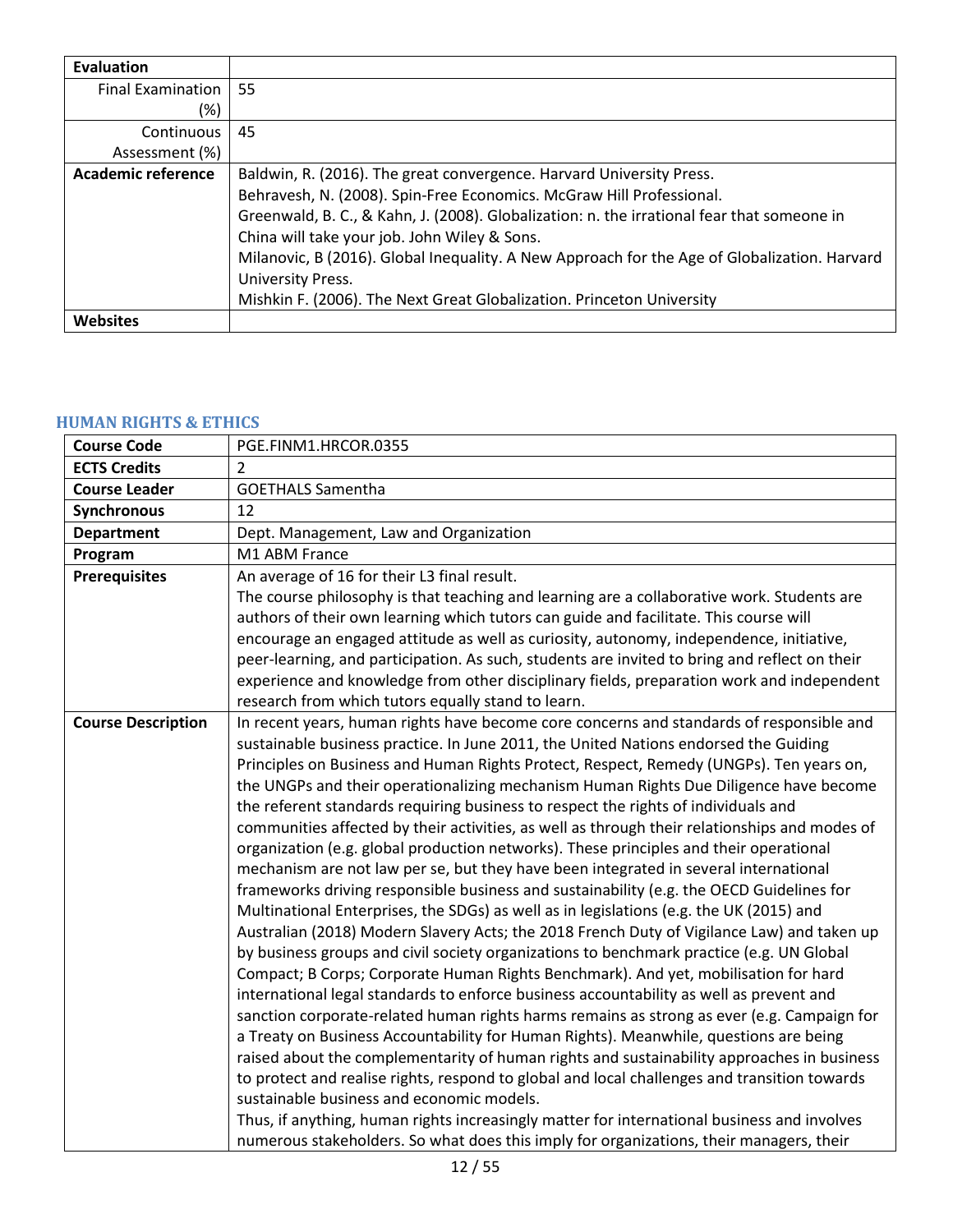|                           | employees and their diverse external stakeholders be they local communities, states or                                    |
|---------------------------|---------------------------------------------------------------------------------------------------------------------------|
|                           | investors?                                                                                                                |
|                           | This three-part introductory course on Human Rights and Responsible Business addresses                                    |
|                           | this question with the aims to inform students about the current standards and their                                      |
|                           | implementation by firms, internal and external stakeholders, and states. Human rights have                                |
|                           | legal, moral and ethical implications for organizations. Here we will use them as a critical lens                         |
|                           | to evaluate responsible business practice and imagine how embedding human rights in                                       |
|                           | business strategy can contribute towards sustainability and beyond.                                                       |
|                           | Part 1 What is? Principles and standards: a series of plenary lectures will offer an overview of                          |
|                           | the Business and Human Rights Global Governance Framework                                                                 |
|                           | Part 2 How? Practices: working in case study groups students will explore how this global                                 |
|                           | framework is being implemented in relevant standards and laws, through the mechanism of                                   |
|                           | human rights due diligence by and in organizations, and used as a tool for business                                       |
|                           | responsibility and accountability by other stakeholders (i.e. employees, NGOs, communities,                               |
|                           | investors, etc.)                                                                                                          |
|                           | Part 3 What if? Possibilities: reflecting on the course and their group work, students will                               |
|                           | produce and get feedback on an individual executive proposal on how a human rights                                        |
|                           | approach could enhance or potentially transform the sustainability goals of the company                                   |
|                           | they studied in their group or one of their own choice                                                                    |
| <b>Course Open to</b>     | Belo /Fall;#Lille /Fall;#Paris /Fall;#Raleigh /Fall;#Sophia /Fall;#Suzhou /Fall                                           |
| <b>Exchange</b>           |                                                                                                                           |
| <b>Semester</b>           | fall                                                                                                                      |
| <b>Campus</b>             | Belo Horizonte, Lille, Paris, Raleigh, Sophia, Stellenbosch-Le Cap, Suzhou                                                |
| <b>Evaluation</b>         |                                                                                                                           |
| <b>Final Examination</b>  | 50                                                                                                                        |
| (%)                       |                                                                                                                           |
| Continuous                | 50                                                                                                                        |
| Assessment (%)            |                                                                                                                           |
| <b>Academic reference</b> | Teasers:                                                                                                                  |
|                           | The UN Guiding Principles on Business and Human Rights: An Introduction (2015)                                            |
|                           | https://www.youtube.com/watch?v=BCoL6JVZHrA                                                                               |
|                           | Presented by Mike Baab                                                                                                    |
|                           | Webinar - Rethinking how to do business: Why should companies hire people with human                                      |
|                           | rights? (2020)                                                                                                            |
|                           | https://www.youtube.com/watch?v=n5hM33xqEt4&feature=youtu.be                                                              |
|                           | Presented by Björn Fasterling, Professor of Law and LegalEDHEC Researcher at EDHEC                                        |
|                           | <b>Business School</b>                                                                                                    |
|                           | Co-hosted with Joanne Bauer, Adjunct Professor of International and Public Affairs at                                     |
|                           | Columbia                                                                                                                  |
|                           |                                                                                                                           |
|                           | Nestle Human Rights Due Diligence webpage                                                                                 |
|                           | https://www.nestle.com/csv/impact/respecting-human-rights/human-rights-impacts                                            |
|                           | Preliminary and indicative resources recommended to peruse ahead of the course:                                           |
|                           | Business and Human Rights Journal https://www.cambridge.org/core/journals/business-and-                                   |
|                           | human-rights-journal (available from KCentre)                                                                             |
|                           | Ruggie G. (2013) Just Business: Multinational Corporations and Human Rights, W.W. Norton                                  |
|                           | Baumann-Pauly D. & Nolan J (eds), (2016) Business and Human Rights From Principles to                                     |
|                           | Practice, Routledge                                                                                                       |
|                           | Rodriguez-Garavito C. (ed), (2017) Business and Human Rights Beyond the End of the                                        |
|                           | Beginning, Cambridge University Press                                                                                     |
|                           | A comprehensive selection of academic articles and e-books will be available on K2.                                       |
| <b>Websites</b>           | Resources recommended to peruse ahead of the course:<br>https://www.ohchr.org/EN/Issues/Business/Pages/BusinessIndex.aspx |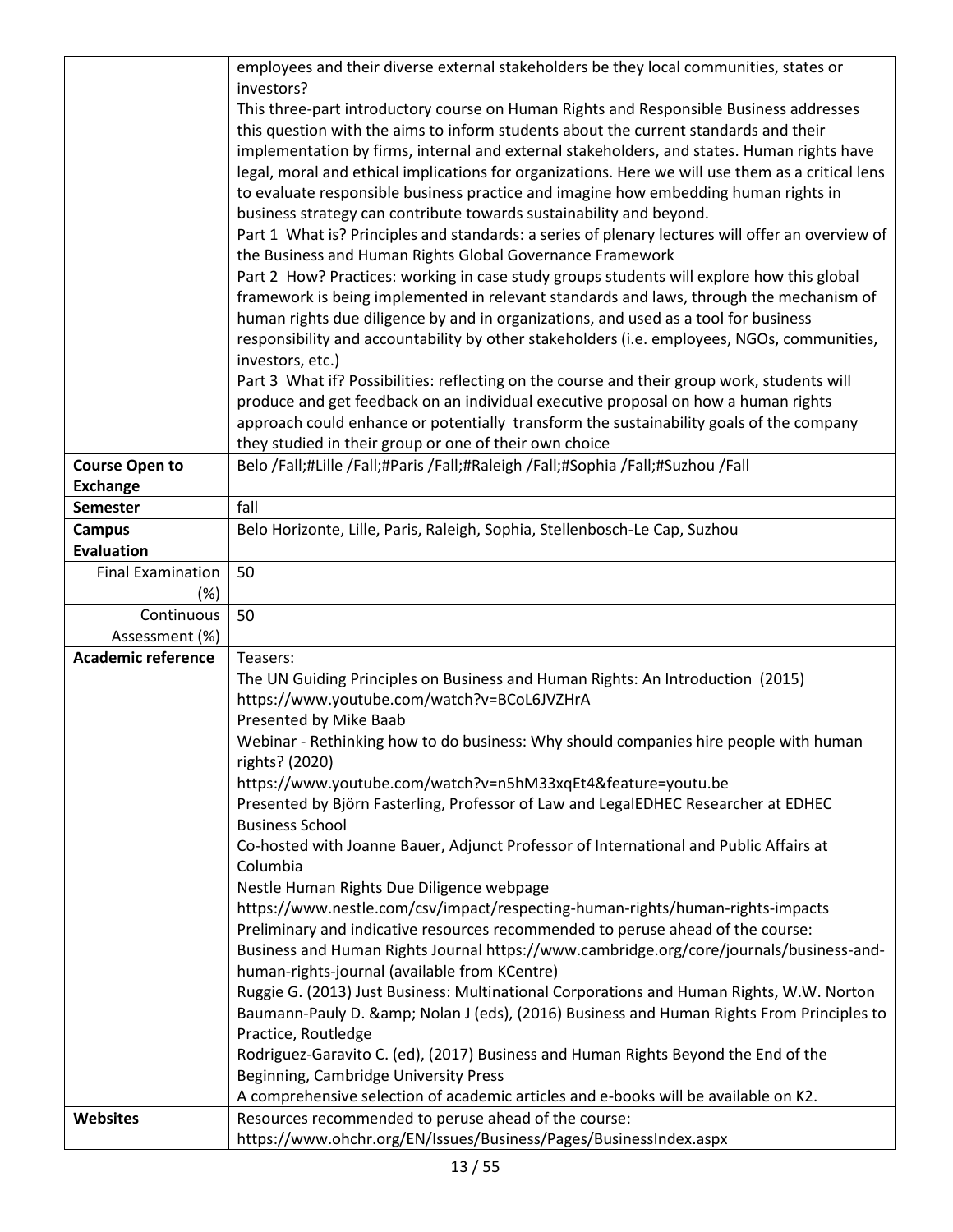| http://mneguidelines.oecd.org/global-forum/                                                |
|--------------------------------------------------------------------------------------------|
| https://www.ilo.org/global/standards/introduction-to-international-labour-standards/lang-- |
| en/index.htm                                                                               |
| https://www.business-humanrights.org                                                       |
| https://humanrights.dk/business-human-rights                                               |
| https://www.openglobalrights.org/corporations/                                             |
| https://rightscolab.org/about/                                                             |
| https://bcorporation.net                                                                   |
| https://wfto.com                                                                           |
| https://businessfightspoverty.org                                                          |
| http://www.humanrightsandbusiness.org                                                      |
| https://www.nottingham.ac.uk/research/beacons-of-excellence/rights-lab/index.aspx          |
|                                                                                            |

# <span id="page-13-0"></span>**INNOVATION MANAGEMENT & CREATIVITY**

| <b>Course Code</b>        | PGE.FINM1.HRCOR.0344                                                                                                                                                                                                                                                                                                                                                                                                                                                                                                                                                                                                                            |
|---------------------------|-------------------------------------------------------------------------------------------------------------------------------------------------------------------------------------------------------------------------------------------------------------------------------------------------------------------------------------------------------------------------------------------------------------------------------------------------------------------------------------------------------------------------------------------------------------------------------------------------------------------------------------------------|
| <b>ECTS Credits</b>       | $\overline{3}$                                                                                                                                                                                                                                                                                                                                                                                                                                                                                                                                                                                                                                  |
| <b>Course Leader</b>      | ROSSETTO Dennys Eduardo                                                                                                                                                                                                                                                                                                                                                                                                                                                                                                                                                                                                                         |
| Synchronous               | 9                                                                                                                                                                                                                                                                                                                                                                                                                                                                                                                                                                                                                                               |
| <b>Department</b>         | Dept. Management, Law and Organization                                                                                                                                                                                                                                                                                                                                                                                                                                                                                                                                                                                                          |
| Program                   | M1 ABM France                                                                                                                                                                                                                                                                                                                                                                                                                                                                                                                                                                                                                                   |
| <b>Prerequisites</b>      |                                                                                                                                                                                                                                                                                                                                                                                                                                                                                                                                                                                                                                                 |
| <b>Course Description</b> | This course presents innovation management with a theoretical approach associated with<br>managerial perspectives to undertake in a turbulent world with uncertainties and post-<br>pandemic context. It presents a wide range of innovation management concepts focusing<br>strongly on the context of the ecosystems, also introducing some elements as of the<br>perspective of emerging markets. So, this course aims the development of managerial and<br>entrepreneurial capabilities to exercise strategic leadership in innovation ecosystems,<br>generating proposals of shared value with a corporate social responsibility approach. |
| <b>Course Open to</b>     | Belo /Fall;#Lille /Fall;#Paris /Fall;#Sophia /Fall;#Suzhou /Fall                                                                                                                                                                                                                                                                                                                                                                                                                                                                                                                                                                                |
| <b>Exchange</b>           |                                                                                                                                                                                                                                                                                                                                                                                                                                                                                                                                                                                                                                                 |
| <b>Semester</b>           | fall                                                                                                                                                                                                                                                                                                                                                                                                                                                                                                                                                                                                                                            |
| <b>Campus</b>             | Belo Horizonte, Lille, Paris, Sophia                                                                                                                                                                                                                                                                                                                                                                                                                                                                                                                                                                                                            |
| <b>Evaluation</b>         |                                                                                                                                                                                                                                                                                                                                                                                                                                                                                                                                                                                                                                                 |
| <b>Final Examination</b>  | 50                                                                                                                                                                                                                                                                                                                                                                                                                                                                                                                                                                                                                                              |
| (%)                       |                                                                                                                                                                                                                                                                                                                                                                                                                                                                                                                                                                                                                                                 |
| Continuous                | 50                                                                                                                                                                                                                                                                                                                                                                                                                                                                                                                                                                                                                                              |
| Assessment (%)            |                                                                                                                                                                                                                                                                                                                                                                                                                                                                                                                                                                                                                                                 |
| <b>Academic reference</b> | 1. Introduction and theoretical basis of innovation Management<br>Adams, R., Bessant, J. & Phelps, R. (2006). Innovation management measurement: A review.<br>International Journal of Management Reviews 8, 21-47.<br>Chesbrough, H. (2010). Business Model Innovation: Opportunities and Barriers. Long Range<br>Planning 43, 354-363.<br>Christensen, C. M., Raynor, M. E. & McDonald, R. (2015). What is disruptive innovation.<br>Harvard Business Review 93, 44-53.<br>Garcia, R. & Calantone, R. (2002). A critical look at technological innovation typology and                                                                        |
|                           | innovativeness terminology: a literature review. 19, 110-132.<br>Howells, J. (2005) The management of innovation and technology: the shaping of technology<br>and institutions of the market economy. Thousand Oaks, California: Sage Publications.                                                                                                                                                                                                                                                                                                                                                                                             |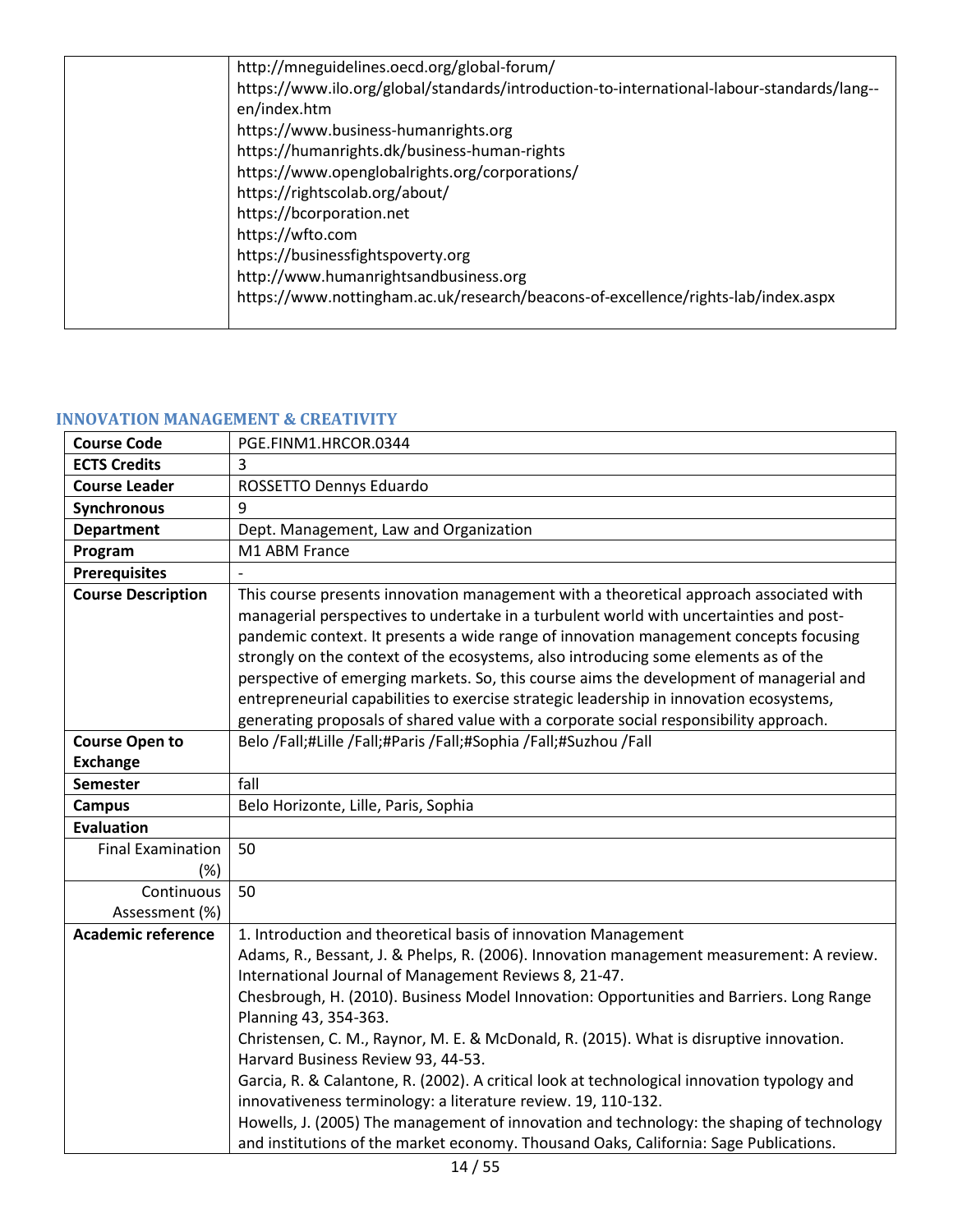OECD & Eurostat (2019) Oslo Manual 2018: Guidelines for Collecting, Reporting and Using Data on Innovation (258). Luxembourg: OECD Publishing, Paris/Eurostat. Rossetto, D. E., Bernardes, R. C., Borini, F. M. & Gattaz, C. C. (2018). Structure and evolution of innovation research in the last 60 years: review and future trends in the field of business through the citations and co-citations analysis. Scientometrics 115, 1329-1363. Tidd, J. & Bessant, J. (2013) Managing Innovation: Integrating technological market and organizational change (680). John Wiley & Sons. 2. Innovation Challenges for a new world Adams, R., Bessant, J. & Phelps, R. (2006). Innovation management measurement: A review. International Journal of Management Reviews 8, 21-47. Akpan, I. J., Soopramanien, D. & Kwak, D.-H. (2020). Cutting-edge technologies for small business and innovation in the era of COVID-19 global health pandemic. Journal of Small Business & Entrepreneurship, 1-11. Chesbrough, H. (2020). To recover faster from Covid-19, open up: Managerial implications from an open innovation perspective. Industrial Marketing Management 88, 410-413. Damanpour, F. (2014). Footnotes to Research on Management Innovation. Organization Studies 35, 1265-1285. Damanpour, F. & Aravind, D. (2012). Managerial Innovation: Conceptions, Processes, and Antecedents. Management and Organization Review 8, 423-454. Hamel, G. (2006). The why, what, and how of management innovation. Harvard Business Review 84, 72. Kraus, S., Pohjola, M. & Koponen, A. (2012). Innovation in family firms: an empirical analysis linking organizational and managerial innovation to corporate success. Review of Managerial Science 6, 265-286. McCausland, T. (2020). News and Analysis of the Global Innovation Scene. Research-Technology Management 63, 2-8. Millar, C. C. J. M., Groth, O. & Mahon, J. F. (2018). Management Innovation in a VUCA World: Challenges and Recommendations. 61, 5-14. Pedersen, C. L. & Ritter, T. (2020). Preparing your business for a post-pandemic world. Harvard Business Review, 4. 3. Innovation Ecosystems Introduction Adner, R. (2006). Match your innovation strategy to your innovation ecosystem. Harvard Business Review 84, 12. Elias, G. C. & David, F. J. C. (2010). Triple Helix, Quadruple Helix and Quintuple Helix and How Do Knowledge, Innovation and the Environment Relate To Each Other? : A Proposed Framework for a Trans-disciplinary Analysis of Sustainable Development and Social Ecology. International Journal of Social Ecology and Sustainable Development (IJSESD) 1, 41-69. Gomes, L. A. d. V., Facin, A. L. F., Salerno, M. S. & Ikenami, R. K. (2018). Unpacking the innovation ecosystem construct: Evolution, gaps and trends. Technological Forecasting and Social Change 136, 30-48. Granstrand, O. & Holgersson, M. (2020). Innovation ecosystems: A conceptual review and a new definition. Technovation 90-91, 102098. Juceviius, G. & Grumadait, K. (2014). Smart Development of Innovation Ecosystem. Procedia - Social and Behavioral Sciences 156, 125-129. Pique, J. M., Berbegal-Mirabent, J. & Etzkowitz, H. (2018). Triple Helix and the evolution of ecosystems of innovation: the case of Silicon Valley. Triple Helix 5, 11. Smith, K. R. (2006). Building an Innovation Ecosystem:Process, Culture and Competencies. 20, 219-224. Wang, P. (2009) An integrative framework for understanding the innovation ecosystem. Advancing the Study of Innovation and Globalization in Organizations. (pp. 301-314). Williamson, P. J. & De Meyer, A. (2012). Ecosystem Advantage: How to Successfully Harness the Power of Partners. 55, 24-46.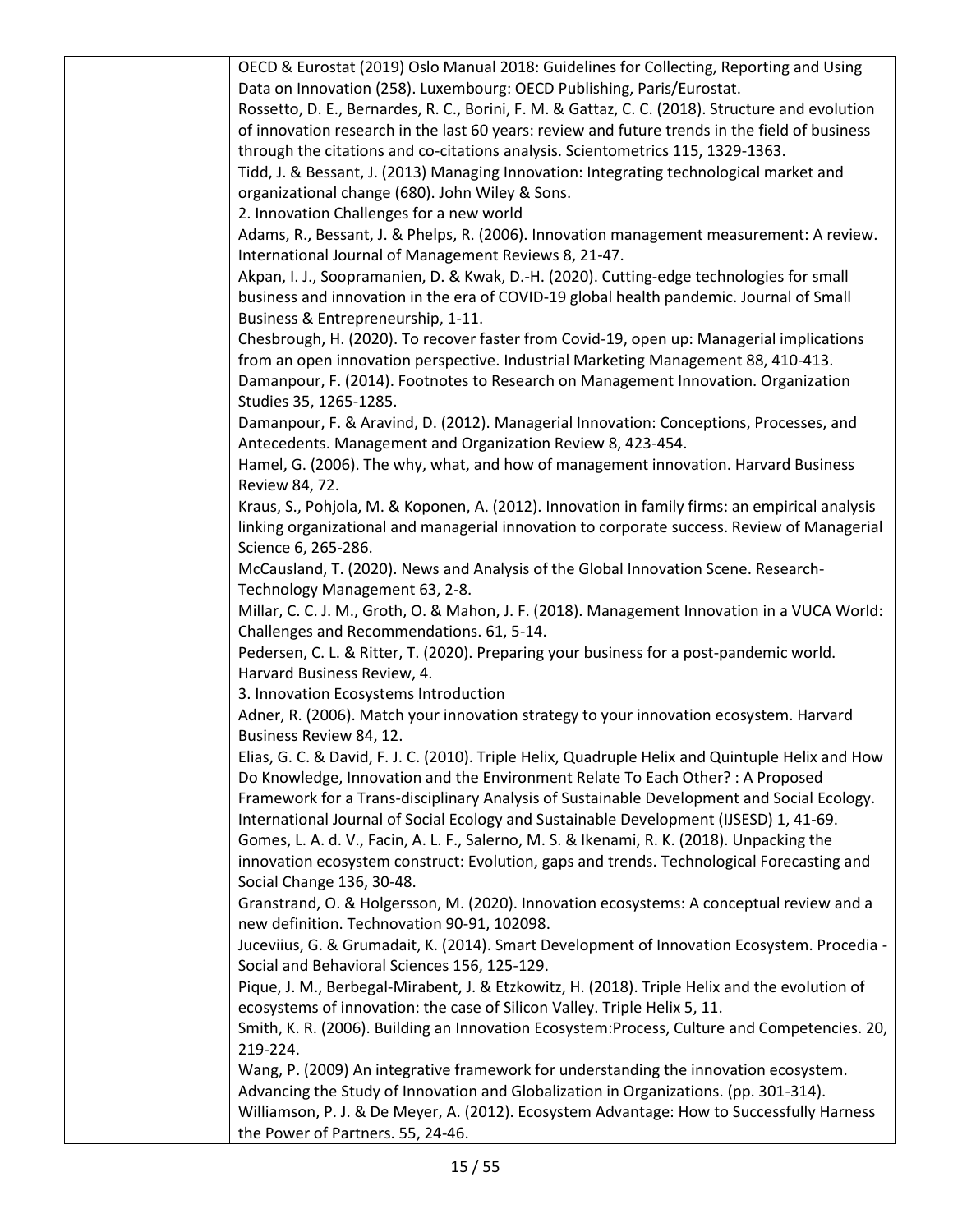| Williamson, P. J. & De Meyer, A. (2020) Ecosystem Edge: Sustaining Competitiveness in the        |
|--------------------------------------------------------------------------------------------------|
| Face of Disruption (216). Stanford, California: Stanford University Press.                       |
| 4. Developing Relationships and Value Generation in an Innovation Ecosystems                     |
| Carroll, A. B. (1999). Corporate Social Responsibility: Evolution of a Definitional Construct.   |
| Business & Society 38, 268-295.                                                                  |
| Dedehayir, O., Mäkinen, S. J. & Roland Ortt, J. (2018). Roles during innovation ecosystem        |
| genesis: A literature review. Technological Forecasting and Social Change 136, 18-29.            |
| Kapoor, R. (2018). Ecosystems: broadening the locus of value creation. Journal of                |
| Organization Design 7, 12.                                                                       |
| Mirvis, P., Herrera, M. E. B., Googins, B. & Albareda, L. (2016). Corporate social innovation:   |
| How firms learn to innovate for the greater good. Journal of Business Research 69, 5014-         |
| 5021.                                                                                            |
| Porter, M. E., Hills, G., Pfitzer, M., Patscheke, S. & Hawkins, E. (2012) Measuring shared       |
| value: How to unlock value by linking business and social results. FSG Publication.              |
| Porter, M. E. & Kramer, M. R. (2011). Creating Shared Value. Harvard Business Review.            |
| Ritala, P., Agouridas, V., Assimakopoulos, D. & Gies, O. (2013). Value creation and capture      |
| mechanisms in innovation ecosystems: a comparative case study. 63, 244-267.                      |
| Ritala, P. & Almpanopoulou, A. (2017). In defense of eco in innovation ecosystem.                |
| Technovation 60-61                                                                               |
| Velu, C. (2015). Knowledge management capabilities of lead firms in innovation ecosystems.       |
| AMS Review 5, 123-141.                                                                           |
| Walrave, B., Talmar, M., Podoynitsyna, K. S., Romme, A. G. L. & Verbong, G. P. J. (2018). A      |
| multi-level perspective on innovation ecosystems for path-breaking innovation.                   |
| Technological Forecasting and Social Change 136, 103-113.                                        |
| 5. Entrepreneurship Ecosystems and New Ventures                                                  |
| Cavallo, A., Ghezzi, A. & Balocco, R. (2019). Entrepreneurial ecosystem research: present        |
| debates and future directions. International Entrepreneurship and Management Journal 15,         |
| 1291-1321.                                                                                       |
| Cordova, D. (2014) Creating the environment for entrepreneurial success. In Bettcher, K. E.,     |
| Kindle, J. & Stroker, F. (Eds.). (pp. 70). Washington, DC, Center for International Private      |
| Enterprise.                                                                                      |
| Elia, G., Margherita, A. & Passiante, G. (2020). Digital entrepreneurship ecosystem: How         |
| digital technologies and collective intelligence are reshaping the entrepreneurial process.      |
| Technological Forecasting and Social Change 150, 119791.                                         |
| Malecki, E. J. (2018). Entrepreneurship and entrepreneurial ecosystems. Geography Compass        |
| 12, e12359.                                                                                      |
| Maroufkhani, P., Wagner, R. & Wan Ismail Wan, K. (2018). Entrepreneurial ecosystems: a           |
| systematic review. Journal of Enterprising Communities: People and Places in the Global          |
| Economy 12, 545-564.                                                                             |
| Spigel, B. & Harrison, R. (2018). Toward a process theory of entrepreneurial ecosystems. 12,     |
| 151-168.                                                                                         |
| Stangler, D. & Bell-Masterson, J. (2015) Measuring an entrepreneurial ecosystem. Kauffman        |
| Foundation Research Series on City, Metro, and Regional Entrepreneurship. (pp. 16).              |
| Kauffman Foundation.                                                                             |
| Teece, D. J., Pisano, G. & Shuen, A. (1997). Dynamic capabilities and strategic management.      |
| 18, 509-533.                                                                                     |
| Zahra, S. A., Sapienza, H. J. & Davidsson, P. (2006). Entrepreneurship and Dynamic               |
| Capabilities: A Review, Model and Research Agenda*. 43, 917-955.                                 |
| 6. Leading Innovation in an Ecosystem                                                            |
| Acs, Z. J., Stam, E., Audretsch, D. B. & OConnor, A. (2017). The lineages of the entrepreneurial |
| ecosystem approach. Small Business Economics 49, 1-10.                                           |
| Genome, S. (2020) The Global Startup Ecosystem Report. (pp. 221). GSER 2020 edn. San             |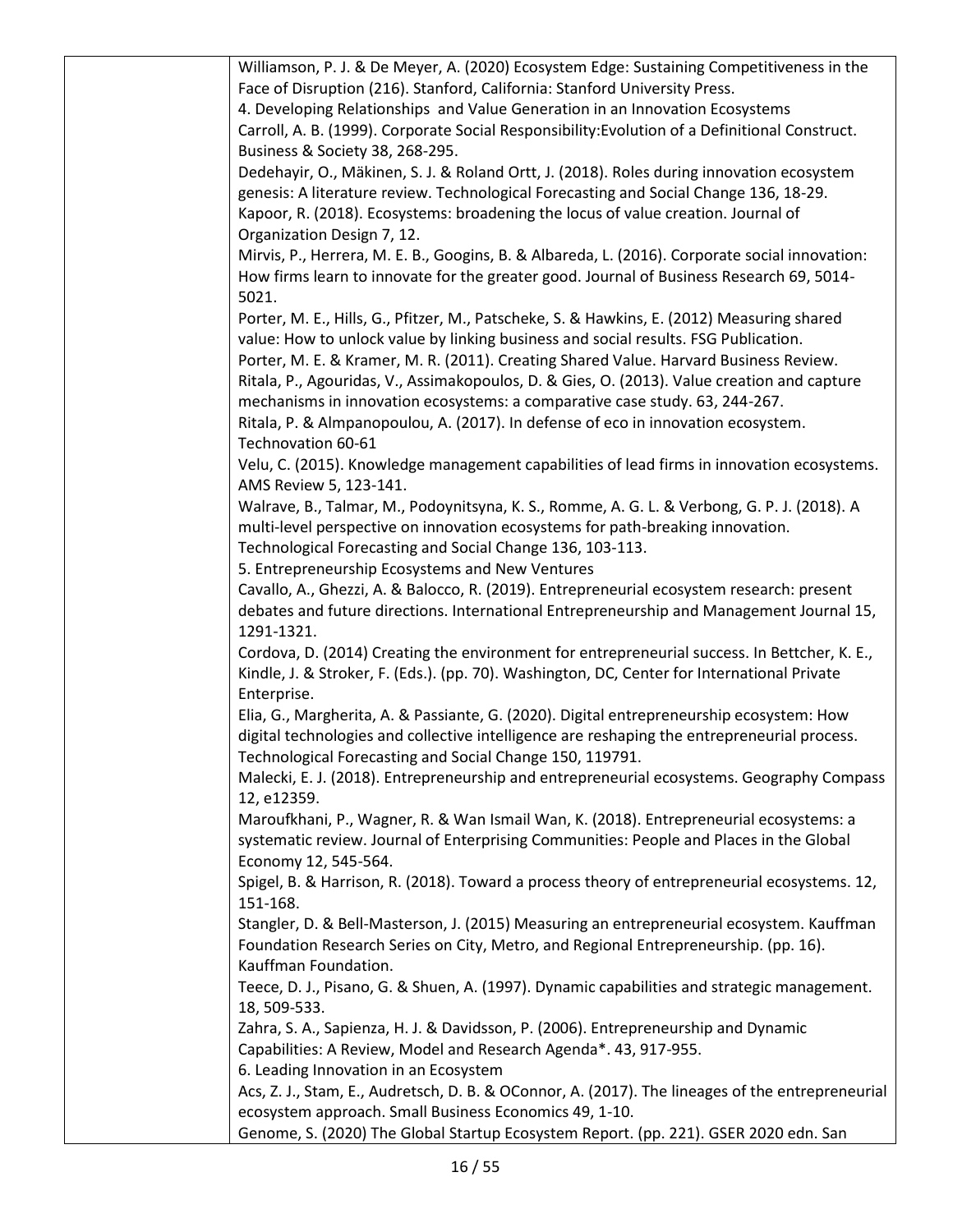| Francisco, CA, Startup Genome - Global Entrepreneurship Network.                                   |
|----------------------------------------------------------------------------------------------------|
| Godley, A., Morawetz, N. & Soga, L. (2019). The complementarity perspective to the                 |
| entrepreneurial ecosystem taxonomy. Small Business Economics.                                      |
| Katri, V. (2015). Business, Innovation, and Knowledge Ecosystems: How They Differ and How          |
|                                                                                                    |
| to Survive and Thrive within Them. Technology Innovation Management Review 5.                      |
| Lukas, M. P., Andrea, B. & Tina, W. (2020). Conceptual Framework for Collaborative Open            |
| Innovation With a Startup Ecosystem. International Journal of Innovation in the Digital            |
| Economy (IJIDE) 11, 21-43.                                                                         |
| Möller, K. & Halinen, A. (2017). Managing business and innovation networksFrom strategic           |
| nets to business fields and ecosystems. Industrial Marketing Management 67, 5-22.                  |
| Moore, J. F. (2006). Business Ecosystems and the View from the Firm. 51, 31-75.                    |
| Nambisan, S., Lyytinen, K., Majchrzak, A. & Song, M. (2017). Digital Innovation Management:        |
| Reinventing innovation management research in a digital world. MIS Quarterly 41.                   |
| Pitelis, C. (2012). Clusters, entrepreneurial ecosystem co-creation, and appropriability: a        |
| conceptual framework. Industrial and Corporate Change 21, 1359-1388.                               |
| Talmar, M., Walrave, B., Podoynitsyna, K. S., Holmström, J. & Romme, A. G. L. (2020).              |
| Mapping, analyzing and designing innovation ecosystems: The Ecosystem Pie Model. Long              |
| Range Planning 53, 101850.                                                                         |
| 7. Broadening the view of Ecosystems and multi-ecosystems Coordination                             |
| Aarikka-Stenroos, L. & Ritala, P. (2017). Network management in the era of ecosystems:             |
| Systematic review and management framework. Industrial Marketing Management 67, 23-                |
| 36.                                                                                                |
| Adner, R. & Kapoor, R. (2010). Value creation in innovation ecosystems: how the structure of       |
| technological interdependence affects firm performance in new technology generations. 31,          |
| 306-333.                                                                                           |
| Carayannis, E. G., Barth, T. D. & Campbell, D. F. J. (2012). The Quintuple Helix innovation        |
| model: global warming as a challenge and driver for innovation. Journal of Innovation and          |
|                                                                                                    |
| Entrepreneurship 1, 2.                                                                             |
| Carayannis, E. G., Grigoroudis, E., Stamati, D. & Valvi, T. (2019). Social Business Model          |
| Innovation: A Quadruple/Quintuple Helix-Based Social Innovation Ecosystem. IEEE                    |
| Transactions on Engineering Management, 1-14.                                                      |
| Galvao, A., Mascarenhas, C., Marques, C., Ferreira, J. & Ratten, V. (2019). Triple helix and its   |
| evolution: a systematic literature review. Journal of Science and Technology Policy                |
| Management 10, 812-833.                                                                            |
| Jarkko, P. & Timo, A.-V. (2016). Managing Innovation Ecosystems to Create and Capture              |
| Value in ICT Industries. Technology Innovation Management Review 6.                                |
| Mantovani, A. & Ruiz-Aliseda, F. (2016). Equilibrium Innovation Ecosystems: The Dark Side of       |
| Collaborating with Complementors. 62, 534-549.                                                     |
| Oh, D.-S., Phillips, F., Park, S. & Lee, E. (2016). Innovation ecosystems: A critical examination. |
| Technovation 54, 1-6.                                                                              |
| Roundy, P. T. (2020). Do we Lead Together? Leadership Behavioral Integration and                   |
| Coordination in Entrepreneurial Ecosystems. 14, 6-25.                                              |
| Russell, M. G. & Smorodinskaya, N. V. (2018). Leveraging complexity for ecosystemic                |
| innovation. Technological Forecasting and Social Change 136, 114-131.                              |
| 8. Collaborative, Inclusive, and Sustainable Ecosystems                                            |
| Böhmer, A. I. & Lindemann, U. (2015) Open innovation ecosystem: Towards collaborative              |
| innovation. In ICED (Ed., Proceedings of the 20th International Conference on Engineering          |
| Design (ICED 15). (pp. 031-040). Milan, Italy, Innovation and Creativity.                          |
| Bosch-Sijtsema, P. M. & Bosch, J. (2014) Aligning innovation ecosystem strategies with             |
| internal R&D. 2014 IEEE International Conference on Management of Innovation and                   |
| Technology. (pp. 424-430).                                                                         |
| Chesbrough, H., Kim, S. & Agogino, A. (2014). Chez Panisse: Building an Open Innovation            |
|                                                                                                    |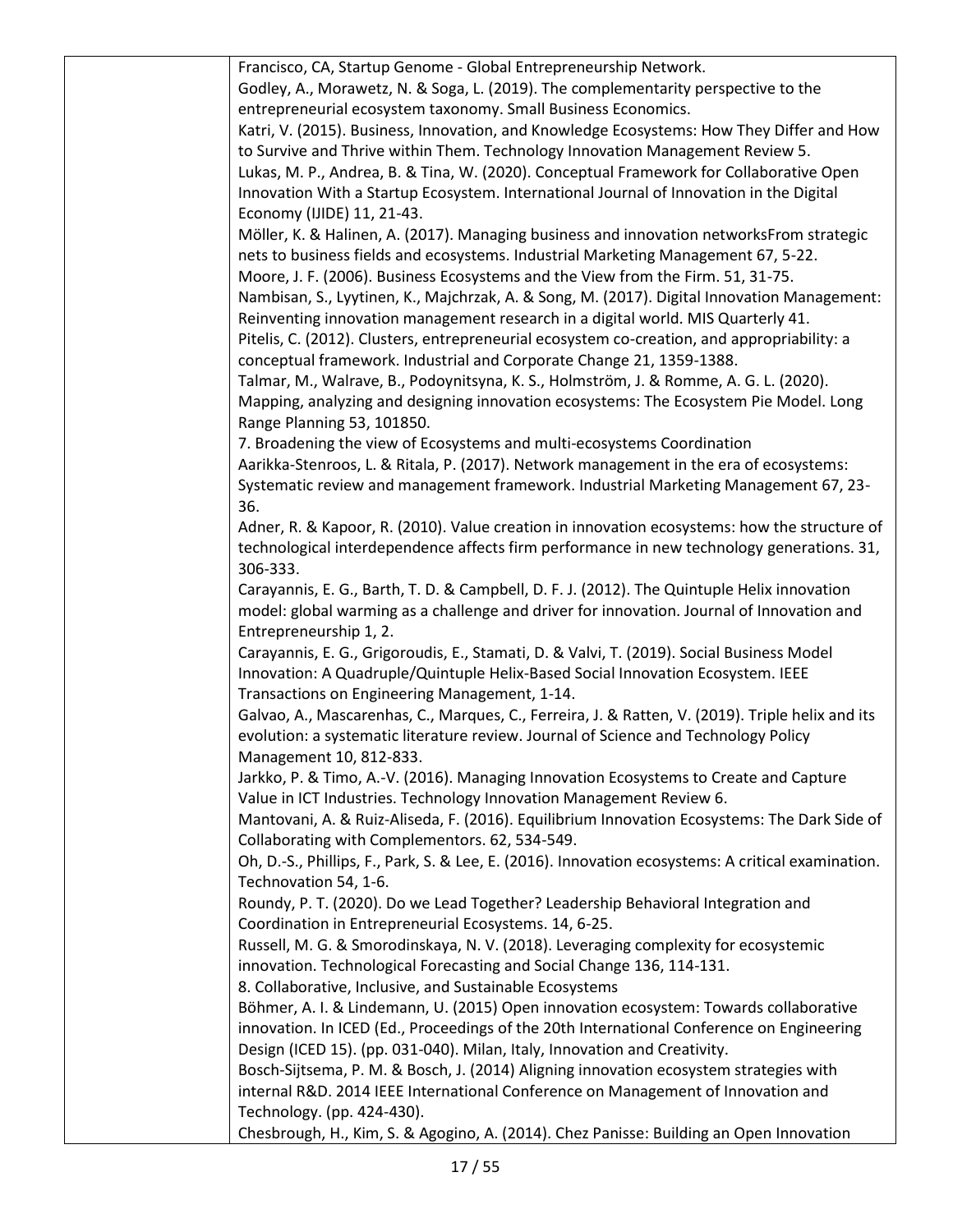| Ecosystem. California Management Review 56, 144-171.                                         |
|----------------------------------------------------------------------------------------------|
| Estellés-Arolas, E. & González-Ladrón-de-Guevara, F. (2012). Towards an integrated           |
| crowdsourcing definition. Journal of Information Science 38, 189-200.                        |
| Howe, J. (2006) The rise of crowdsourcing. Wired Magazine. (pp. 1-4).                        |
| Katri, V., Marko, S., Maria, M. & Simo, J.-O. (2017). Orchestrating Innovation Ecosystems: A |
| Qualitative Analysis of Ecosystem Positioning Strategies. Technology Innovation              |
|                                                                                              |
| Management Review.                                                                           |
| Liu, Z. & Stephens, V. (2019). Exploring Innovation Ecosystem from the Perspective of        |
| Sustainability: Towards a Conceptual Framework. 5, 48.                                       |
| Luoma-aho, V. & Halonen, S. (2010). Intangibles and innovation: the role of communication    |
| in the innovation ecosystem. Innovation Journalism 7, 1-20.                                  |
| Mashelkar, R. A. (2012) On building an inclusive innovation ecosystem. In Development, C. o. |
| I. f. I. (Ed. (pp. 54). Cape Town.                                                           |
| Mercier-Laurent, E. (2015) The innovation biosphere: Planet and brains in the digital era.   |
| London: John Wiley & Sons.                                                                   |
| Ramaswamy, V. & Ozcan, K. (2014) The co-creation paradigm. Stanford University Press.        |
| Shneor, R., Zhao, L. & Flåten, B.-T. (2020) Introduction: From Fundamentals to Advances in   |
| Crowdfunding Research and Practice. In Shneor, R., Zhao, L. & Flåten, B.-T. (Eds.), Advances |
| in Crowdfunding: Research and Practice. (pp. 543). Switzerland, Palgrave Macmillan.          |
| Williamson, P. J. & De Meyer, A. (2012). Ecosystem Advantage: How to Successfully Harness    |
| the Power of Partners. 55, 24-46.                                                            |
| 9. Creativity: Thinking beyond boxes                                                         |
| Amabile, T. M. (1988). A model of creativity and innovation in organizations. Research in    |
| organizational behavior 10, 123-167.                                                         |
| Amabile, T. M. (1996) Creativity and Innovation in Organizations: A case study. Harvard      |
| Business School. (pp. 15). Boston, HBS Press.                                                |
| Carayannis, E. G. (2013) Encyclopedia of creativity, invention, innovation and               |
| entrepreneurship. Washington, DC: Springer Publisher.                                        |
| Cropley, D. H., Kaufman, J. C. & Cropley, A. J. (2011). Measuring Creativity for Innovation  |
| Management. Journal of technology management & innovation 6, 13-30.                          |
| Greer, C. R. & Lei, D. (2012). Collaborative Innovation with Customers: A Review of the      |
| Literature and Suggestions for Future Research*. 14, 63-84.                                  |
| Gurteen, D. (1998). Knowledge, Creativity and Innovation. Journal of Knowledge               |
| Management 2, 5-13.                                                                          |
| Legrenzi, P. (2005) Creativity and innovation (75). Icon.                                    |
| Sawyer, R. K. (2011) Explaining Creativity: The Science of Human Innovation. Oxford          |
| University Press.                                                                            |
| Shneor, R., Zhao, L. & Flåten, B.-T. (2020) Advances in Crowdfunding: Research and Practice  |
| (543). Switzerland: Palgrave Macmillan.                                                      |
| Sternberg, R. J. (2006). The nature of creativity. Creativity Research Journal 18, 87-98.    |
| Swink, M. (2006). Building Collaborative Innovation Capability. Research-Technology          |
| Management 49, 37-47.                                                                        |
| Udwadia, F. E. (1990). Creativity and innovation in organizations: Two models and managerial |
| implications. Technological Forecasting and Social Change 38, 65-80.                         |
| Unsworth, K. (2001). Unpacking Creativity. Academy of Management Review 26, 289-297.         |
| 10. Digital Transformation in Innovation Ecosystems                                          |
| Andal-Ancion, A., Cartwright, P. A. & Yip, G. S. (2003). The digital transformation of       |
| traditional business. MIT Sloan Management Review 44, 10.                                    |
| Andriole, S. J. (2017). Five myths about digital transformation. MIT Sloan Management        |
| Review 58.                                                                                   |
| Bharadwaj, A., El Sawy, O. A., Pavlou, P. A. & Venkatraman, N. (2013). Digital Business      |
| Strategy: Toward a Next Generation of Insights. MIS Quarterly 37, 471-482.                   |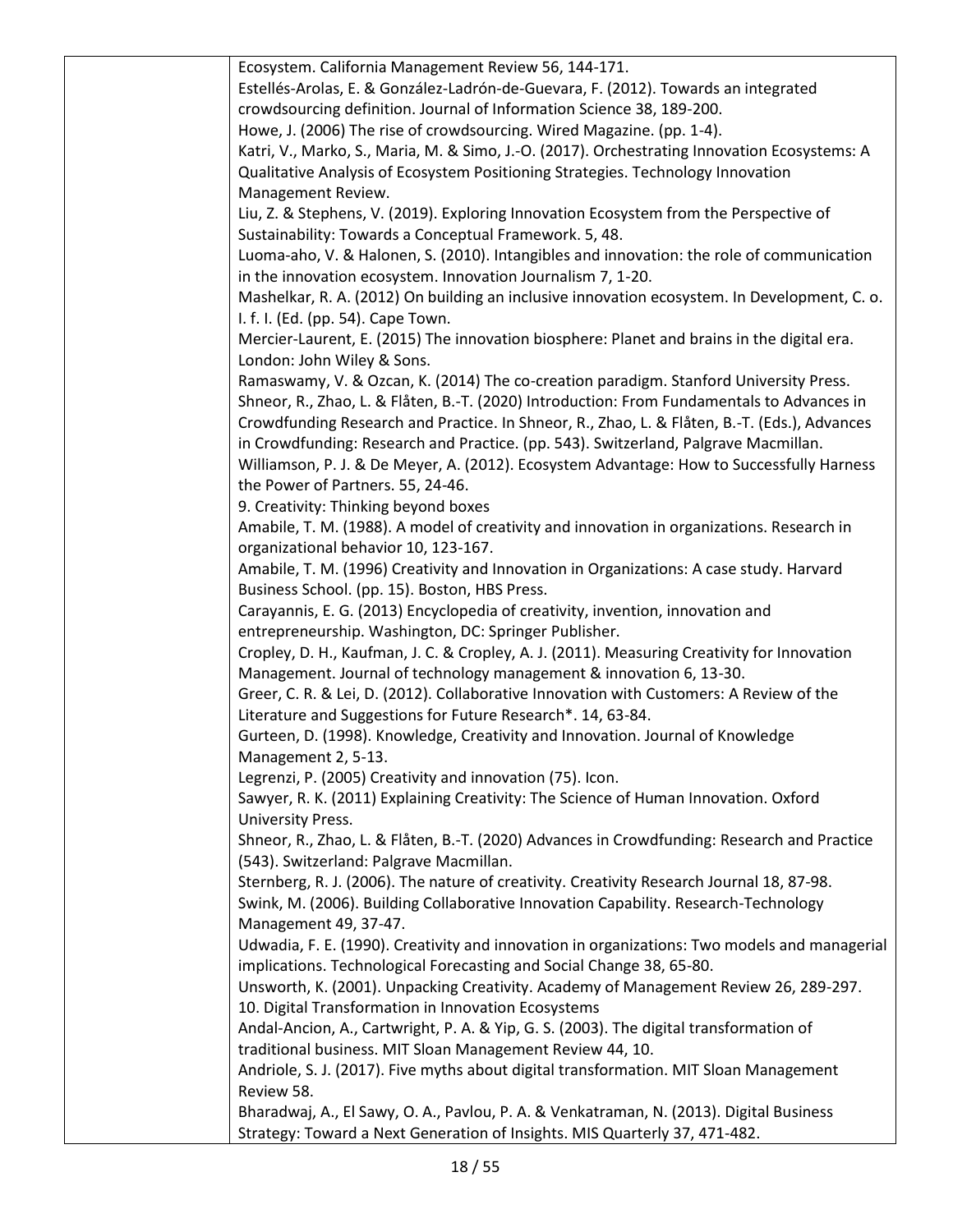|          | Kane, G. C. (2016). The dark side of the digital revolution. MIT Sloan Management Review 57.   |
|----------|------------------------------------------------------------------------------------------------|
|          | Nadkarni, S. & Prügl, R. (2020). Digital transformation: a review, synthesis and opportunities |
|          |                                                                                                |
|          | for future research. Management Review Quarterly.                                              |
|          | Nambisan, S., Wright, M. & Feldman, M. (2019). The digital transformation of innovation and    |
|          | entrepreneurship: Progress, challenges and key themes. Research Policy 48, 103773.             |
|          | Vial, G. (2019). Understanding digital transformation: A review and a research agenda. The     |
|          | Journal of Strategic Information Systems 28, 118-144.                                          |
|          | Westerman, G., Bonnet, D. & McAfee, A. (2014). The Nine Elements of Digital                    |
|          | Transformation. MIT Sloan Management Review 55, 1-6.                                           |
|          | 11. Innovation and Entrepreneurship in Emerging Markets Contexts                               |
|          | Arnold, D. J. & Quelch, J. A. (1998). New Strategies in Emerging Markets. Sloan Management     |
|          | Review 40, 7-20.                                                                               |
|          |                                                                                                |
|          | Cavusgil, S. T. (1997). Measuring the potential of emerging markets: An indexing approach.     |
|          | Business Horizons 40, 87-91.                                                                   |
|          | Dhanaraj, C. & Khanna, T. (2011). Transforming Mental Models on Emerging Markets. 10,          |
|          | 684-701.                                                                                       |
|          | Govindarajan, V. & Ramamurti, R. (2011). Reverse innovation, emerging markets, and global      |
|          | strategy. Global Strategy Journal 1, 191-205.                                                  |
|          | Jalonen, H. (2012). The uncertainty of innovation: a systematic review of the literature.      |
|          | Journal of Management Research 4, 47.                                                          |
|          | Jauch, L. R. & Kraft, K. L. (1986). Strategic Management of Uncertainty. 11, 777-790.          |
|          | Khanna, T., Palepu, K. G. & Sinha, J. (2005). Strategies that fit emerging markets. Harvard    |
|          |                                                                                                |
|          | Business Review 83, 4-19.                                                                      |
|          | Liedong, T. A., Peprah, A. A., Amartey, A. O. & Rajwani, T. (2020). Institutional voids and    |
|          | firms' resource commitment in emerging markets: A review and future research agenda.           |
|          | Journal of International Management 26, 100756.                                                |
|          | Mair, J., Marti Lanuza, I. & Ganly, K. (2007). Institutional voids as spaces of opportunity.   |
|          | European Business Forum Winter, 34-39.                                                         |
|          | Ramamurti, R. & Singh, J. V. (2009) Emerging multinationals in emerging markets. Cambridge     |
|          | University Press.                                                                              |
|          | 12. Resource-constrained Innovation                                                            |
|          | Agnihotri, A. (2015). Low-cost innovation in emerging markets. Journal of Strategic Marketing  |
|          | 23, 399-411.                                                                                   |
|          | Ernst, H., Kahle, H. N., Dubiel, A., Prabhu, J. & Subramaniam, M. (2015). The Antecedents and  |
|          |                                                                                                |
|          | Consequences of Affordable Value Innovations for Emerging Markets. 32, 65-79.                  |
|          | Hossain, M. (2016). Grassroots innovation: A systematic review of two decades of research.     |
|          | Journal of Cleaner Production 137, 973-981.                                                    |
|          | Prahalad, C. K. (2012). Bottom of the Pyramid as a Source of Breakthrough Innovations. 29, 6-  |
|          | 12.                                                                                            |
|          | Smith, A., Fressoli, M. & Thomas, H. (2014). Grassroots innovation movements: challenges       |
|          | and contributions. Journal of Cleaner Production 63, 114-124.                                  |
|          | Tse, E., Ma, K. & Huang, Y. (2009) Shan zhai: A Chinese phenomenon. (pp. 2010). Booz &         |
|          | Company.                                                                                       |
|          | von Zedtwitz, M., Corsi, S., Søberg, P. V. & Frega, R. (2015). A Typology of Reverse           |
|          | Innovation. 32, 12-28.                                                                         |
|          | Zeschky, M., Widenmayer, B. & Gassmann, O. (2011). Frugal Innovation in Emerging Markets.      |
|          |                                                                                                |
|          | Research-Technology Management 54, 38-45.                                                      |
|          | Zeschky, M. B., Winterhalter, S. & Gassmann, O. (2014). From Cost to Frugal and Reverse        |
|          | Innovation: Mapping the Field and Implications for Global Competitiveness. Research-           |
|          | Technology Management 57, 20-27.                                                               |
| Websites |                                                                                                |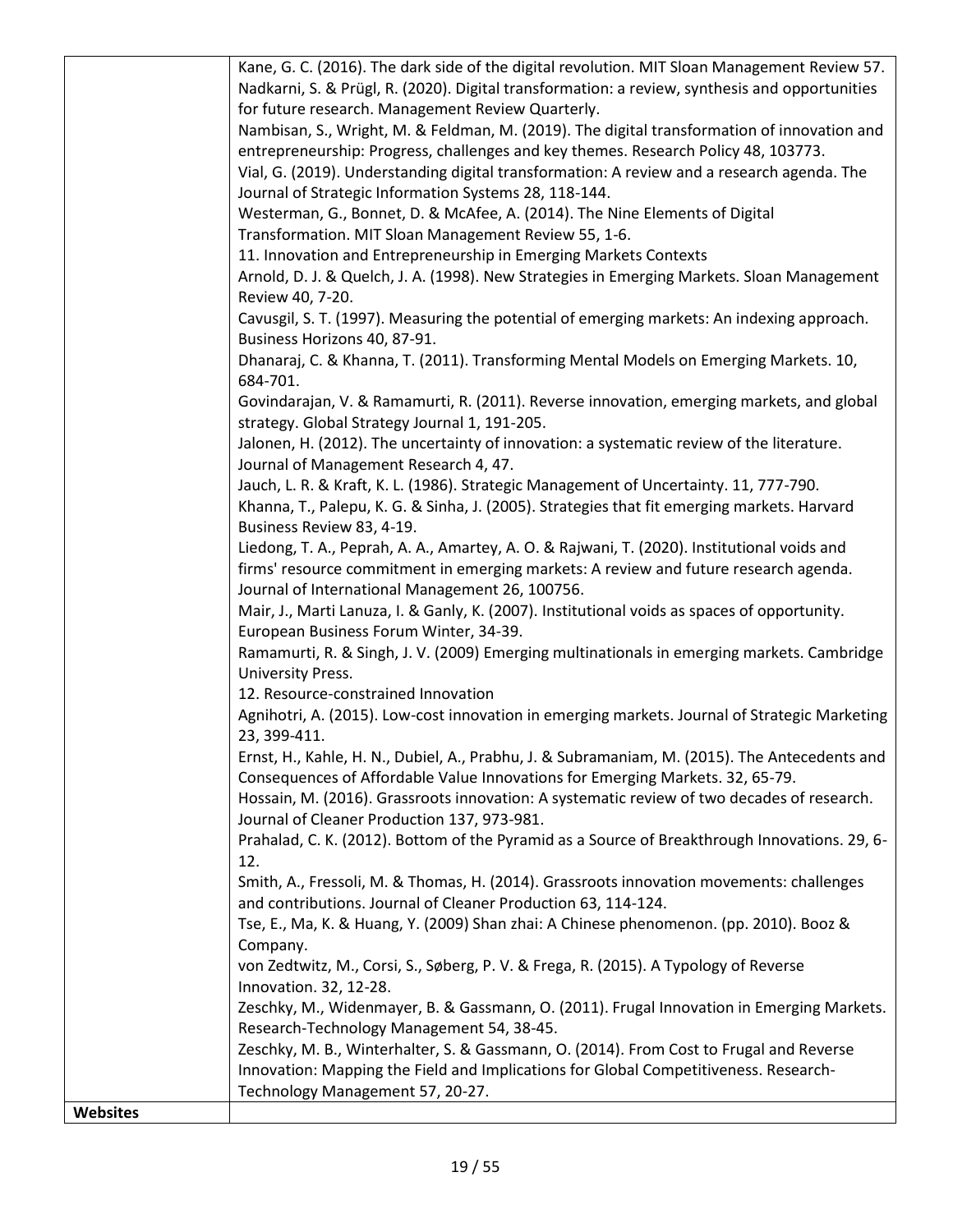# <span id="page-19-0"></span>**MARKETING**

| <b>Course Code</b>        | PGE.FINM1.MKCOR.0411                                                                                                                                                                                                                                                                                                                                                                                                                                                                                                                                                                                                                                                                                                                                                                                                                                                                                                                                                                                                                                                                                                                                                                             |
|---------------------------|--------------------------------------------------------------------------------------------------------------------------------------------------------------------------------------------------------------------------------------------------------------------------------------------------------------------------------------------------------------------------------------------------------------------------------------------------------------------------------------------------------------------------------------------------------------------------------------------------------------------------------------------------------------------------------------------------------------------------------------------------------------------------------------------------------------------------------------------------------------------------------------------------------------------------------------------------------------------------------------------------------------------------------------------------------------------------------------------------------------------------------------------------------------------------------------------------|
| <b>ECTS Credits</b>       | 3                                                                                                                                                                                                                                                                                                                                                                                                                                                                                                                                                                                                                                                                                                                                                                                                                                                                                                                                                                                                                                                                                                                                                                                                |
| <b>Course Leader</b>      | <b>FERRANTE Guillaume</b>                                                                                                                                                                                                                                                                                                                                                                                                                                                                                                                                                                                                                                                                                                                                                                                                                                                                                                                                                                                                                                                                                                                                                                        |
| Synchronous               | 18                                                                                                                                                                                                                                                                                                                                                                                                                                                                                                                                                                                                                                                                                                                                                                                                                                                                                                                                                                                                                                                                                                                                                                                               |
| <b>Department</b>         | Dept. Marketing                                                                                                                                                                                                                                                                                                                                                                                                                                                                                                                                                                                                                                                                                                                                                                                                                                                                                                                                                                                                                                                                                                                                                                                  |
| Program                   | M1 ABM France                                                                                                                                                                                                                                                                                                                                                                                                                                                                                                                                                                                                                                                                                                                                                                                                                                                                                                                                                                                                                                                                                                                                                                                    |
| <b>Prerequisites</b>      | None                                                                                                                                                                                                                                                                                                                                                                                                                                                                                                                                                                                                                                                                                                                                                                                                                                                                                                                                                                                                                                                                                                                                                                                             |
| <b>Course Description</b> | This course is an introduction to strategic marketing, branding and operational marketing. In<br>the French Campuses (Paris, Lille, Sophia Antipolis), we divide this course in three parts: in<br>the first part, students attend 13.5h of lectures (online learning, in both synchronous and<br>asynchronous modes) to introduce the main concepts of Marketing Strategy, Branding,<br>Segmentation, Targeting and Positioning, Marketing Mix; in the second part, students are<br>assigned 4,5h of face to face interaction with coaches to help them apply the concepts (in<br>teams of 4-5 students) to "create and launch the product or service of your dreams". This is<br>what we call the GO TO MARKET challenge. In the final 3 hours students have 10 minutes to<br>present their project in front of audience of 40-50 students. Students are expected to devise<br>a marketing and branding strategy, prioritising targets and adjusting their positioning<br>accordingly. They are then expected to make decisions about pricing, product development,<br>distribution and promotion. A final presentation by each group is followed by a debriefing<br>session with the teacher. |
| <b>Course Open to</b>     | Belo /Fall;#Raleigh /Fall;#Suzhou /Fall                                                                                                                                                                                                                                                                                                                                                                                                                                                                                                                                                                                                                                                                                                                                                                                                                                                                                                                                                                                                                                                                                                                                                          |
| <b>Exchange</b>           |                                                                                                                                                                                                                                                                                                                                                                                                                                                                                                                                                                                                                                                                                                                                                                                                                                                                                                                                                                                                                                                                                                                                                                                                  |
| <b>Semester</b>           | fall                                                                                                                                                                                                                                                                                                                                                                                                                                                                                                                                                                                                                                                                                                                                                                                                                                                                                                                                                                                                                                                                                                                                                                                             |
| <b>Campus</b>             | Belo Horizonte, Lille, Paris, Raleigh, Sophia, Stellenbosch-Le Cap, Suzhou                                                                                                                                                                                                                                                                                                                                                                                                                                                                                                                                                                                                                                                                                                                                                                                                                                                                                                                                                                                                                                                                                                                       |
| <b>Evaluation</b>         |                                                                                                                                                                                                                                                                                                                                                                                                                                                                                                                                                                                                                                                                                                                                                                                                                                                                                                                                                                                                                                                                                                                                                                                                  |
| <b>Final Examination</b>  | 15                                                                                                                                                                                                                                                                                                                                                                                                                                                                                                                                                                                                                                                                                                                                                                                                                                                                                                                                                                                                                                                                                                                                                                                               |
| $(\%)$                    |                                                                                                                                                                                                                                                                                                                                                                                                                                                                                                                                                                                                                                                                                                                                                                                                                                                                                                                                                                                                                                                                                                                                                                                                  |
| Continuous                | 85                                                                                                                                                                                                                                                                                                                                                                                                                                                                                                                                                                                                                                                                                                                                                                                                                                                                                                                                                                                                                                                                                                                                                                                               |
| Assessment (%)            |                                                                                                                                                                                                                                                                                                                                                                                                                                                                                                                                                                                                                                                                                                                                                                                                                                                                                                                                                                                                                                                                                                                                                                                                  |
| <b>Academic reference</b> | - Kotler et al. (2015) Principles of Marketing. Pearson.                                                                                                                                                                                                                                                                                                                                                                                                                                                                                                                                                                                                                                                                                                                                                                                                                                                                                                                                                                                                                                                                                                                                         |
| <b>Websites</b>           |                                                                                                                                                                                                                                                                                                                                                                                                                                                                                                                                                                                                                                                                                                                                                                                                                                                                                                                                                                                                                                                                                                                                                                                                  |

#### <span id="page-19-1"></span>**ADVANCED ACCOUNTING AND FINANCE**

| <b>Course Code</b>        | PGE.FINM1.FIELE.0519                   |
|---------------------------|----------------------------------------|
| <b>ECTS Credits</b>       | 2                                      |
| <b>Course Leader</b>      | <b>FERRANTE Guillaume</b>              |
| Synchronous               | 0                                      |
| <b>Department</b>         | Dept. Accounting and Finance           |
| Program                   | M1 ABM France                          |
| <b>Prerequisites</b>      | <b>Finance and accounting basics</b>   |
| <b>Course Description</b> | Advanced finance course                |
| <b>Course Open to</b>     | Lille /Fall;#Paris /Fall;#Sophia /Fall |
| <b>Exchange</b>           |                                        |
| <b>Semester</b>           | fall                                   |
| Campus                    | Lille, Paris, Sophia                   |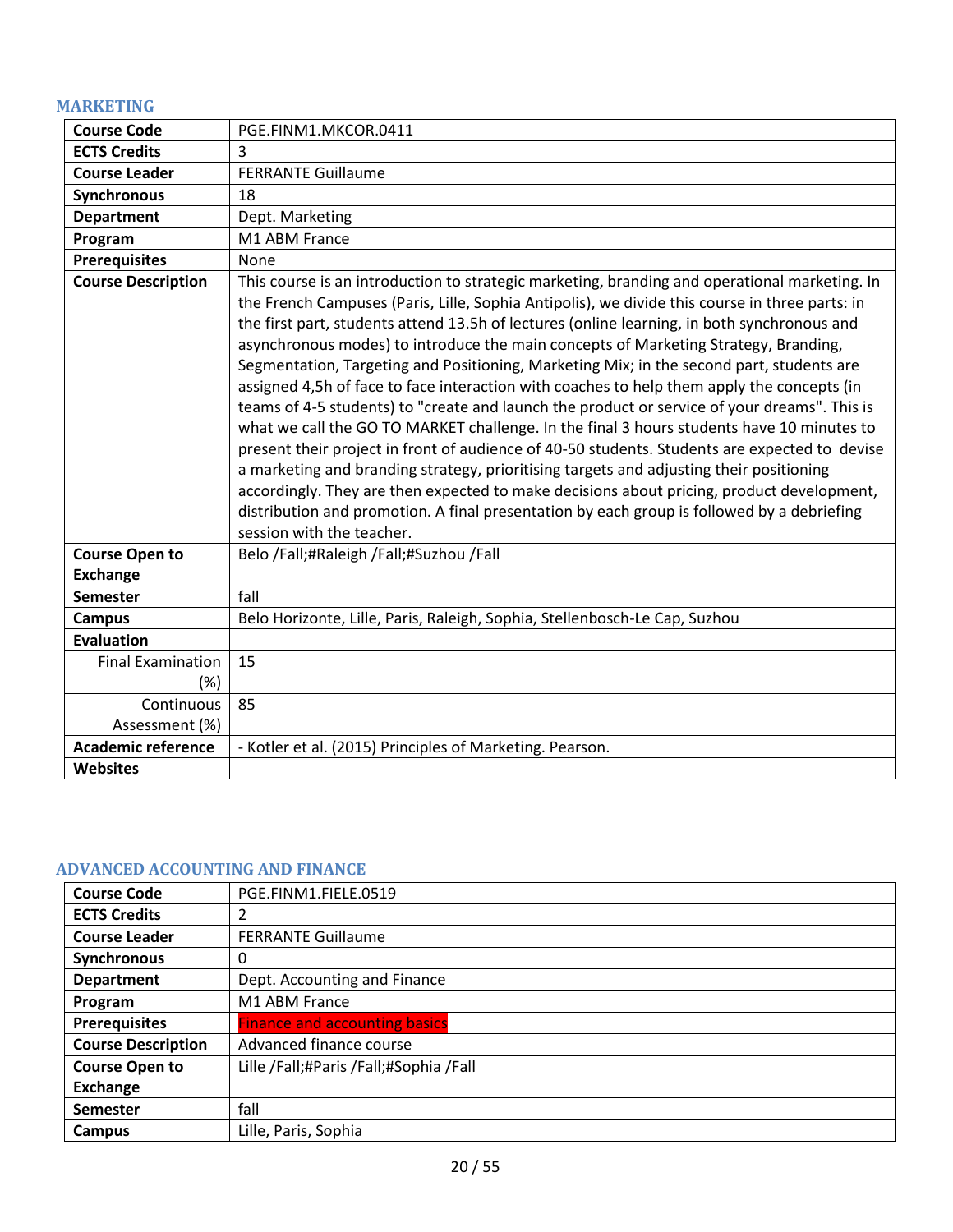| Evaluation                |  |
|---------------------------|--|
| Final Examination   100   |  |
| (%)                       |  |
| Continuous 0              |  |
| Assessment (%)            |  |
| <b>Academic reference</b> |  |
| <b>Websites</b>           |  |

# <span id="page-20-0"></span>**DIGITAL LITERACY FALL**

| <b>Course Code</b>        | PGE.FINM1.ISELE.0719                                                                          |
|---------------------------|-----------------------------------------------------------------------------------------------|
| <b>ECTS Credits</b>       | $\mathcal{P}$                                                                                 |
| <b>Course Leader</b>      | <b>FAURE Camille</b>                                                                          |
| <b>Synchronous</b>        | 0                                                                                             |
| <b>Department</b>         | Dept. Management of projects, Information Systems and Supply Chains                           |
| Program                   | M1 ABM France                                                                                 |
| <b>Prerequisites</b>      | none                                                                                          |
| <b>Course Description</b> | In partnership with TheHackingProject company, this elective is an immersion into the digital |
|                           | world. Peer to peer learning, user experience, coding, tools oriented (Slack/Discord). 100%   |
|                           | online class - group work                                                                     |
| <b>Course Open to</b>     | Lille /Fall;#Paris /Fall;#Sophia /Fall                                                        |
| <b>Exchange</b>           |                                                                                               |
| <b>Semester</b>           | fall                                                                                          |
| <b>Campus</b>             | Belo Horizonte, Lille, Paris, Sophia, Suzhou                                                  |
| <b>Evaluation</b>         |                                                                                               |
| <b>Final Examination</b>  | 100                                                                                           |
| (%)                       |                                                                                               |
| Continuous                | $\Omega$                                                                                      |
| Assessment (%)            |                                                                                               |
| <b>Academic reference</b> |                                                                                               |
| <b>Websites</b>           |                                                                                               |

# <span id="page-20-1"></span>**ECONOMICS**

| <b>Course Code</b>        | PGE.FINM1.ECELE.0915                                                                         |
|---------------------------|----------------------------------------------------------------------------------------------|
| <b>ECTS Credits</b>       | 0                                                                                            |
| <b>Course Leader</b>      | <b>FERRANTE Guillaume</b>                                                                    |
| <b>Synchronous</b>        | 9                                                                                            |
| <b>Department</b>         | Dept. Stratégy, Entrepreneurship and Economics                                               |
| Program                   | M1 ABM France                                                                                |
| <b>Prerequisites</b>      | None.                                                                                        |
| <b>Course Description</b> | For an international manager, investing without understanding the economy is like taking a   |
|                           | trip without knowing anything about the climate of your destination or what season you II be |
|                           | in when you get there (Richard Yamarone)                                                     |
| <b>Course Open to</b>     | Lille /Fall;#Paris /Fall;#Sophia /Fall                                                       |
| <b>Exchange</b>           |                                                                                              |
| <b>Semester</b>           | fall                                                                                         |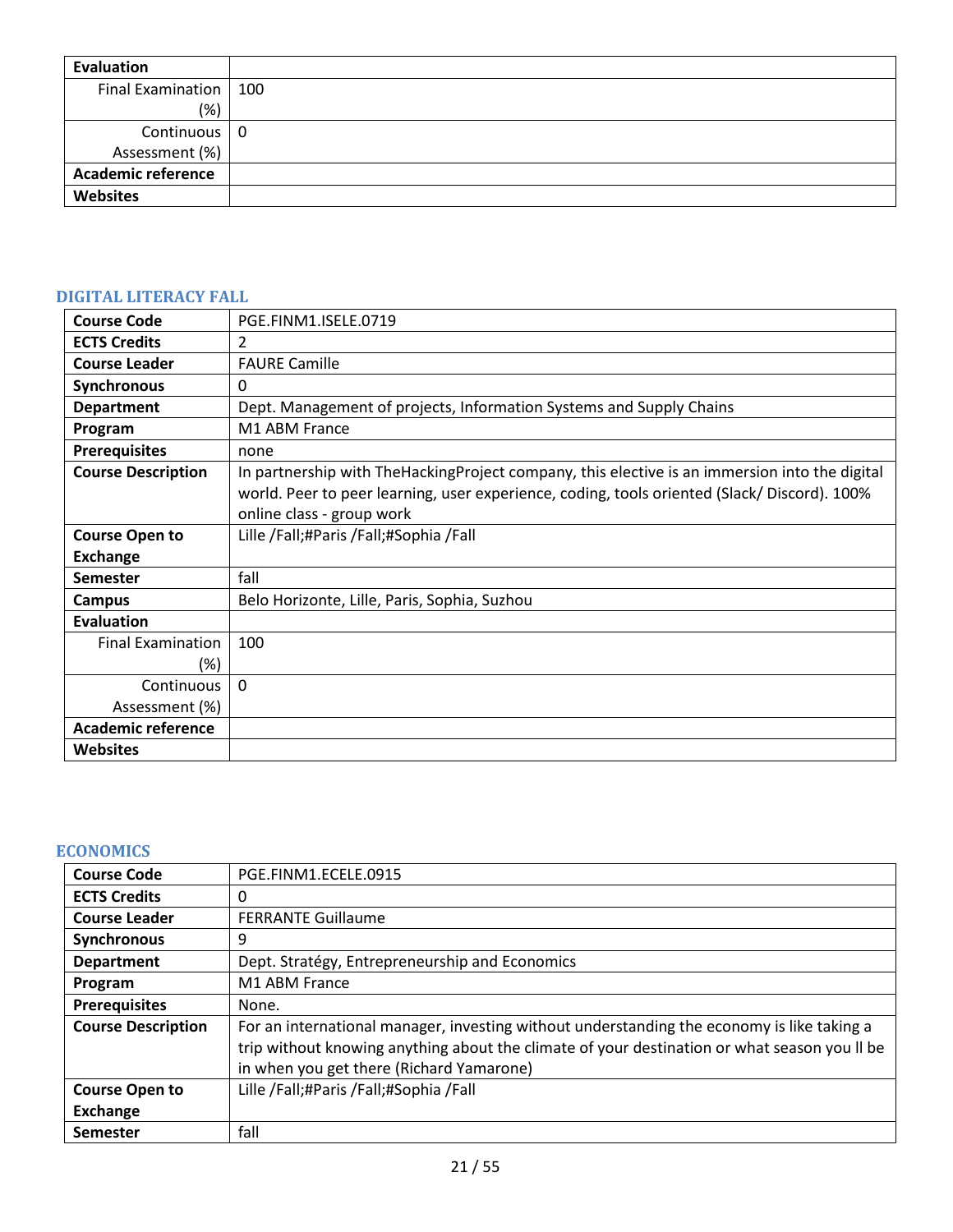| <b>Campus</b>             | Lille, Paris, Sophia                                                              |
|---------------------------|-----------------------------------------------------------------------------------|
| Evaluation                |                                                                                   |
| <b>Final Examination</b>  | 100                                                                               |
| $(\%)$                    |                                                                                   |
| Continuous I              | 0                                                                                 |
| Assessment (%)            |                                                                                   |
| <b>Academic reference</b> | The teachings will be based on the :                                              |
|                           | Krugman/Obsfeld/ Melitz International Economics: Theory and Practice. 9th edition |
|                           | - Optional book if you want to go deeper:                                         |
|                           | Money, Banking and Financial Markets; Mishkin / Pearson, 9th ed.                  |
| <b>Websites</b>           |                                                                                   |

## <span id="page-21-0"></span>**EXCEL FALL**

| <b>Course Code</b>        | PGE.FINM1.ISELE.0720                                                                          |
|---------------------------|-----------------------------------------------------------------------------------------------|
| <b>ECTS Credits</b>       | 2                                                                                             |
| <b>Course Leader</b>      | MILLELIRI André                                                                               |
| Synchronous               | 0                                                                                             |
| <b>Department</b>         | Dept. Management of projects, Information Systems and Supply Chains                           |
| Program                   | M1 ABM France                                                                                 |
| <b>Prerequisites</b>      | none                                                                                          |
| <b>Course Description</b> | Excel is something you can't do without !                                                     |
|                           | This course will introduce all the things the students must know in order to honestly pretend |
|                           | to be mastering Excel. The course will be splitted in two parts a first one online (12 hours) |
|                           | and applications done in the classroom with a teacher who's an expert of Excel.               |
| <b>Course Open to</b>     | Belo /Fall;#Lille /Fall;#Paris /Fall;#Sophia /Fall;#Suzhou /Fall                              |
| <b>Exchange</b>           |                                                                                               |
| <b>Semester</b>           | fall                                                                                          |
| <b>Campus</b>             | Belo Horizonte, Lille, Paris, Raleigh, Sophia, Stellenbosch-Le Cap, Suzhou                    |
| <b>Evaluation</b>         |                                                                                               |
| <b>Final Examination</b>  | 50                                                                                            |
| (%)                       |                                                                                               |
| Continuous                | 50                                                                                            |
| Assessment (%)            |                                                                                               |
| <b>Academic reference</b> |                                                                                               |
| Websites                  |                                                                                               |

# <span id="page-21-1"></span>**GEOPOLITICS**

| <b>Course Code</b>        | PGE.FINM1.STCOR.0816                           |
|---------------------------|------------------------------------------------|
| <b>ECTS Credits</b>       | O                                              |
| <b>Course Leader</b>      | MENEUT, Emmanuel-EXT                           |
| Synchronous               | O                                              |
| <b>Department</b>         | Dept. Stratégy, Entrepreneurship and Economics |
| Program                   | M1 ABM France                                  |
| <b>Prerequisites</b>      | $\overline{\phantom{0}}$                       |
| <b>Course Description</b> | $\overline{\phantom{0}}$                       |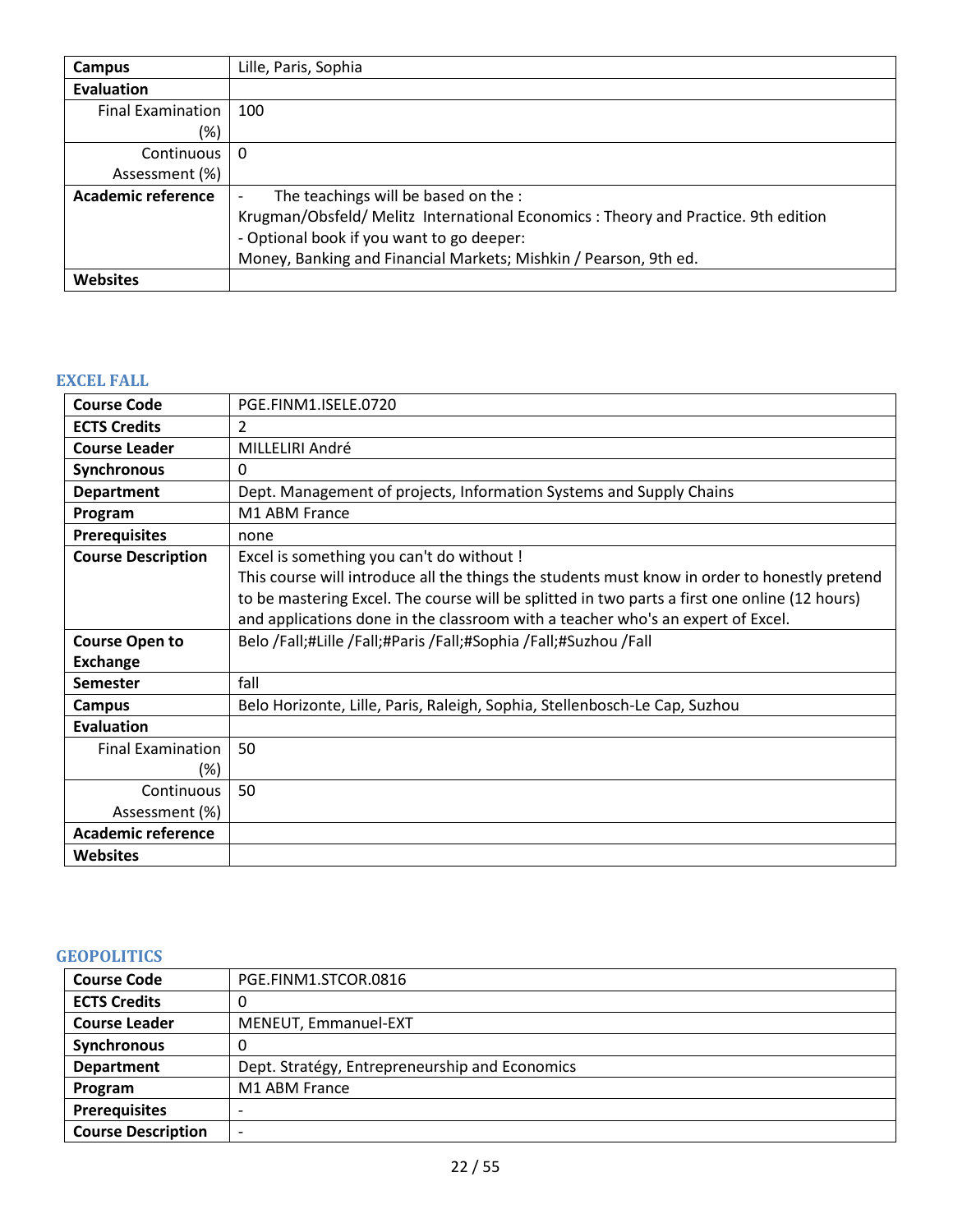| <b>Course Open to</b>     | Lille /Fall;#Paris /Fall;#Sophia /Fall       |
|---------------------------|----------------------------------------------|
| Exchange                  |                                              |
| Semester                  | fall                                         |
| Campus                    | Belo Horizonte, Lille, Paris, Sophia, Suzhou |
| Evaluation                |                                              |
| Final Examination         | $\Omega$                                     |
| (%)                       |                                              |
| Continuous                | 100                                          |
| Assessment (%)            |                                              |
| <b>Academic reference</b> |                                              |
| <b>Websites</b>           |                                              |

# <span id="page-22-0"></span>**GRANDS DEBATS ECONOMIQUES CONTEMPORAINS**

| <b>Course Code</b>        | PGE.FINM1.STELE.0819                           |
|---------------------------|------------------------------------------------|
| <b>ECTS Credits</b>       | 2                                              |
| <b>Course Leader</b>      | <b>COMBE Emmanuel</b>                          |
| Synchronous               | 12                                             |
| <b>Department</b>         | Dept. Stratégy, Entrepreneurship and Economics |
| Program                   | M1 ABM France                                  |
| <b>Prerequisites</b>      |                                                |
| <b>Course Description</b> |                                                |
| <b>Course Open to</b>     | Lille /Fall;#Paris /Fall;#Sophia /Fall         |
| <b>Exchange</b>           |                                                |
| <b>Semester</b>           | fall                                           |
| Campus                    | Lille, Paris, Sophia                           |
| <b>Evaluation</b>         |                                                |
| <b>Final Examination</b>  | 100                                            |
| $(\%)$                    |                                                |
| Continuous                | $\Omega$                                       |
| Assessment (%)            |                                                |
| <b>Academic reference</b> |                                                |
| <b>Websites</b>           |                                                |

# <span id="page-22-1"></span>**INTRODUCTORY ACCOUNTING & FINANCE**

| <b>Course Code</b>        | PGE.FINM1.FIELE.0518                                                                                                                                                                                                                                                                                                                                                                   |
|---------------------------|----------------------------------------------------------------------------------------------------------------------------------------------------------------------------------------------------------------------------------------------------------------------------------------------------------------------------------------------------------------------------------------|
| <b>ECTS Credits</b>       | 0                                                                                                                                                                                                                                                                                                                                                                                      |
| <b>Course Leader</b>      | <b>FERRANTE Guillaume</b>                                                                                                                                                                                                                                                                                                                                                              |
| Synchronous               | 12                                                                                                                                                                                                                                                                                                                                                                                     |
| <b>Department</b>         | Dept. Accounting and Finance                                                                                                                                                                                                                                                                                                                                                           |
| Program                   | M1 ABM France                                                                                                                                                                                                                                                                                                                                                                          |
| <b>Prerequisites</b>      | None                                                                                                                                                                                                                                                                                                                                                                                   |
| <b>Course Description</b> | The course is an interactive, online introduction to financial accounting. The course helps<br>students understand (i) basic financial accounting terms and concepts, (ii) financial<br>statements, (iii) the approach used to construct the financial statements, and (iv) some ratios<br>that capture key elements of firm performance. After completing the course, students should |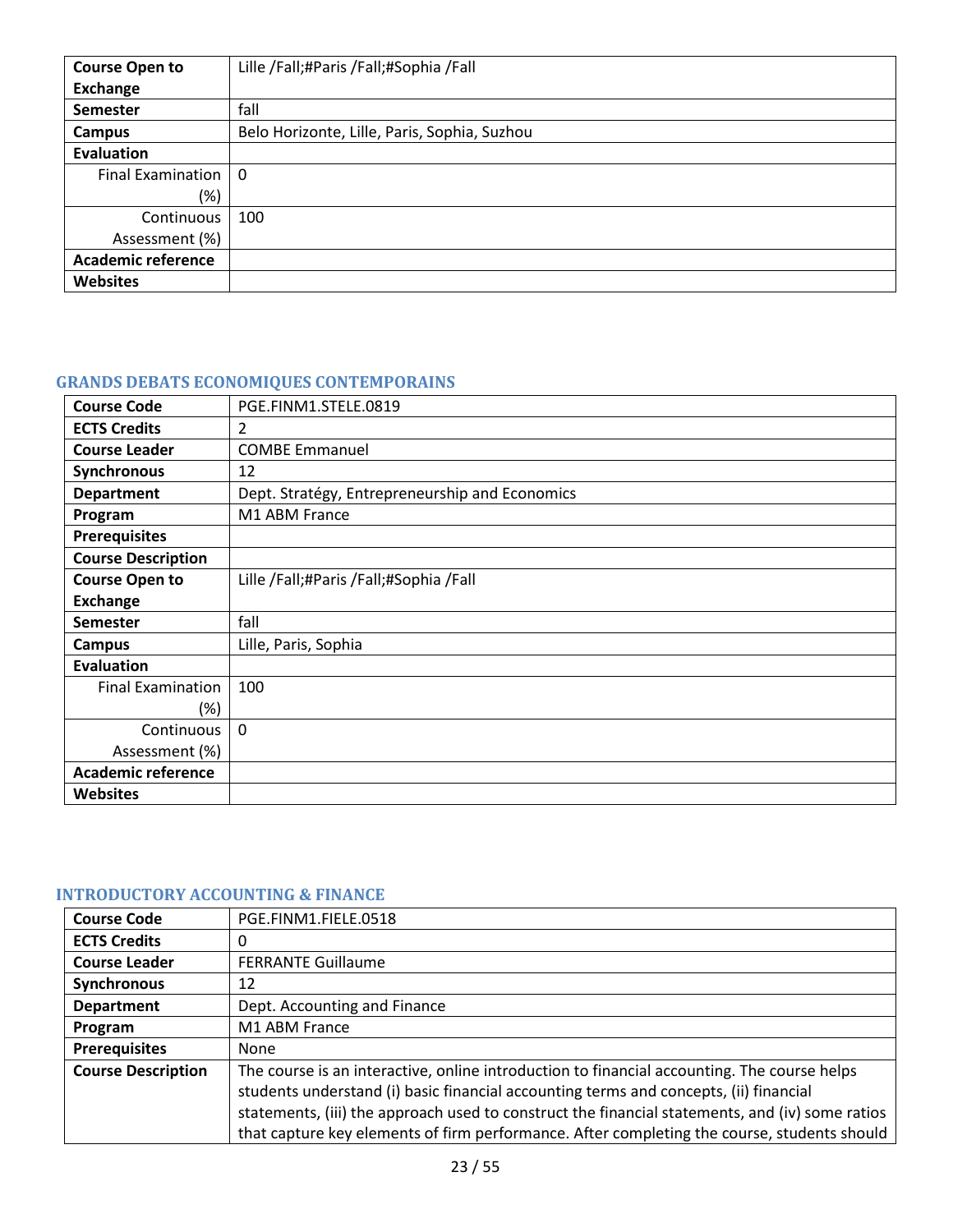|                           | be able to understand fundamental financial accounting issues and challenges faced by<br>managers today. |
|---------------------------|----------------------------------------------------------------------------------------------------------|
|                           |                                                                                                          |
| <b>Course Open to</b>     | Lille /Fall;#Paris /Fall;#Sophia /Fall                                                                   |
| <b>Exchange</b>           |                                                                                                          |
| Semester                  | fall                                                                                                     |
| <b>Campus</b>             | Lille, Paris, Sophia                                                                                     |
| <b>Evaluation</b>         |                                                                                                          |
| <b>Final Examination</b>  | 60                                                                                                       |
| (%)                       |                                                                                                          |
| Continuous                | 40                                                                                                       |
| Assessment (%)            |                                                                                                          |
| <b>Academic reference</b> |                                                                                                          |
| <b>Websites</b>           |                                                                                                          |

#### <span id="page-23-0"></span>**MARKETING REFRESHER FALL**

| <b>Course Code</b>                 | PGE.FINM1.MKCOR.0408                                                                                                                                                                                                                                                                                 |
|------------------------------------|------------------------------------------------------------------------------------------------------------------------------------------------------------------------------------------------------------------------------------------------------------------------------------------------------|
| <b>ECTS Credits</b>                | 0                                                                                                                                                                                                                                                                                                    |
| <b>Course Leader</b>               | <b>OLMEDILLAFERNANDEZ Maria</b>                                                                                                                                                                                                                                                                      |
| Synchronous                        | 0                                                                                                                                                                                                                                                                                                    |
| <b>Department</b>                  | Dept. Marketing                                                                                                                                                                                                                                                                                      |
| Program                            | M1 ABM France                                                                                                                                                                                                                                                                                        |
| <b>Prerequisites</b>               | -None                                                                                                                                                                                                                                                                                                |
| <b>Course Description</b>          | -This course provides an introduction to the core concepts in marketing. It will provide basic<br>knowledge that students will need in more advanced marketing courses. In this course<br>students will learn the tools and resources marketing managers and though leaders have<br>available to use |
| <b>Course Open to</b>              | Lille /Fall;#Paris /Fall;#Sophia /Fall                                                                                                                                                                                                                                                               |
| <b>Exchange</b>                    |                                                                                                                                                                                                                                                                                                      |
| Semester                           | fall                                                                                                                                                                                                                                                                                                 |
| <b>Campus</b>                      | Lille, Paris, Sophia                                                                                                                                                                                                                                                                                 |
| <b>Evaluation</b>                  |                                                                                                                                                                                                                                                                                                      |
| <b>Final Examination</b><br>$(\%)$ | 50                                                                                                                                                                                                                                                                                                   |
| Continuous                         | 50                                                                                                                                                                                                                                                                                                   |
| Assessment (%)                     |                                                                                                                                                                                                                                                                                                      |
| <b>Academic reference</b>          |                                                                                                                                                                                                                                                                                                      |
| <b>Websites</b>                    |                                                                                                                                                                                                                                                                                                      |

#### <span id="page-23-1"></span>**OPERATIONS & SUPPLY CHAIN MANAGEMENT**

| <b>Course Code</b>   | PGE.FINM1.PMCOR.0002                                                |
|----------------------|---------------------------------------------------------------------|
| <b>ECTS Credits</b>  |                                                                     |
| <b>Course Leader</b> | <b>MAZAHIR Muhammad Shumail</b>                                     |
| <b>Synchronous</b>   | 18                                                                  |
| <b>Department</b>    | Dept. Management of projects, Information Systems and Supply Chains |
| Program              | M1 ABM France                                                       |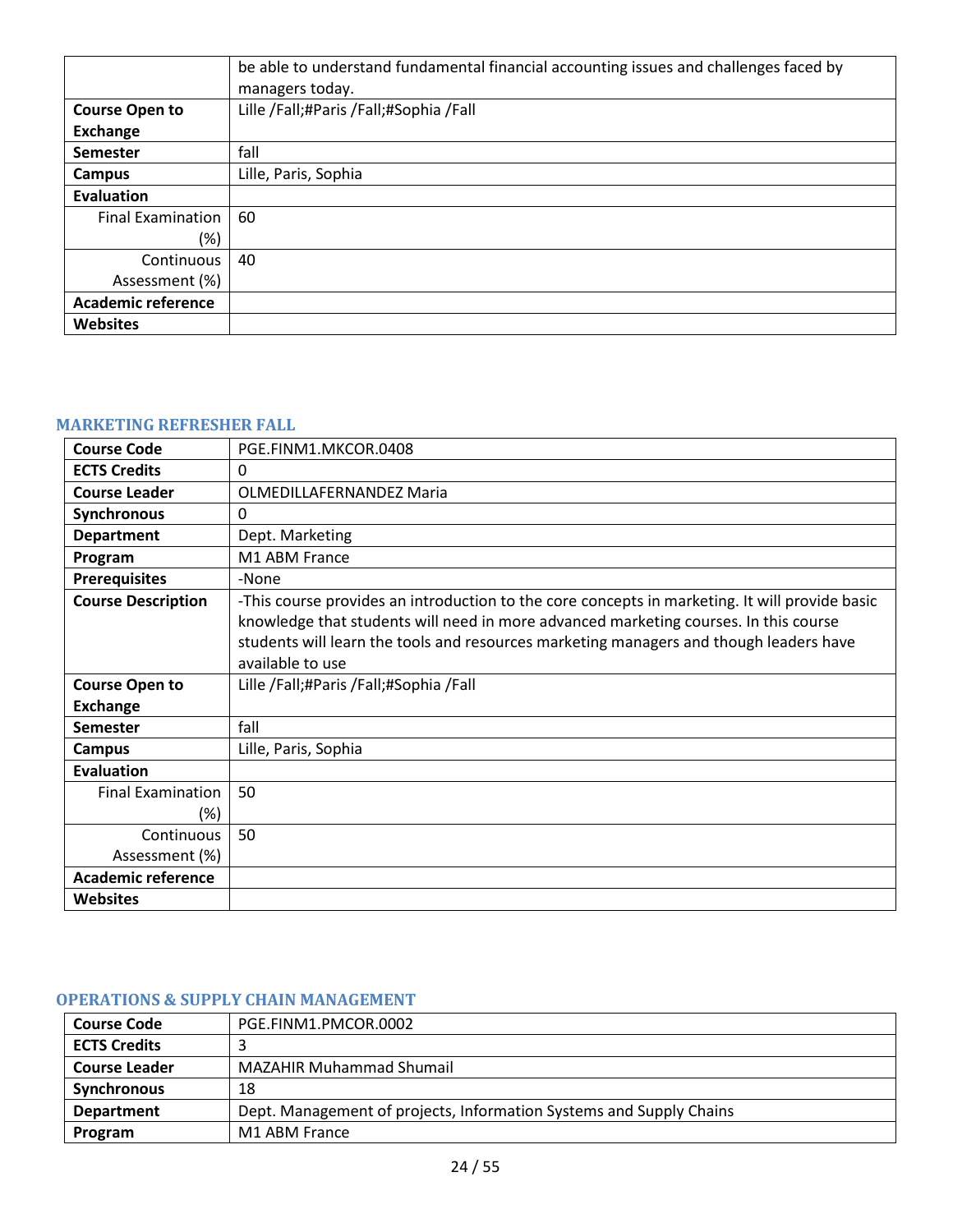| <b>Prerequisites</b>      | 1) Quantitative background.<br>2) Fundamental course in Economics                                                                                                                                                                                                                                                                                                                                                                                                                                                                                                                                                                                                                                                                                                                                                                                                                                                      |
|---------------------------|------------------------------------------------------------------------------------------------------------------------------------------------------------------------------------------------------------------------------------------------------------------------------------------------------------------------------------------------------------------------------------------------------------------------------------------------------------------------------------------------------------------------------------------------------------------------------------------------------------------------------------------------------------------------------------------------------------------------------------------------------------------------------------------------------------------------------------------------------------------------------------------------------------------------|
| <b>Course Description</b> | The businesses have to design and manage a set of processes for the creation of products<br>and services. Operations Management is the study of planning and controlling process<br>structure and process driver to achieve the desired result. Massive globalization, short<br>product life cycle, and digitalization mean that effective management of operations and<br>efficient utilization of resources is critical to preserving the bottom line. This course will<br>provide an analytical toolkit to identify and remove inefficiencies in business processes and<br>improve productivity. A fundamental source of productivity loss is a demand/supply<br>mismatch, which occurs because processes have variability and businesses have to make<br>decisions with incomplete and imprecise information. This course will teach how to design a<br>process and ensure quality in presence of the variability. |
| <b>Course Open to</b>     | Lille /Fall;#Paris /Fall;#Sophia /Fall                                                                                                                                                                                                                                                                                                                                                                                                                                                                                                                                                                                                                                                                                                                                                                                                                                                                                 |
| <b>Exchange</b>           |                                                                                                                                                                                                                                                                                                                                                                                                                                                                                                                                                                                                                                                                                                                                                                                                                                                                                                                        |
| <b>Semester</b>           | fall                                                                                                                                                                                                                                                                                                                                                                                                                                                                                                                                                                                                                                                                                                                                                                                                                                                                                                                   |
| <b>Campus</b>             | Lille, Paris, Sophia, Suzhou                                                                                                                                                                                                                                                                                                                                                                                                                                                                                                                                                                                                                                                                                                                                                                                                                                                                                           |
| <b>Evaluation</b>         |                                                                                                                                                                                                                                                                                                                                                                                                                                                                                                                                                                                                                                                                                                                                                                                                                                                                                                                        |
| <b>Final Examination</b>  | 30                                                                                                                                                                                                                                                                                                                                                                                                                                                                                                                                                                                                                                                                                                                                                                                                                                                                                                                     |
| (%)                       |                                                                                                                                                                                                                                                                                                                                                                                                                                                                                                                                                                                                                                                                                                                                                                                                                                                                                                                        |
| Continuous                | 70                                                                                                                                                                                                                                                                                                                                                                                                                                                                                                                                                                                                                                                                                                                                                                                                                                                                                                                     |
| Assessment (%)            |                                                                                                                                                                                                                                                                                                                                                                                                                                                                                                                                                                                                                                                                                                                                                                                                                                                                                                                        |
| <b>Academic reference</b> | Books:                                                                                                                                                                                                                                                                                                                                                                                                                                                                                                                                                                                                                                                                                                                                                                                                                                                                                                                 |
|                           | a. Managing Business Process Flows: Principles of Operations Management                                                                                                                                                                                                                                                                                                                                                                                                                                                                                                                                                                                                                                                                                                                                                                                                                                                |
|                           | Ravi Anupindi, Sunil Chopra, et al.                                                                                                                                                                                                                                                                                                                                                                                                                                                                                                                                                                                                                                                                                                                                                                                                                                                                                    |
|                           | b. Matching Supply with Demand: An Introduction to Operations Management                                                                                                                                                                                                                                                                                                                                                                                                                                                                                                                                                                                                                                                                                                                                                                                                                                               |
|                           | Gerard Cachon, Christian Terwiesch                                                                                                                                                                                                                                                                                                                                                                                                                                                                                                                                                                                                                                                                                                                                                                                                                                                                                     |
|                           | c. Operations management: theory and practice                                                                                                                                                                                                                                                                                                                                                                                                                                                                                                                                                                                                                                                                                                                                                                                                                                                                          |
|                           | <b>William J Stevenson</b>                                                                                                                                                                                                                                                                                                                                                                                                                                                                                                                                                                                                                                                                                                                                                                                                                                                                                             |
| <b>Websites</b>           |                                                                                                                                                                                                                                                                                                                                                                                                                                                                                                                                                                                                                                                                                                                                                                                                                                                                                                                        |

# <span id="page-24-0"></span>**PROJECT AND PROGRAMME MANAGEMENT AND BUSINESS DEVELOPMENT**

#### <span id="page-24-1"></span>**CAREER MANAGEMENT 1**

| <b>Course Code</b>   | MSC.FMIM2.FICOR.0201                                      |
|----------------------|-----------------------------------------------------------|
| <b>ECTS Credits</b>  |                                                           |
| <b>Course Leader</b> | <b>BEAUGRAND Audrey</b>                                   |
| Synchronous          | 6                                                         |
| <b>Discipline</b>    | Autre                                                     |
| Program              | Project and Programme Management and Business Development |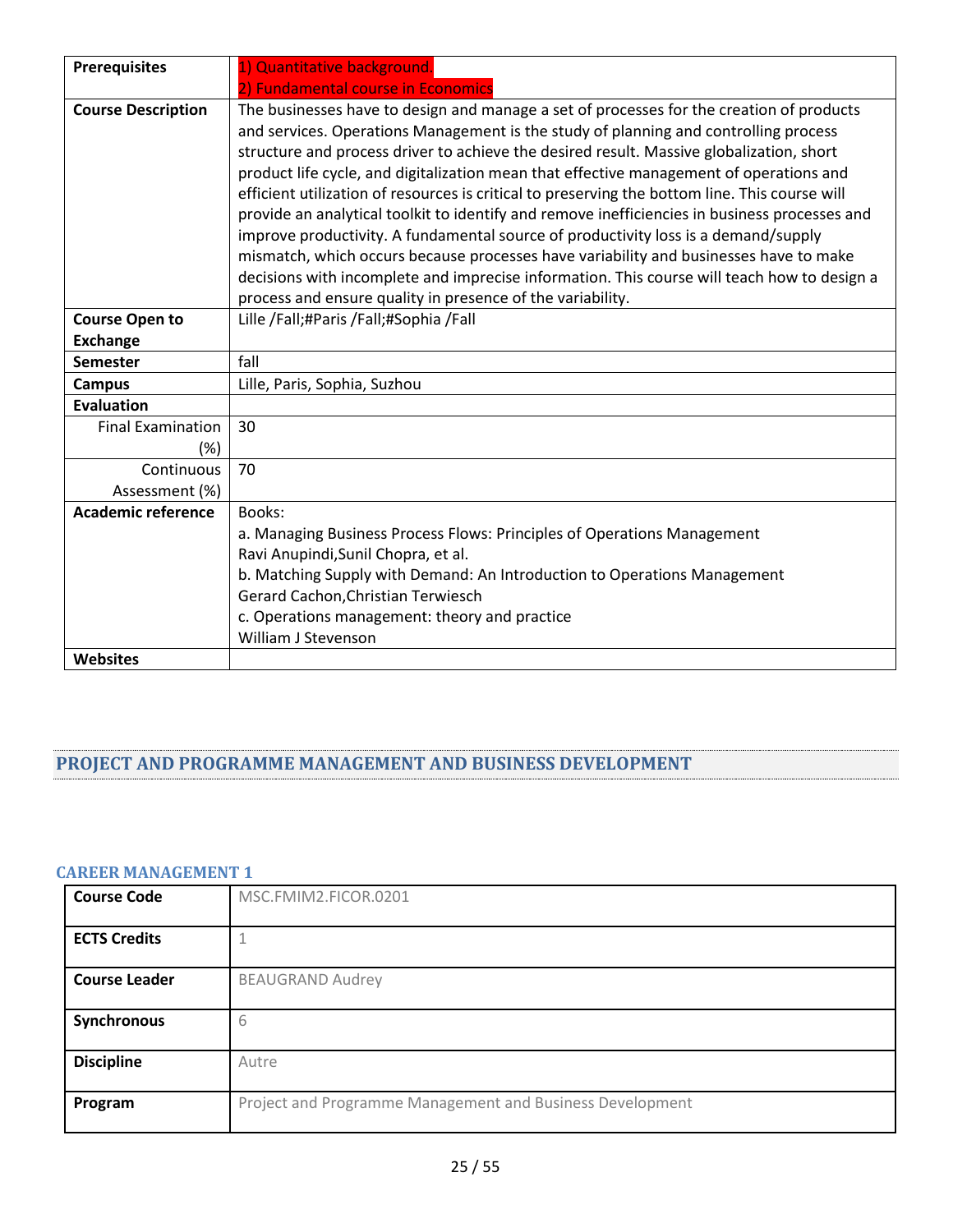| <b>Prerequisites</b>               | NoPrerequisites                                                                                                                                                                                                                                                                      |
|------------------------------------|--------------------------------------------------------------------------------------------------------------------------------------------------------------------------------------------------------------------------------------------------------------------------------------|
| <b>Course Description</b>          |                                                                                                                                                                                                                                                                                      |
|                                    | This course is managed by the Talent & Careers Department. In order to validate this course,<br>students have to:                                                                                                                                                                    |
|                                    | 1 MANDATORY : Take E-learning module on Abintegro plateform (CV check ATS compliant,<br>Job search, Interview simulator) + Conduct 5 cognitive tests on AON platform (Abilities, skills<br>and behaviors at work) + Take mandatory Mooc on your Professional profile<br>+ EVALUATION |
|                                    | 2 NOT MANDATORY: Attend Career Events during the semester organized by the Talent &<br>Careers on your campus or organized by partners companies (check JOBTEASER Platform)<br>MAIN CONTACTS FOR YOUR PROGRAM:                                                                       |
|                                    | LILLE: Audrey BEAUGRAND & Feryel HOUSSEIN<br>PARIS: Laura SINDONINO, Janice M'BENGO & Miina VAISANEN (for International students)<br>SOPHIA: Sylvie MARTINAUD, Anne DUFLOS (for International students)<br><b>SUZHOU: April YANG</b>                                                 |
|                                    | RALEIGH: Amanda CHAMBERLAIN                                                                                                                                                                                                                                                          |
|                                    | BELO HORIZONTE : Geneviève POULINGUE & Ana Cristina BRAGA                                                                                                                                                                                                                            |
|                                    |                                                                                                                                                                                                                                                                                      |
| <b>Course Open to</b>              | Belo /Fall;#Lille /Fall;#Paris /Fall;#Raleigh /Fall;#Sophia /Fall                                                                                                                                                                                                                    |
| <b>Exchange</b>                    |                                                                                                                                                                                                                                                                                      |
| <b>Semester</b>                    | fall                                                                                                                                                                                                                                                                                 |
| <b>Campus</b>                      | Belo Horizonte, Paris, Sophia                                                                                                                                                                                                                                                        |
| <b>Evaluation</b>                  |                                                                                                                                                                                                                                                                                      |
| <b>Final Examination</b><br>$(\%)$ | 50                                                                                                                                                                                                                                                                                   |
| Continuous                         | 50                                                                                                                                                                                                                                                                                   |
| Assessment (%)                     |                                                                                                                                                                                                                                                                                      |
|                                    |                                                                                                                                                                                                                                                                                      |
| <b>Academic reference</b>          | Lectures obligatoires / Required readings :                                                                                                                                                                                                                                          |
|                                    | Lectures Recommandées / Recommanded readings :                                                                                                                                                                                                                                       |
| <b>Websites</b>                    | under the YEP go and click on: Talent & Careers -> Jobteaser -> SKEMA TOOLS                                                                                                                                                                                                          |

# <span id="page-25-0"></span>**GLOBAL PROJECT MANAGEMENT**

| <b>Course Code</b>   | MSC.PPMM2.PMCOR.0080 |
|----------------------|----------------------|
| <b>ECTS Credits</b>  |                      |
| <b>Course Leader</b> | DESMOND, Luke        |
| Synchronous          | ∸                    |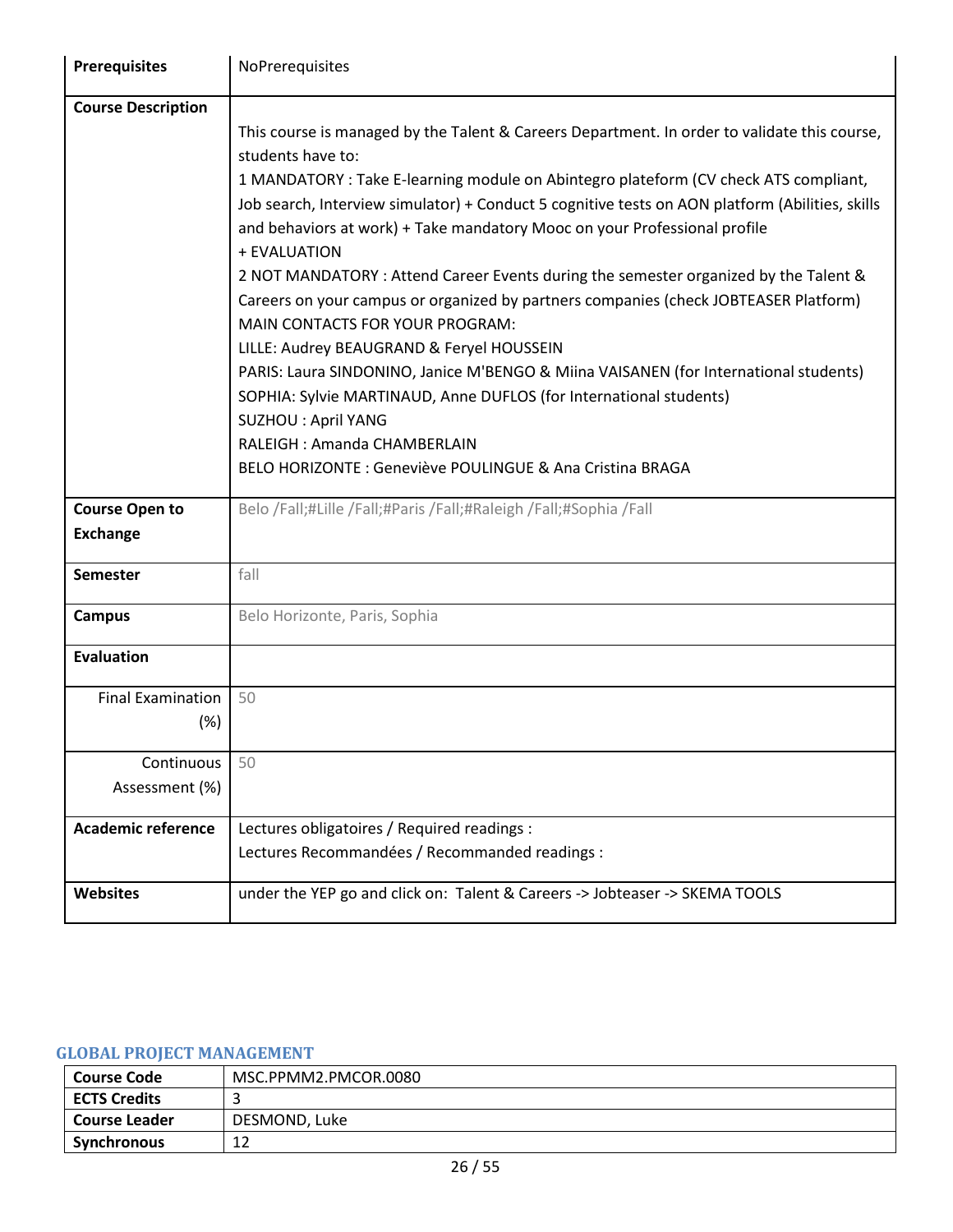| <b>Discipline</b>               | Autre                                                                                                                                                                                                                                                                                                                                                                                                                                                                                                                                                                                                                                                                                                                                                                                                                                                                                                                                                                                                                                                                                                                                                                                                                                                                                                                                                                                                                                                                                                                                                                                                                                                                                                                                                                                                                                                                                                                                                                                                                                                                  |
|---------------------------------|------------------------------------------------------------------------------------------------------------------------------------------------------------------------------------------------------------------------------------------------------------------------------------------------------------------------------------------------------------------------------------------------------------------------------------------------------------------------------------------------------------------------------------------------------------------------------------------------------------------------------------------------------------------------------------------------------------------------------------------------------------------------------------------------------------------------------------------------------------------------------------------------------------------------------------------------------------------------------------------------------------------------------------------------------------------------------------------------------------------------------------------------------------------------------------------------------------------------------------------------------------------------------------------------------------------------------------------------------------------------------------------------------------------------------------------------------------------------------------------------------------------------------------------------------------------------------------------------------------------------------------------------------------------------------------------------------------------------------------------------------------------------------------------------------------------------------------------------------------------------------------------------------------------------------------------------------------------------------------------------------------------------------------------------------------------------|
| Program                         | Project and Programme Management and Business Development                                                                                                                                                                                                                                                                                                                                                                                                                                                                                                                                                                                                                                                                                                                                                                                                                                                                                                                                                                                                                                                                                                                                                                                                                                                                                                                                                                                                                                                                                                                                                                                                                                                                                                                                                                                                                                                                                                                                                                                                              |
| <b>Prerequisites</b>            | None                                                                                                                                                                                                                                                                                                                                                                                                                                                                                                                                                                                                                                                                                                                                                                                                                                                                                                                                                                                                                                                                                                                                                                                                                                                                                                                                                                                                                                                                                                                                                                                                                                                                                                                                                                                                                                                                                                                                                                                                                                                                   |
| <b>Course Description</b>       | Globalization and technological advances sparked the creation of global projects (GPs)<br>characterized by multicultural teams from various organizations, working in different<br>countries, speaking different languages and collaborating across time zones. This course aims<br>to explain a holistic framework that supports the early identification of global risks and<br>challenges and makes suggestions to students that are looking into improving coordination,<br>communication and collaboration in GPs.<br>Through the case studies, students will assess how companies face the GPM challenges and<br>apply the practices in the framework, expanding it in order to reflect the evolving<br>technologies and increasingly complex human relations in several organizational and<br>geographical contexts.                                                                                                                                                                                                                                                                                                                                                                                                                                                                                                                                                                                                                                                                                                                                                                                                                                                                                                                                                                                                                                                                                                                                                                                                                                            |
| <b>Course Open to</b>           | Lille / Fall                                                                                                                                                                                                                                                                                                                                                                                                                                                                                                                                                                                                                                                                                                                                                                                                                                                                                                                                                                                                                                                                                                                                                                                                                                                                                                                                                                                                                                                                                                                                                                                                                                                                                                                                                                                                                                                                                                                                                                                                                                                           |
| <b>Exchange</b>                 |                                                                                                                                                                                                                                                                                                                                                                                                                                                                                                                                                                                                                                                                                                                                                                                                                                                                                                                                                                                                                                                                                                                                                                                                                                                                                                                                                                                                                                                                                                                                                                                                                                                                                                                                                                                                                                                                                                                                                                                                                                                                        |
| <b>Semester</b>                 | fall                                                                                                                                                                                                                                                                                                                                                                                                                                                                                                                                                                                                                                                                                                                                                                                                                                                                                                                                                                                                                                                                                                                                                                                                                                                                                                                                                                                                                                                                                                                                                                                                                                                                                                                                                                                                                                                                                                                                                                                                                                                                   |
| <b>Campus</b>                   | Lille                                                                                                                                                                                                                                                                                                                                                                                                                                                                                                                                                                                                                                                                                                                                                                                                                                                                                                                                                                                                                                                                                                                                                                                                                                                                                                                                                                                                                                                                                                                                                                                                                                                                                                                                                                                                                                                                                                                                                                                                                                                                  |
| <b>Evaluation</b>               |                                                                                                                                                                                                                                                                                                                                                                                                                                                                                                                                                                                                                                                                                                                                                                                                                                                                                                                                                                                                                                                                                                                                                                                                                                                                                                                                                                                                                                                                                                                                                                                                                                                                                                                                                                                                                                                                                                                                                                                                                                                                        |
| <b>Final Examination</b><br>(%) | 100                                                                                                                                                                                                                                                                                                                                                                                                                                                                                                                                                                                                                                                                                                                                                                                                                                                                                                                                                                                                                                                                                                                                                                                                                                                                                                                                                                                                                                                                                                                                                                                                                                                                                                                                                                                                                                                                                                                                                                                                                                                                    |
| Continuous                      | $\mathbf 0$                                                                                                                                                                                                                                                                                                                                                                                                                                                                                                                                                                                                                                                                                                                                                                                                                                                                                                                                                                                                                                                                                                                                                                                                                                                                                                                                                                                                                                                                                                                                                                                                                                                                                                                                                                                                                                                                                                                                                                                                                                                            |
| Assessment (%)                  |                                                                                                                                                                                                                                                                                                                                                                                                                                                                                                                                                                                                                                                                                                                                                                                                                                                                                                                                                                                                                                                                                                                                                                                                                                                                                                                                                                                                                                                                                                                                                                                                                                                                                                                                                                                                                                                                                                                                                                                                                                                                        |
| <b>Academic reference</b>       | <b>REQUIRED READINGS</b><br><b>BEFORE DAY 1</b><br>1. Binder JC, Gardiner PD, Ritchie JM. A model of success factors for global project<br>management. Project Perspectives 2010; XXXII: 411.<br>https://www.researchgate.net/publication/301609227_A_Model_of_Success_Factors_<br>for_Global_Project_Management<br>2. Binder JC. The global project management framework: communication, collaboration and<br>management across borders. Proceedings of the PMI Global Congress EMEA, The<br>Netherlands: Project Management Institute; 2009.<br>https://www.researchgate.net/publication/230663211_The_Global_Project_Management_<br>Framework Communication Collaboration and Management Across Borders<br>https://www.researchgate.net/publication/230663209_Global_project_management_<br>framework_a_Cartesian_concept_model<br>3. Binder JC. Global project management: communication, collaboration and management<br>across borders. UK: Gower Publishing, Ltd.; 2007.<br>4. Binder, JC et al, The Project Management Cocktail Model: An Approach for Balancing Agile<br>and ISO 21500. Procedia - Social and Behavioral Sciences, 2014.<br>https://www.researchgate.net/publication/261560647_The_Project_Management_Cocktail_<br>Model_An_Approach_for_Balancing_Agile_and_ISO_21500<br>RECOMMENDED READINGS<br>1. Aaltonen, K. and Sivonen, R. (2008), 'Response strategies to stakeholder pressures in global<br>projects', International Journal of Project Management - In Press.<br>2. Aaltonen, K., Jaakko, K. and Tuomas, O. (2008), 'Stakeholder salience in global projects',<br>International Journal of Project Management 26(5), 509 - 516.<br>3. Badir, Y. F., Founou, R., Stricker, C. and Bourquin, V. (2003), 'Management of global large-<br>scale projects through a federation of multiple web-based workflow management systems',<br>Project Management Journal 34(3), 40 - 47.<br>4. Binder JC. Types of PMOs (Models). In PMO SIG Accord 1st Edition (pp.44-47). Program<br>Management Office Specific Interest Group (PMOSIG); 2008. |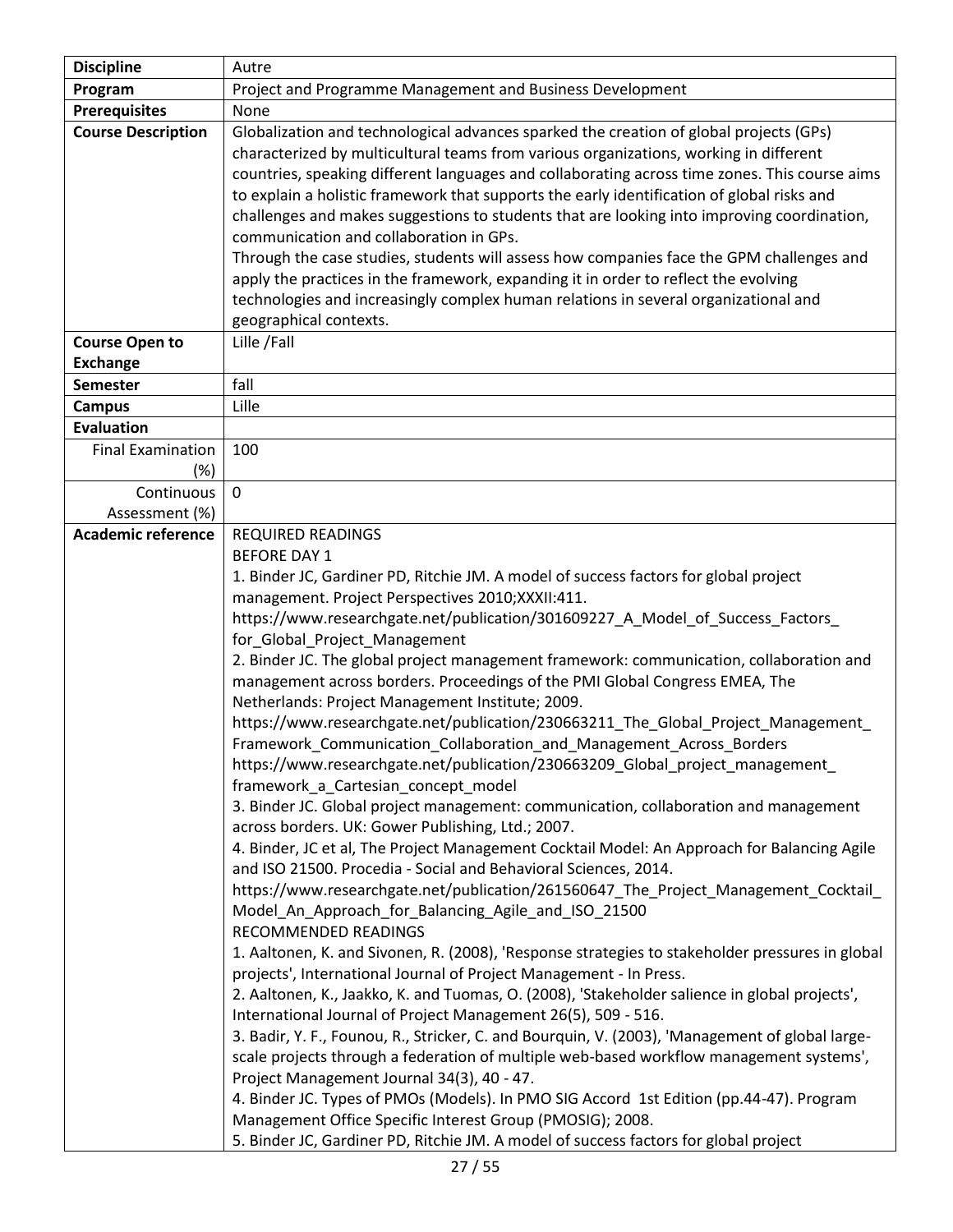management. In IPMA Scientific Research Paper Series: Human Side of Projects in Modern Business. Helsinki: IPMA; 2009.

6. Bourgault, M., Drouin, N. and Hamel, Ém. (2008), 'Decision making within distributed project teams: An exploration of formalization and autonomy as determinants of success', Project Management Journal 39(S1), S97-S110.

7. Byosiere, P. and Luethge, D. J. (2007), 'Project management processes across borders: A comparison of EU-US corporate subsidiary project activities', Project Management Journal 38(2), 18 - 29.

8. de Bakker, K. and Somani, S. (2006) 'Establishing Cultural Influences on Risk Management' PMI Global Congress 2006 EMEA - Conference proceedings, Madrid.

9. Diallo, A. and Thuillier, D. (2004), 'The success dimensions of international development projects: the perceptions of African project coordinators', International Journal of Project Management 22(1), 19 - 31.

10. Drouin, N., Bourgault, M. and Saunders, S. B. (2008), 'Investigation of contextual factors in shaping HR approaches and determining the success of international joint venture projects: Evidence from the Canadian telecom industry', International Journal of Project Management - In Press.

11. Dubé, L. and Paré, G. (2004). 'The multifaceted nature of virtual teams' in Pauleen D. J. (Ed), Virtual teams: Projects, protocols and processes. London: Idea Group Publishing. 12. Evaristo, R. and van Fenema, P. C. (1999), 'A typology of project management: emergence and evolution of new forms', International Journal of Project Management 17(5), 275 - 281. 13. Ghosh, P. P. and Varghese, J. C. (2004), 'Globally distributed product development using a new project management framework', International Journal of Project Management 22(8), 669 - 678.

14. Hameri, A. P. and Nitter, P. (2002), 'Engineering data management through different breakdown structures in a large-scale project', International Journal of Project Management 20(5), 375 - 384.

15. Henderson, L. S. (2008), 'The impact of project managers' communication competencies: Validation and extension of a research model for virtuality, satisfaction, and productivity on project teams', Project Management Journal 39(2), 48 - 59.

16. Henrie, M. and Sousa-Poza, A. (2005), 'Project Management: A cultural literary review', Project Management Journal 36(2), 5 - 14.

17. Hofstede, G. (1991), 'Culture's consequences: international differences in work-related values', London: SAGE publications.

18. Javed, T., E-Maqsood, M. and Durrani, Q. R. (2006), 'Managing geographically distributed clients throughout the project management life cycle', Project Management Journal 37(5), 76 - 87.

19. Kendra, K. and Taplin, L. J. (2004), 'Project success: A cultural framework', Project Management Journal 35(1), 30 - 45.

20. Khang, D. B. and Moe, T. L. (2008), 'Success Criteria and Factors for International Development Projects: A Life-Cycle-Based Framework', Project Management Journal 39(1), 72 - 84.

21. Khattab, A. A., Anchor, J. and Davies, E. (2007), 'Managerial perceptions of political risk in international projects', International Journal of Project Management 25(7), 734 - 743.

22. Lee, M. R. (2008), 'E-ethical leadership for virtual project teams', International Journal of Project Management - In Press.

23. Lee-Kelley, L. (2006), 'Locus of control and attitudes to working in virtual teams', International Journal of Project Management 24(3), 234 - 243.

24. Lee-Kelley, L. and Sankey, T. (2008), 'Global virtual teams for value creation and project success: A case study', International Journal of Project Management 26(1), 51 - 62.

25. Mäkilouko, M. (2004), 'Coping with multicultural projects: the leadership styles of Finnish project managers', International Journal of Project Management 22(5), 387 - 396.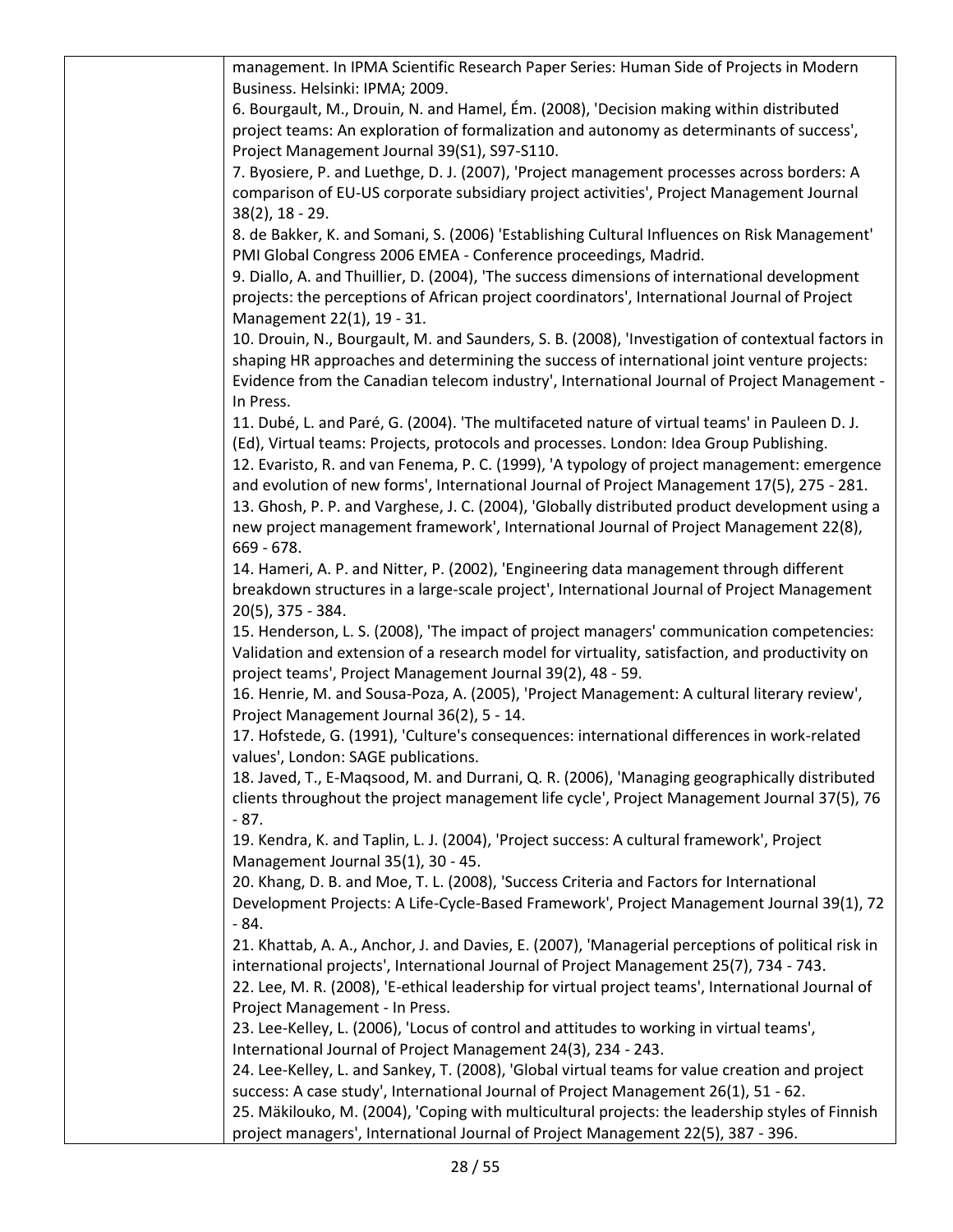|                 | 26. Mayer, M. (1998). 'The virtual edge: embracing technology for distributed project team       |
|-----------------|--------------------------------------------------------------------------------------------------|
|                 | success'. Pennsylvania: Project Management Institute.                                            |
|                 | 27. Milosevic, D. Z. (1999), 'Echoes of the Silent Language of Project Management', Project      |
|                 | Management Journal 30(1), 27 - 39.                                                               |
|                 | 28. Rad, P. and Levin, G. (2003), 'Achieving Project Management Success using Virtual Teams'.    |
|                 | USA: J. Ross Publishing.                                                                         |
|                 | 29. Ramaprasad, A. and Prakash, A. N. (2003), 'Emergent project management: how foreign          |
|                 | managers can leverage local knowledge', International Journal of Project Management 21(3),       |
|                 | $199 - 205.$                                                                                     |
|                 | 30. Shore, B. (2008), 'Systematic biases and culture in project failures', Project Management    |
|                 | Journal 39(4), 5 - 16.                                                                           |
|                 | 31. Shore, B. and Cross, B. J. (2005), 'Exploring the role of national culture in the management |
|                 | of large-scale international science projects', International Journal of Project Management      |
|                 | $23(1)$ , 55 - 64.                                                                               |
|                 | 32. Trompenaars, F. and Hampden-Turner, C. (2005), 'Riding the waves of culture:                 |
|                 | understanding the cultural diversity in business', London: Nicholas Brealey Publishing.          |
| <b>Websites</b> | 1. http://www.globalprojectmanagement.org                                                        |
|                 | 2. https://www.researchgate.net/profile/Jean Binder                                              |
|                 |                                                                                                  |

# <span id="page-28-0"></span>**INTERNATIONAL CONTRACT MANAGEMENT**

| <b>Course</b>     | MSC.PPMM2.PMCOR.0090                                                                                  |
|-------------------|-------------------------------------------------------------------------------------------------------|
| Code              |                                                                                                       |
| <b>ECTS</b>       | 3                                                                                                     |
| <b>Credits</b>    |                                                                                                       |
| Course            | SALAMA, Mohamed-EXT                                                                                   |
| Leader            |                                                                                                       |
| Synchrono         | 9                                                                                                     |
| <b>us</b>         |                                                                                                       |
| <b>Discipline</b> | Autre                                                                                                 |
| Program           | Project and Programme Management and Business Development                                             |
| Prerequisit       | None                                                                                                  |
| es                |                                                                                                       |
| Course            | Ample credible evidence exists that despite the professionalization of project management, projects   |
| <b>Descriptio</b> | and the products these projects are producing are failing at an unacceptable rate.                    |
| n                 | One of the major root causes stems from contractually related issues.                                 |
|                   | This course has been designed to help you develop an understanding of what contractually related      |
|                   | issues are causing both project and product failures and what we, as project managers, can and        |
|                   | should be doing about it.                                                                             |
|                   | This course is somewhat unique as it looks at contracts and contracting from both the OWNERS and      |
|                   | CONTRACTORS perspective, on the premise that the only way to be able to fix the issues lies in        |
|                   | creating contracts which are fair and equitable in allocating risks to the party most capable of      |
|                   | managing those risks.                                                                                 |
|                   | Because construction is arguably one of the oldest (Pyramids? Great Wall of China? Cathedrals of      |
|                   | Europe?) applications of the project management processes and have some of the most sophisticated     |
|                   | and well developed contract documents, many of the documents are coming from construction             |
|                   | sources.                                                                                              |
|                   | HOWEVER all attempts will be made to demonstrate how these same terms and conditions can be           |
|                   | adopted or adapted for use by other sectors. As there are both team and individual projects, students |
|                   | are free to document how they can or would modify the contractual terms and conditions found in       |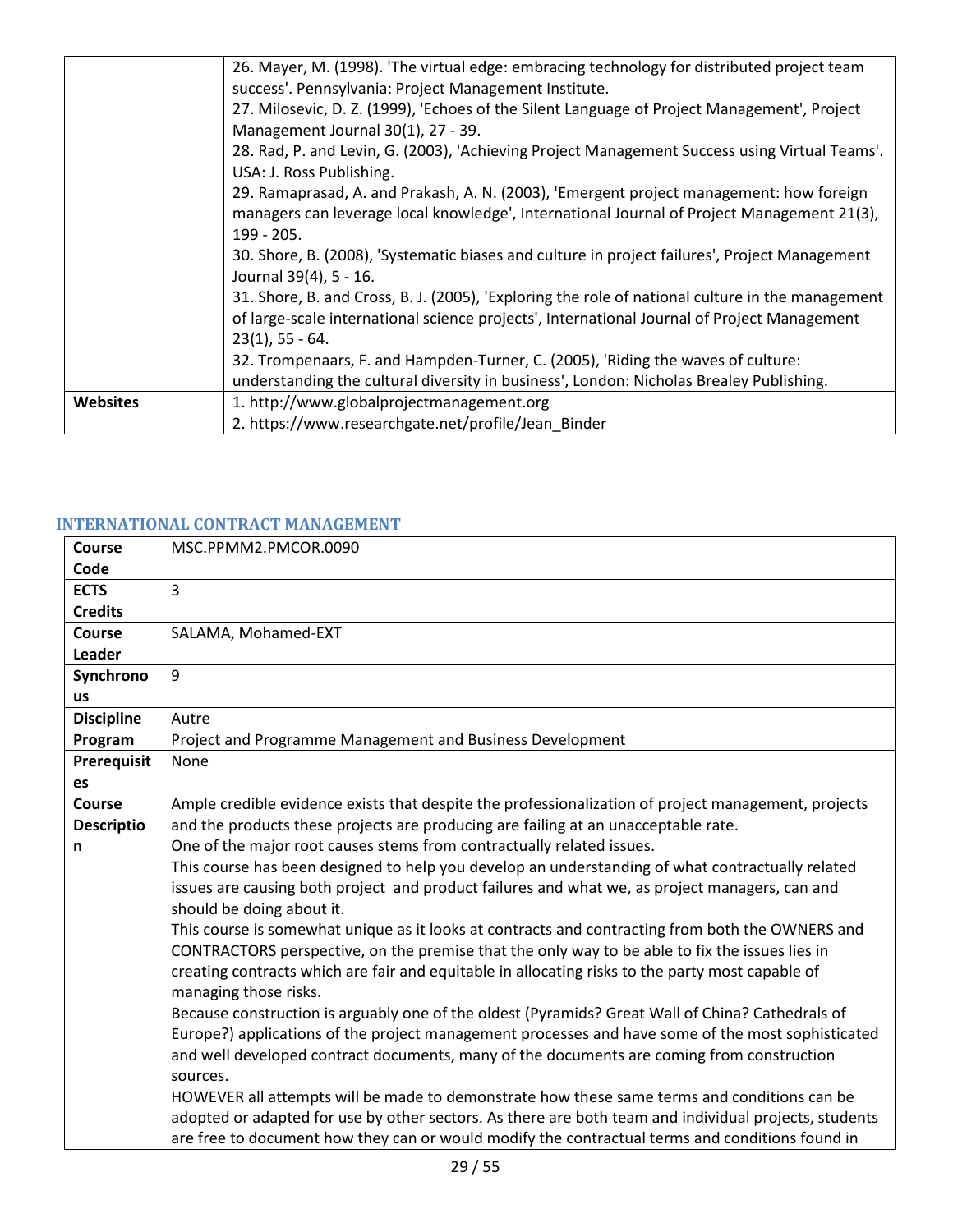|                   | construction for use in other sectors. (Essentially, all sectors are experiencing the same issues to a                                                                        |
|-------------------|-------------------------------------------------------------------------------------------------------------------------------------------------------------------------------|
|                   | greater or lesser extent.)                                                                                                                                                    |
| Course            | Belo /Fall;#Lille /Fall;#Paris /Fall                                                                                                                                          |
| Open to           |                                                                                                                                                                               |
| <b>Exchange</b>   |                                                                                                                                                                               |
| <b>Semester</b>   | fall                                                                                                                                                                          |
| <b>Campus</b>     | Belo Horizonte, Lille, Paris                                                                                                                                                  |
| <b>Evaluation</b> |                                                                                                                                                                               |
| Final             | $\mathbf 0$                                                                                                                                                                   |
| Examinatio        |                                                                                                                                                                               |
| n (%)             |                                                                                                                                                                               |
| Continuous        | 100                                                                                                                                                                           |
| Assessmen         |                                                                                                                                                                               |
| t(%)              |                                                                                                                                                                               |
| <b>Academic</b>   | BEFORE DAY 1 (Pre-Course Reading Assignments)                                                                                                                                 |
| reference         | 1. Guild of Project Controls Compendium and Reference (GPCCaR)                                                                                                                |
|                   | http://www.planningplanet.com/guild/GPCCAR-modules (FREE but you have to fill in a PROFILE that<br>will take you about 10 minutes)                                            |
|                   | a. Module 2-1 Managing People: http://www.planningplanet.com/guild/gpccar/introduction-to-                                                                                    |
|                   | managing-people                                                                                                                                                               |
|                   | b. Module 2-6 Identifying and Engaging Stakeholders:                                                                                                                          |
|                   | http://www.planningplanet.com/guild/gpccar/introduction-to-managing-people                                                                                                    |
|                   | c. Module 5-1 Introduction to Managing Contracts:                                                                                                                             |
|                   | http://www.planningplanet.com/guild/gpccar/introduction-to-managing-contracts                                                                                                 |
|                   | d. Module 5-3 Selecting the Project Delivery Method and Contract Type:                                                                                                        |
|                   | http://www.planningplanet.com/guild/gpccar/managing-contracts-select-project-delivery-method-<br>contract-type                                                                |
|                   | e. Module 5-4 Tendering and Bidding the Contract:                                                                                                                             |
|                   | http://www.planningplanet.com/guild/gpccar/managing-contracts-tendering-and-bidding-the-project<br>f. Module 5-5 Managing the Contract (Owners and Contractors Perspectives): |
|                   | http://www.planningplanet.com/guild/gpccar/managing-contracts-managing-the-contract<br>g. Module 5-6 Closing the Contract (Owners an Contractors Perspectives)                |
|                   | http://www.planningplanet.com/guild/gpccar/managing-contracts-closing-the-contract                                                                                            |
|                   | h. Module 10-1 Introduction to Managing Change:                                                                                                                               |
|                   | http://www.planningplanet.com/guild/gpccar/introduction-to-managing-change                                                                                                    |
|                   | i. Module 10-3 Managing Change- The Owners Perspective:                                                                                                                       |
|                   | http://www.planningplanet.com/guild/gpccar/managing-change-the-owners-perspective<br>j. Module 10-4 Managing Change- The Contractors Perspective:                             |
|                   | http://www.planningplanet.com/guild/gpccar/managing-change-the-contractors-perspective                                                                                        |
|                   | k. Module 10-5 Managing Change Using Configuration Management:                                                                                                                |
|                   | http://www.planningplanet.com/guild/gpccar/managing-change-configuration-management                                                                                           |
|                   | I. Module 12-1 Introduction to Forensic Analysis:                                                                                                                             |
|                   | http://www.planningplanet.com/guild/gpccar/introduction-to-managing-forensic-analysis                                                                                         |
|                   | 2. KPMG Global Construction Survey 2015:                                                                                                                                      |
|                   | https://home.kpmg.com/xx/en/home/insights/2015/03/global-construction-survey.html<br>3. ARCADIS Global Construction Disputes 2015-                                            |
|                   | https://www.arcadis.com/media/2/8/9/%7B289321DC-B266-4A13-82FA-                                                                                                               |
|                   | CCBD54B6F535%7DARCADIS%20Construction%20Disputes%20Report%202015%20004.pdf                                                                                                    |
|                   | 4. Why do Contractors Fail?                                                                                                                                                   |
|                   | http://c.ymcdn.com/sites/www.surety.org/resource/resmgr/LearnAboutSurety/Why_Do_Contractors                                                                                   |
|                   | _Fail.pdf                                                                                                                                                                     |
|                   | 5. Ernst & Young Project Efficiency in the Oil and Gas Sector: http://www.ey.com/gl/en/industries/oil--                                                                       |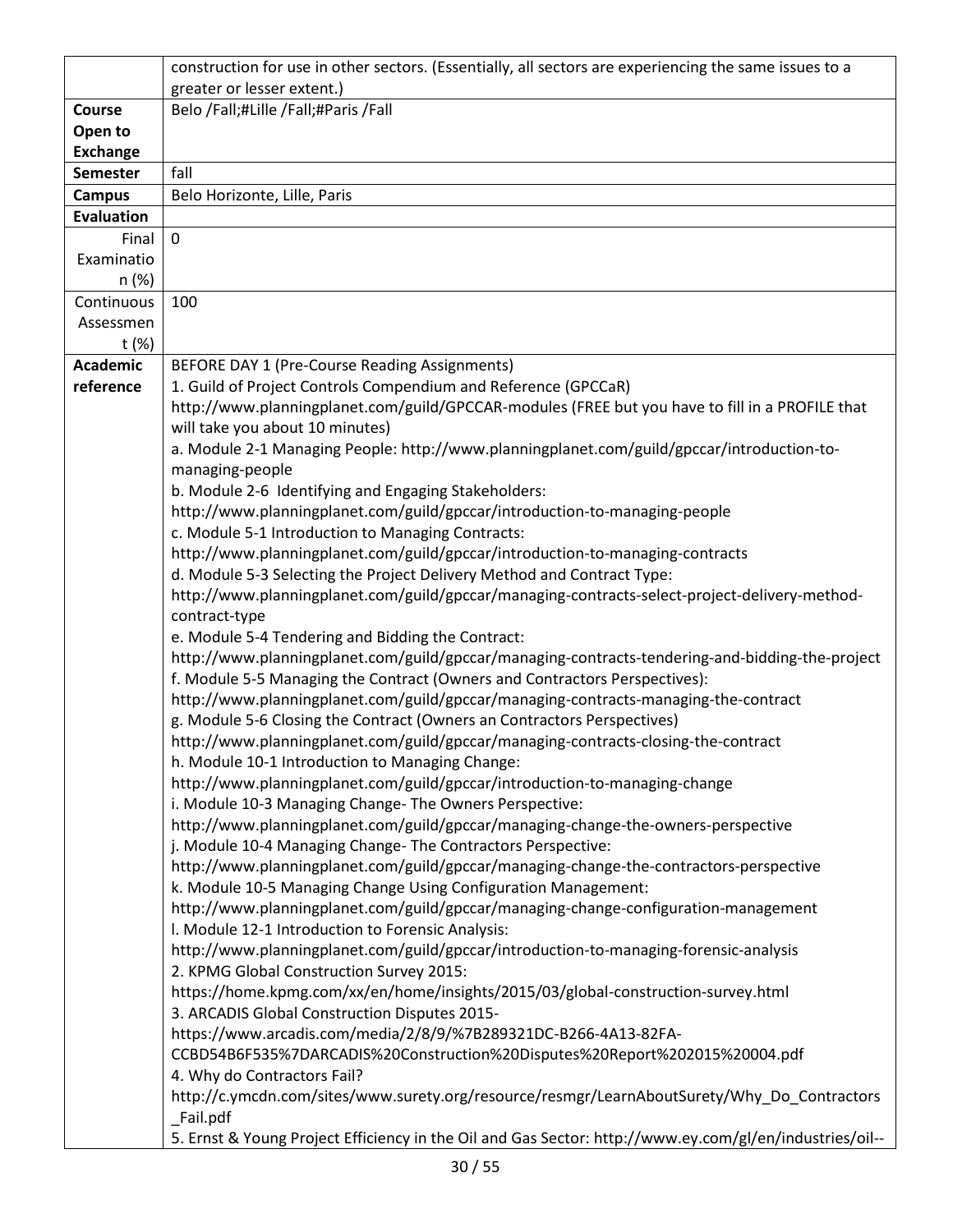|          | -gas/ey-project-efficiency-in-oil-and-gas                                                          |
|----------|----------------------------------------------------------------------------------------------------|
|          | 1. Job outlook 2016: the attributes employers want to see on new college graduates resumes-        |
|          | http://www.naceweb.org/career-development/trends-and-predictions/job-outlook-2016-attributes-      |
|          | employers-want-to-see-on-new-college-graduates-resumes/                                            |
|          | 2. What is project based learning? http://www.bie.org/about/what_pbl                               |
|          | 3. Kirkpatrick new world model- http://www.kirkpatrickpartners.com/our-philosophy/the-new-world-   |
|          | kirkpatrick-model                                                                                  |
|          | 4. Pay the laborer before his sweat dries: http://www.masjidma.com/2012/09/03/the-employer-        |
|          | employee-relationship/                                                                             |
|          | 5. Caution- pay when paid clauses: http://www.jdsupra.com/legalnews/caution-pay-when-paid-         |
|          | clauses-are-a-58593/                                                                               |
|          | 6. Understanding pay-if-paid and pay-when-paid clauses in a construction contract:                 |
|          | http://floridaconstructionlawgroup.com/understanding-pay-if-paid-and-pay-when-paid-clauses-in-a-   |
|          | construction-contract/                                                                             |
|          | 7. Unfair payment clauses in the contracts in the uae: http://www.slqsuae.org/wp-                  |
|          | content/uploads/2014/12/article-by-roshan-2014.pdf                                                 |
|          | 8. Project management credentials compared against the us professional engineer (pe) license-      |
|          | http://pmworldjournal.net/wp-content/uploads/2016/12/pmwj53-dec2016-giammalvo-certification-       |
|          | benchmarking-2016-update-featured-paper.pdf                                                        |
|          | AIS integrated project delivery approach- https://www.aiacontracts.org/resources/64146-integrated- |
|          | project-delivery-a-guide                                                                           |
|          | 9. How to develop competent professional level project management practitioners-                   |
|          | http://pmworldjournal.net/wp-content/uploads/2015/07/pmwj36-jul2015-giammalvo-producing-           |
|          | competent-practitioners-second-edition.pdf                                                         |
|          | FOR PURCHASE BY SKEMA FOR YOUR LIBRARY                                                             |
|          | 10. FIDIC Red Book: http://fidic.org/books/construction-contract-1st-ed-1999-red-book              |
|          | 11. AIA General Conditions of the Contract 2017: https://www.aiacontracts.org/events/86776-aia-    |
|          | 2017-documents-the-revised-general-conditions-and-new-sustainable-projects-exhibit-                |
|          | 12. EJCDC General conditions: http://www.ejcdc.org/product/c-700-standard-general-conditions-      |
|          | $2013 - 2/$                                                                                        |
|          | 13. ConsensusDocs General Conditions                                                               |
|          | http://www.consensusdocs.org/Resource_/FileManager/Redline_of_ConsensusDocs_200_2007_2011          |
|          | 2012 2014.pdf                                                                                      |
|          | 14. CSI Project Resource Manual 5th Edition https://www.amazon.com/Project-Resource-Manual-CSI-    |
|          | Practice/dp/0071370048                                                                             |
| Websites | 1. Guild of Project Controls- http://www.planningplanet.com/guild                                  |
|          | 2. Guild of Project Controls Competency Certification Home page-                                   |
|          | http://www.planningplanet.com/guild/certification                                                  |
|          | 3. Association for the Advancement of Cost Engineering International- http://web.aacei.org/about-  |
|          | aace                                                                                               |

#### <span id="page-30-0"></span>**LEADERSHIP SKILLS FOR PROJECTS**

| <b>Course Code</b>   | MSC.PPMM2.PMCOR.0078                                      |
|----------------------|-----------------------------------------------------------|
| <b>ECTS Credits</b>  | 4                                                         |
| <b>Course Leader</b> | WALKER, Sandra-EXT                                        |
| Synchronous          | 30                                                        |
| <b>Discipline</b>    | Autre                                                     |
| Program              | Project and Programme Management and Business Development |
| <b>Prerequisites</b> | None                                                      |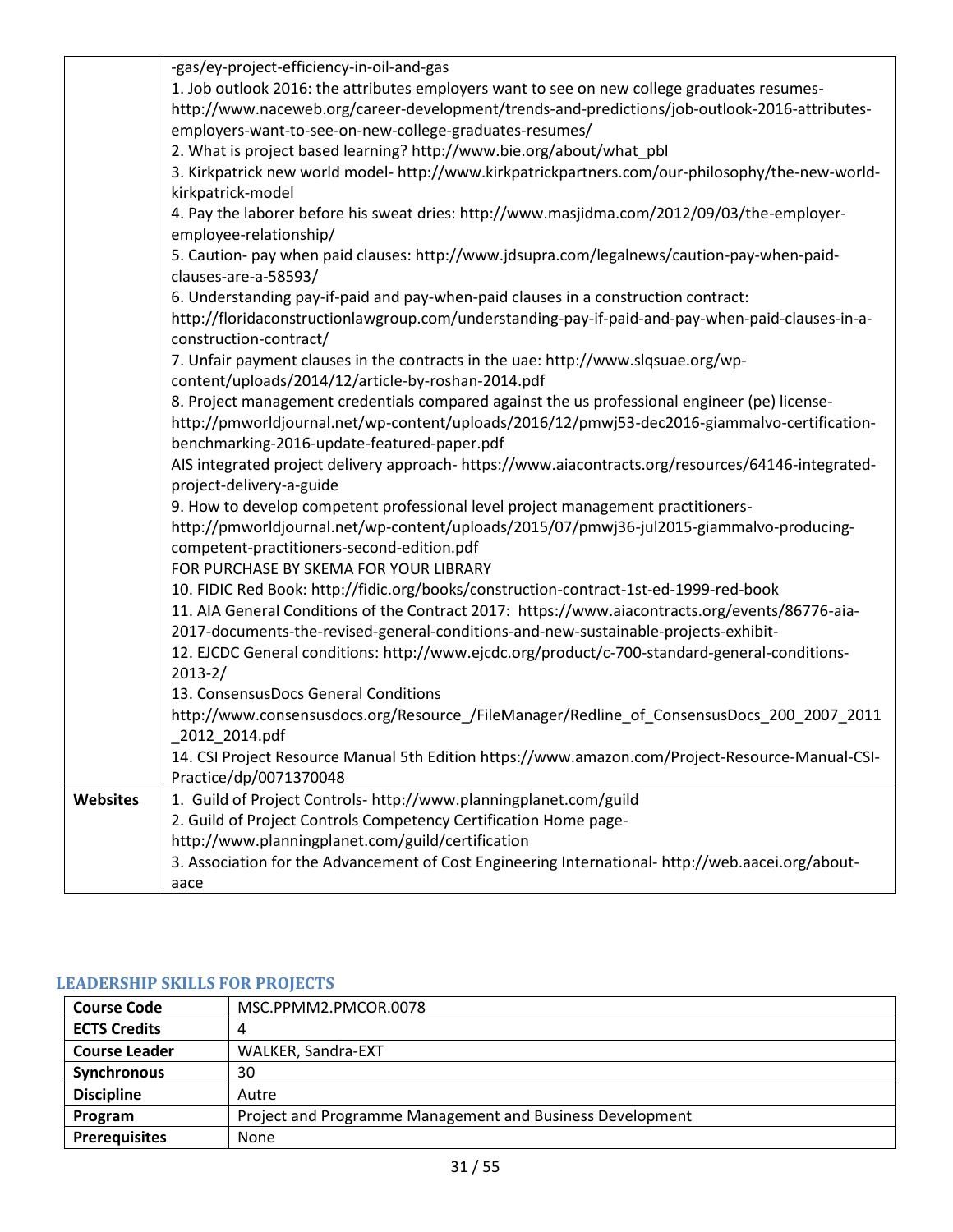| <b>Course Description</b> | Leadership is a critical project management skill. This course is designed to steer participants                                               |
|---------------------------|------------------------------------------------------------------------------------------------------------------------------------------------|
|                           | towards a self-directed learning path to grow and excel as a project manager. Every project is                                                 |
|                           | unique, so future leadership scenarios cannot de foreseen with great accuracy. This seminar                                                    |
|                           | therefore helps participants to invest in leadership readiness, equipping them with the                                                        |
|                           | intellectual and emotional resources required to thrive in an international project situation.                                                 |
|                           | Project managers must be able to quickly engage team members and stakeholders, even                                                            |
|                           | from another culture, transcend differences and bring them towards the desired project                                                         |
|                           | goals in a timely manner, be it on a face-to-face or virtual team.                                                                             |
|                           | Leadership is about influence, both through personal effectiveness and defined channels of                                                     |
|                           | responsibility. The project manager has to be a decision-maker and change agent, creating a                                                    |
|                           | vision, building authority and displaying communication creativity and problem solving                                                         |
|                           | strategies. The emphasis is on self-awareness and then putting leadership into action,                                                         |
|                           | attracting the relevant players to a project and keeping them onboard.                                                                         |
|                           | Human factor challenges can be overcome by:                                                                                                    |
|                           | Dynamizing a transversal team and stakeholders towards a positive outcome                                                                      |
|                           | Making effective presentations of ideas and using influence tactics                                                                            |
|                           | Communicating effectively with individual team members                                                                                         |
|                           | Overcoming resistance: removing obstacles and dealing with objections                                                                          |
|                           | The course incorporates a range of modern concepts in this domain, including self-directed                                                     |
|                           | learning, strengths-based leadership and transformational strategies. Though of a short                                                        |
|                           | duration, it nonetheless offers a solid foundation for the project manager towards leadership                                                  |
|                           | development.                                                                                                                                   |
| <b>Course Open to</b>     | Belo /Fall;#Lille /Fall;#Paris /Fall                                                                                                           |
| <b>Exchange</b>           |                                                                                                                                                |
| <b>Semester</b>           | fall                                                                                                                                           |
| <b>Campus</b>             | Belo Horizonte, Lille, Paris                                                                                                                   |
| <b>Evaluation</b>         |                                                                                                                                                |
| <b>Final Examination</b>  | 40                                                                                                                                             |
| (%)                       |                                                                                                                                                |
| Continuous                | 60                                                                                                                                             |
| Assessment (%)            |                                                                                                                                                |
| <b>Academic reference</b> | <b>REQUIRED READINGS</b>                                                                                                                       |
|                           | Northouse, P. (2010). Leadership: Theory and Practice (5th ed.). Thousand Oaks: Sage.                                                          |
|                           | Pinto, J., Thoms, P., Trailer, J., Palmer, T., & Govekar, M. (1998). Project Leadership: From                                                  |
|                           | Theory to Practice. Newton Square: Project Management Institute.                                                                               |
|                           | RECOMMENDED READINGS                                                                                                                           |
|                           | Anbari, F. T., Khilkhanova, E. V, Romanova, Maria, V., Ruggia, M., Han-Huei Tsay, C., &                                                        |
|                           | Umpleby, Stuart, A. (2010). Cultural Differences in Projects. Newtown Square.                                                                  |
|                           | Clarke, N. (2012). Leadership in projects: what we know from the literature and new insights.<br>Team Performance Management, 18(3/4), 128148. |
|                           | Hunter, J. (1998). The Servant. Roseville: Prima.                                                                                              |
|                           | Lee, Margaret, R. (2014). Leading Virtual Project Teams. Boca Raton: CRC Press, Taylor and                                                     |
|                           | Francis.                                                                                                                                       |
|                           | Lee-Kelley, L. (2002). Situational leadership: Managing the virtual project team. Journal of                                                   |
|                           | Management Development, 21(6), 461476.                                                                                                         |
|                           | Levin, G. (2008). Guidelines to Create a Culture to Promote Successful Use of Virtual Teams                                                    |
|                           | Benefits and Challenges of Working with Virtual Teams. In PMI (Ed.), PMI Global Congress                                                       |
|                           | Proceedings-Denver, Colorado, USA (pp. 19). Denver: PMI.                                                                                       |
|                           | Levin, G. (2009). Team-Building Strategies for the Virtual Team, 110.                                                                          |
|                           | Levin, G., & Rad, P. (2006). Successful Motivational Techniques for Virtual Teams. In PMI                                                      |
|                           | Global Congress Proceedings-Madrid, Spain. Newton Square: PMI.                                                                                 |
|                           | Pinto, J. K., & Trailer, J. (1998). Leadership Skills for project Managers. Newtown Square:                                                    |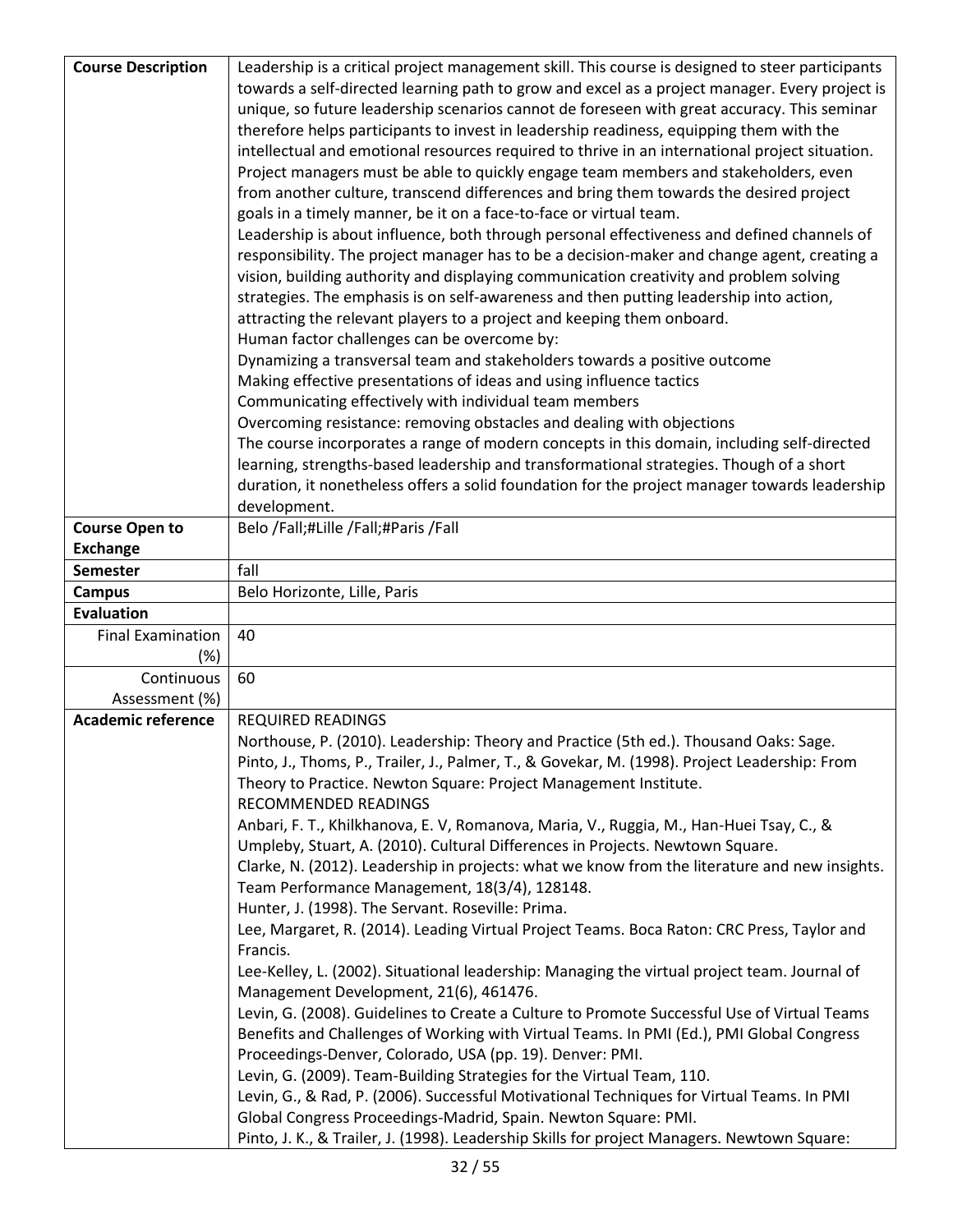|                 | Project Management Institute.                                                                                   |
|-----------------|-----------------------------------------------------------------------------------------------------------------|
|                 | Rad, P., & Levin, G. (2003). Achieving Project Management Success Using Virtual Teams.                          |
|                 | Ralf Müller, Konrad Spang, S. O. (2009). Cultural differences in decision making in project                     |
|                 | teams. International Journal of Managing Projects in Business, 2(1), 70 93.                                     |
|                 | Slevin, D. P., & Pinto, J. K. (1991). Project Leadership: Understanding and Consciously                         |
|                 | Choosing your Style. Project Management Journal, XXII(1), 3948.                                                 |
|                 | Thompson, K. (2010). Servant-Leadership: An effective model for project management.                             |
|                 | Capella University.                                                                                             |
|                 | Turner, J. R. (2007). Gower Handbook of Project Management. (J. R. Turner, Ed.) (4th ed.).<br>Aldershot: Gower. |
|                 | Turner, J. R., & Müller, R. (2005). The Project Managers Leadership Style as a Success Factor                   |
|                 | on Projects: a literature review. Project Management Journal, 36(1), 4962.                                      |
|                 | Turner, J. R., & Müller, R. (2006). Choosing Appropriate Project Managers: matching their                       |
|                 | leadership style to the type of project. Newtown Square: Project Management Institute.                          |
|                 | Turner, J. R., Müller, R., & Dulewicz, V. (2009). Comparing the leadership styles of functional                 |
|                 | and project managers. International Journal of Managing Projects in Business, 2(2), 198216.                     |
| <b>Websites</b> | <b>WEBLINKS:</b>                                                                                                |
|                 | http://www.ipma.ch/Pages/default.aspx                                                                           |
|                 | http://www.pmi.edu (Project Management articles)                                                                |
|                 | http://www.mckinseyquarterly.com (Management articles)                                                          |
|                 | http://www.geert-hofstede.com (Cross cultural)                                                                  |
|                 | http://www.edwarddebono.com (Thinking strategies)                                                               |
|                 | http://www.quadrant1.com (Personal development)                                                                 |
|                 | http://www.12manage.com (Management theories)                                                                   |
|                 | http://www.fourhourworkweek.com (Personal Life Goals)                                                           |
|                 | https://www.ted.com/playlists/140/how_leaders_inspire (Leadership)                                              |
|                 | DVDs:                                                                                                           |
|                 | <b>CNBC The Leaders - The Secrets To Their Success</b>                                                          |
|                 | FILMS:                                                                                                          |
|                 | Remember the Titans (2001)                                                                                      |
|                 | Gandhi (1982)                                                                                                   |
|                 | Hotel Rwanda (2006)                                                                                             |
|                 | Twelve Angry Men (1957)                                                                                         |

#### <span id="page-32-0"></span>**PEOPLE IN PROJECTS**

| <b>Course Code</b>        | MSC.PPMM2.PMCOR.0079                                                                                                                                                                                                                                                                                                                                                                                                                                                                                                                                                                                                                                                       |
|---------------------------|----------------------------------------------------------------------------------------------------------------------------------------------------------------------------------------------------------------------------------------------------------------------------------------------------------------------------------------------------------------------------------------------------------------------------------------------------------------------------------------------------------------------------------------------------------------------------------------------------------------------------------------------------------------------------|
| <b>ECTS Credits</b>       | 3                                                                                                                                                                                                                                                                                                                                                                                                                                                                                                                                                                                                                                                                          |
| <b>Course Leader</b>      | SILVIUS - ZUCHI, Dagmar-EXT                                                                                                                                                                                                                                                                                                                                                                                                                                                                                                                                                                                                                                                |
| Synchronous               | 24                                                                                                                                                                                                                                                                                                                                                                                                                                                                                                                                                                                                                                                                         |
| <b>Discipline</b>         | Autre                                                                                                                                                                                                                                                                                                                                                                                                                                                                                                                                                                                                                                                                      |
| Program                   | Project and Programme Management and Business Development                                                                                                                                                                                                                                                                                                                                                                                                                                                                                                                                                                                                                  |
| <b>Prerequisites</b>      | None                                                                                                                                                                                                                                                                                                                                                                                                                                                                                                                                                                                                                                                                       |
| <b>Course Description</b> | Project managers are facing many challenges: an increasing complexity related to fast<br>changing and highly competitive environments that influences the project; a multiple set of<br>internal and external stakeholders with different and sometimes conflicting demands that<br>need to be balanced; as well as issues in acquiring and using human resources, as developing<br>and maintaining trust and/or managing change and conflict, which is probably one of their<br>toughest challenges. This course addresses these challenges from three perspectives: the<br>organization, the team and the individual level. Managing people in projects is a course that |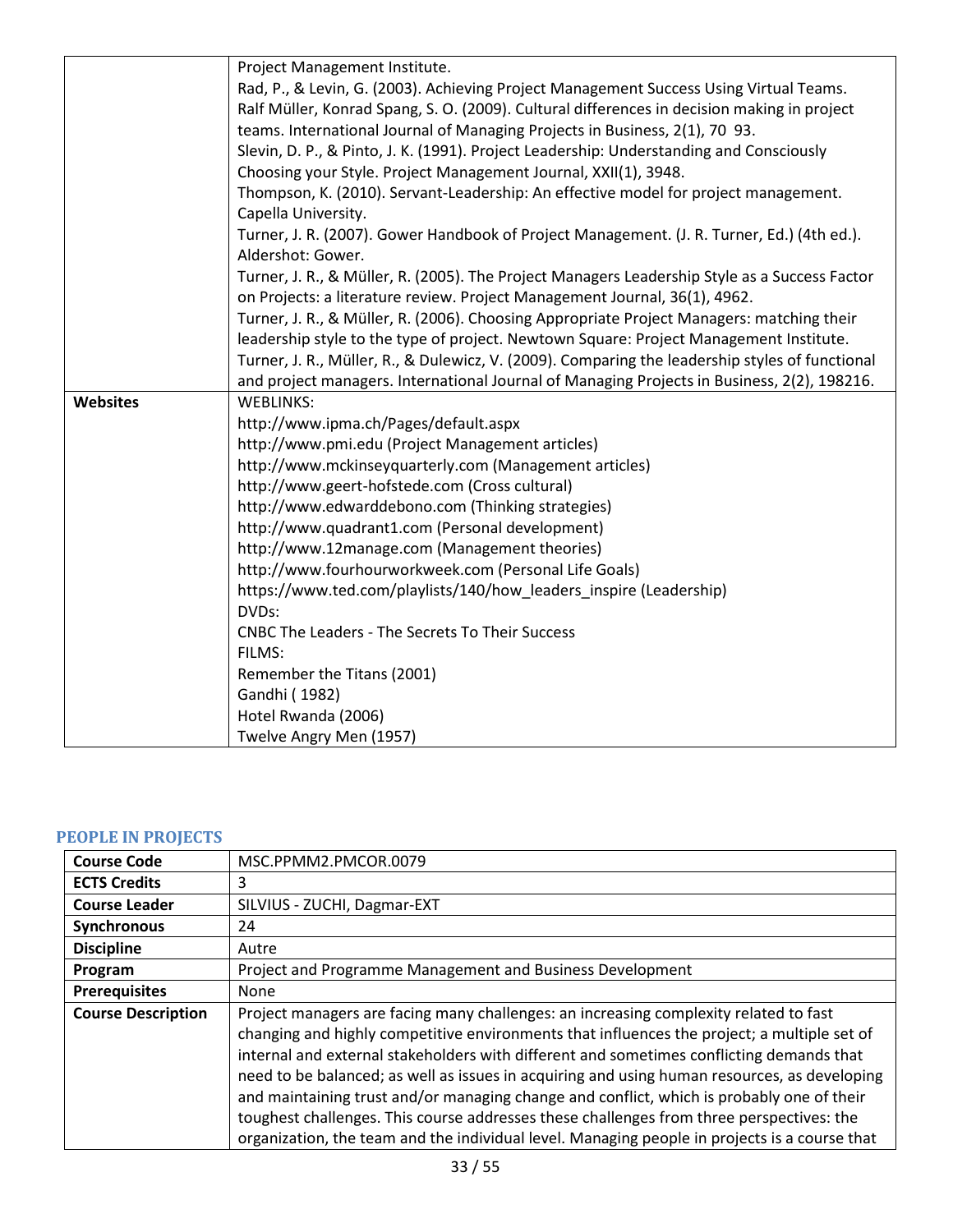|                           | introduces Human Resource Management (HRM) for and in projects, with a focus on four            |
|---------------------------|-------------------------------------------------------------------------------------------------|
|                           | main topics: the project oriented organization and its features; HRM in project oriented        |
|                           | organizations; HRM in projects and project stakeholder management.                              |
| <b>Course Open to</b>     | Belo /Fall;#Lille /Fall;#Paris /Fall                                                            |
| <b>Exchange</b>           |                                                                                                 |
| <b>Semester</b>           | fall                                                                                            |
| <b>Campus</b>             | Belo Horizonte, Lille, Paris                                                                    |
| <b>Evaluation</b>         |                                                                                                 |
| <b>Final Examination</b>  | 0                                                                                               |
| (%)                       |                                                                                                 |
| Continuous                | 100                                                                                             |
| Assessment (%)            |                                                                                                 |
| <b>Academic reference</b> | Books:                                                                                          |
|                           | Huemann, M. (2015). Human Resource Management in the project-oriented Organization.             |
|                           | Gower Applied Research (Chapter 4, 5 and 9)                                                     |
|                           | Huemann, M.; Eskerod, P.; Ringhofer, C. (2016). Rethink! Project Stakeholder Management.        |
|                           | PMI (Chapter 3 and 10)                                                                          |
|                           | Papers:                                                                                         |
|                           | Gustavsson, T.K. (2016), Organizing to avoid projectoverload: The use and risks of narrowing    |
|                           | strategies in multi-project practice, International Journal of Project Management, 34, 94101.   |
|                           | Keegan, A., Huemann, M. & Turner, R.J. (2012), Beyond the line: exploring the HRM               |
|                           | responsibilities of line managers, project managers and the HRM department in four project-     |
|                           | oriented companies in the Netherlands, Austria, the UK and the USA, International Journal       |
|                           | of Human Resource Management, 23 (15). pp. 3085-3104.                                           |
|                           | Freeman, R. E. and McVea, J. (2001), A Stakeholder Approach to Strategic Management,            |
|                           | Darden Business School Working Paper, No. 01-02. Available at SSRN:                             |
|                           | http://ssrn.com/abstract=263511_or http://dx.doi.org/10.2139/ssrn.263511                        |
|                           | Achterkamp, M.C., & Vos, J.F.J. (2008). Investigating the use of the stakeholder notion in      |
|                           | project management literature, a meta-analysis. International Journal of Project                |
|                           | Management, 26, 749-757.                                                                        |
|                           | Additional readings (recommended):                                                              |
|                           | Ballejos, L.C. & Montagna, J.M. (2008), Method for stakeholder identification in                |
|                           | interorganizational environments. Requirements Engineering 13 (4), 281329.                      |
|                           | Bryson, J. M. (2004), What to do when stakeholders matter: Stakeholder identification           |
|                           | analysis techniques, Public Management Review, 6, 21 53.                                        |
|                           | Jepsen, A.L., Eskerod, P. (2009), Stakeholder analysis in projects: challenges in using current |
|                           | guidelines in the real world. International Journal of Project Management, 27 (4), 335343.      |
|                           | Huemann, M., Keegan A.E. and. Turner, J.R. (2007), Human Resource Management in the             |
|                           | Project-oriented Company: a review, International Journal of Project Management, 25,            |
|                           | 315323.                                                                                         |
|                           | Packendorff, J. (2002), The temporary society and its enemies: Projects from an individual      |
|                           | perspective". In: K. Sahlin-Andersson & A. Söderholm (eds.) Beyond Project Management:          |
|                           | New Perspectives on the Temporary-Permanent Dilemma: pp. 39-58. Malmö: Liber.                   |
|                           | Söderlund J & Bredin K. (2006), HRM in project-intensive firms: changes and challenges,         |
|                           | Human Resource Management, 45(2):24965.                                                         |
| Websites                  |                                                                                                 |
|                           |                                                                                                 |

## <span id="page-33-0"></span>**PROJECT MANAGEMENT METHODS (EXTRA FEES)**

| <b>Course Code</b> | MSC.PPMM2.PMCOR.0084 |
|--------------------|----------------------|
|--------------------|----------------------|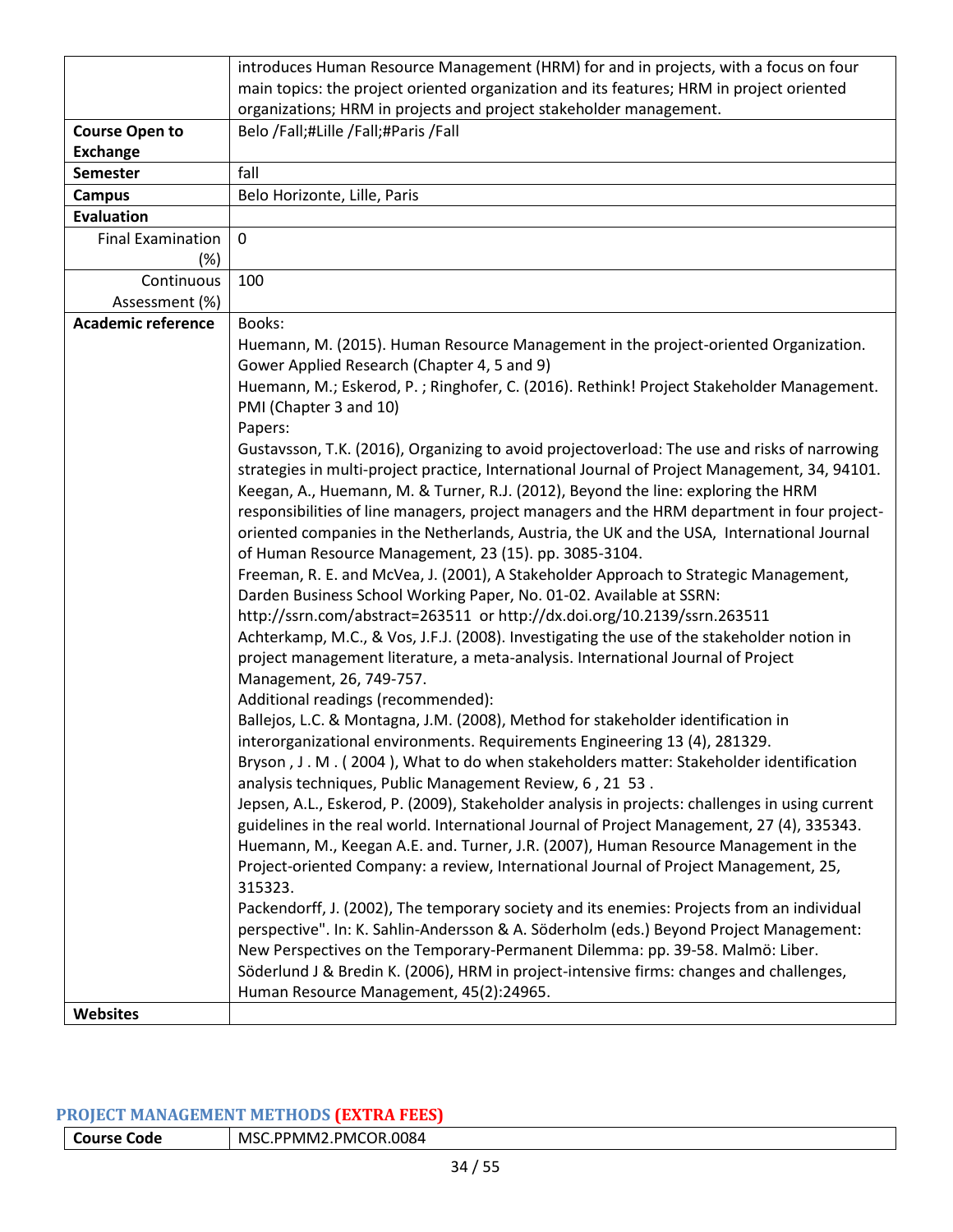| <b>ECTS Credits</b>       | 3                                                                                                  |
|---------------------------|----------------------------------------------------------------------------------------------------|
| <b>Course Leader</b>      | <b>GARDINER Paul</b>                                                                               |
| <b>Synchronous</b>        | 0                                                                                                  |
| <b>Discipline</b>         | Autre                                                                                              |
| Program                   | Project and Programme Management and Business Development                                          |
| <b>Prerequisites</b>      | None                                                                                               |
| <b>Course Description</b> | PRINCE2 <sup>®</sup> and Agile PM are two important project management methods used                |
|                           | internationally. This course provides foundation level competence in both and an                   |
|                           | opportunity for certification. The course covers the PRINCE2 framework: Principles, themes,        |
|                           | processes and techniques. Agile PM is an alternative project management method suitable            |
|                           | for dynamic projects with high uncertainty and/or complexity. The course covers the key            |
|                           | principles of AGILEPM, specifically: underpinning philosophy and principles, lifecycle of an       |
|                           | AgilePM project, products, techniques, roles and responsibilities.                                 |
|                           | Online help is available by TrainingByteSize.com for both methods. Candidates that pass the        |
|                           | course will be provided with an opportunity for certification in both methods. A comparative       |
|                           | analysis between the two methods and when to apply each is also included in the course.            |
| <b>Extra fees</b>         | For the PRINCE 2 Online Training = $150 \epsilon$ + TVA (mandatory)                                |
|                           | For the AGILE PM Online Training = $150 \epsilon + TVA$ (mandatory)                                |
|                           | For the PRINCE 2 Certificate Examination = $249f + TVA$ (optional)                                 |
|                           | For the AGILE PM Certificate Examination = $175f + TVA$ (optional)                                 |
|                           | Total for Trainings (mandatory) = $300 \epsilon + TVA$                                             |
|                           | Totale for Certificate Examinations (optional) = $424E + TVA$                                      |
|                           | * The international office will contact students who have chosen this specialization program with  |
|                           | the payment procedures in order to pay these extra fees (late June).                               |
| <b>Course Open to</b>     | Belo /Fall;#Lille /Fall;#Paris /Fall                                                               |
| <b>Exchange</b>           |                                                                                                    |
| <b>Semester</b>           | fall                                                                                               |
| <b>Campus</b>             | Belo Horizonte, Lille, Paris                                                                       |
| <b>Evaluation</b>         |                                                                                                    |
| <b>Final Examination</b>  | 70                                                                                                 |
| (%)                       |                                                                                                    |
| Continuous                | 30                                                                                                 |
| Assessment (%)            |                                                                                                    |
| <b>Academic reference</b> | <b>REQUIRED READINGS</b>                                                                           |
|                           | Manuals for PRINCE2 and Agile PM<br>RECOMMENDED READINGS                                           |
|                           | Other resources and articles will be supplied.                                                     |
|                           | <b>NOTE</b>                                                                                        |
|                           | PRINCE2 <sup>®</sup> is a registered trade mark of AXELOS Limited, used under permission of AXELOS |
|                           | Limited. All rights reserved. AgilePM® and AgilePgM® are registered trademarks of Dynamic          |
|                           | Systems Development Method Ltd. All rights reserved.                                               |
| Websites                  | www.apmgroup.co.uk                                                                                 |
|                           | trainingbytesize.com                                                                               |

# <span id="page-34-0"></span>**PROJECT PLANNING AND CONTROL**

| <b>Course Code</b>  | MSC.PPMM2.PMCOR.0077 |
|---------------------|----------------------|
| <b>ECTS Credits</b> |                      |
| Course Leader       | ELTIGANI Adil        |
| Synchronous         | 36                   |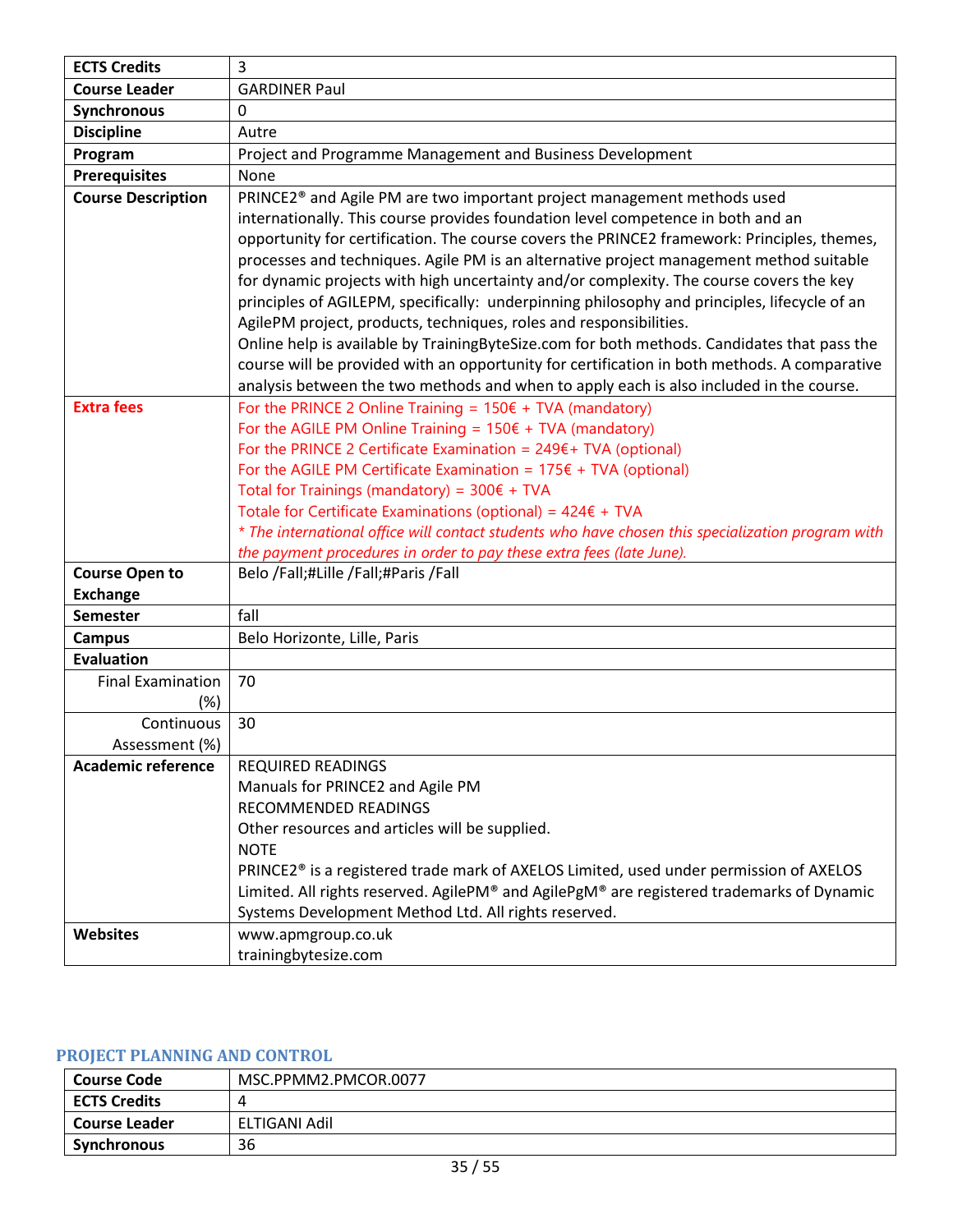| <b>Discipline</b>         | Autre                                                                                                                                                                                                                                                                                                                                                                                                                                                                                                                                                                                                                                                                                                                                                                                                                                                                  |
|---------------------------|------------------------------------------------------------------------------------------------------------------------------------------------------------------------------------------------------------------------------------------------------------------------------------------------------------------------------------------------------------------------------------------------------------------------------------------------------------------------------------------------------------------------------------------------------------------------------------------------------------------------------------------------------------------------------------------------------------------------------------------------------------------------------------------------------------------------------------------------------------------------|
| Program                   | Project and Programme Management and Business Development                                                                                                                                                                                                                                                                                                                                                                                                                                                                                                                                                                                                                                                                                                                                                                                                              |
| <b>Prerequisites</b>      | None.                                                                                                                                                                                                                                                                                                                                                                                                                                                                                                                                                                                                                                                                                                                                                                                                                                                                  |
| <b>Course Description</b> | This course aims to provide students with the core knowledge areas of project management.<br>The course combines the knowledge available in project management with the PMI Body of<br>Knowledge (PMBoK). Focus will be on understanding the application of the tools of project<br>management, such as work breakdown structure, use of critical path scheduling, stakeholder<br>management and risk management. The principles and tools are integrated and clarified<br>through use of examples, case studies and simulations. Reference is made to the PMBoK<br>project management life cycle and its processes related to each of the course topics.                                                                                                                                                                                                              |
| <b>Course Open to</b>     | Belo /Fall;#Lille /Fall;#Paris /Fall                                                                                                                                                                                                                                                                                                                                                                                                                                                                                                                                                                                                                                                                                                                                                                                                                                   |
| <b>Exchange</b>           |                                                                                                                                                                                                                                                                                                                                                                                                                                                                                                                                                                                                                                                                                                                                                                                                                                                                        |
| <b>Semester</b>           | fall                                                                                                                                                                                                                                                                                                                                                                                                                                                                                                                                                                                                                                                                                                                                                                                                                                                                   |
| <b>Campus</b>             | Belo Horizonte, Lille, Paris                                                                                                                                                                                                                                                                                                                                                                                                                                                                                                                                                                                                                                                                                                                                                                                                                                           |
| <b>Evaluation</b>         |                                                                                                                                                                                                                                                                                                                                                                                                                                                                                                                                                                                                                                                                                                                                                                                                                                                                        |
| <b>Final Examination</b>  | 100                                                                                                                                                                                                                                                                                                                                                                                                                                                                                                                                                                                                                                                                                                                                                                                                                                                                    |
| (%)                       |                                                                                                                                                                                                                                                                                                                                                                                                                                                                                                                                                                                                                                                                                                                                                                                                                                                                        |
| Continuous                | 0                                                                                                                                                                                                                                                                                                                                                                                                                                                                                                                                                                                                                                                                                                                                                                                                                                                                      |
| Assessment (%)            |                                                                                                                                                                                                                                                                                                                                                                                                                                                                                                                                                                                                                                                                                                                                                                                                                                                                        |
| <b>Academic reference</b> | PRE-READING<br>Read chapter 1, 2 and 3 of: Project Management Institute. 2013. A Guide to the Project<br>Management Body of Knowledge (PMBOK® Guide) Fifth Edition<br><b>REQUIRED READINGS</b><br>1. Kerzner, H. 2013. Project Management: A Systems Approach to Planning, Scheduling, and<br>Controlling, 11th Ed. John Wiley & Sons Inc. (available in the library in e-book format)<br>2. Project Management Institute. 2013. A Guide to the Project Management Body of<br>Knowledge (PMBOK® Guide) Fifth Edition<br>3. Selected list of journal articles will be communicated to students before the start of the<br>course.<br>RECOMMENDED READINGS<br>1. Gardiner, P. D. 2005. Project Management: A Strategic Planning Approach, Palgrave<br>Macmillan.<br>2. Pinto, J. K. 2015. Project Management: Achieving Competitive Advantage, 4th Ed. Prentice<br>Hall. |
| <b>Websites</b>           | 1. www.pmi.org                                                                                                                                                                                                                                                                                                                                                                                                                                                                                                                                                                                                                                                                                                                                                                                                                                                         |

# <span id="page-35-0"></span>**PROJECT PRACTICE PORTFOLIO 1**

| <b>Course Code</b>        | MSC.PPMM2.PMOPT.0001                                                                             |
|---------------------------|--------------------------------------------------------------------------------------------------|
| <b>ECTS Credits</b>       | 3                                                                                                |
| <b>Course Leader</b>      | <b>GARDINER Paul</b>                                                                             |
| Synchronous               | 12                                                                                               |
| <b>Discipline</b>         | Autre                                                                                            |
| Program                   | Project and Programme Management and Business Development                                        |
| <b>Prerequisites</b>      | <b>NONE</b>                                                                                      |
| <b>Course Description</b> | This course requires you to work in teams on real projects in a portfolio. You will be part of a |
|                           | cell working on several projects and will develop your project management competences            |
|                           | through practice. Part 1 is focused on project generation and initiation activities up to and    |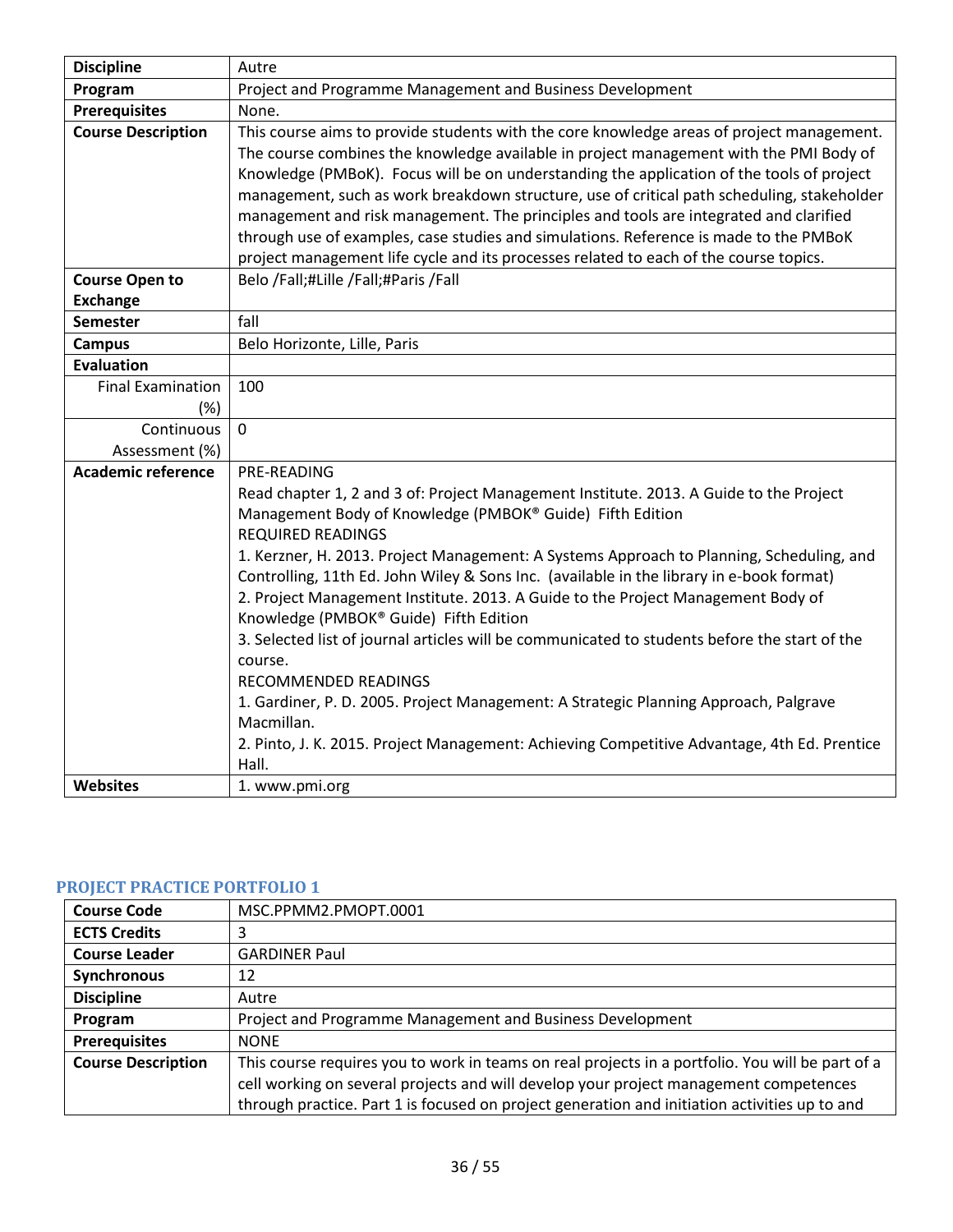|                           | including the project charter. Part 2 is focused on project development and delivery, quality |
|---------------------------|-----------------------------------------------------------------------------------------------|
|                           | management, audit and control.                                                                |
| <b>Course Open to</b>     | Belo /Fall;#Lille /Fall;#Paris /Fall                                                          |
| Exchange                  |                                                                                               |
| <b>Semester</b>           | fall                                                                                          |
| Campus                    | Belo Horizonte, Lille, Paris                                                                  |
| Evaluation                |                                                                                               |
| <b>Final Examination</b>  | 100                                                                                           |
| $(\%)$                    |                                                                                               |
| Continuous                | $\Omega$                                                                                      |
| Assessment (%)            |                                                                                               |
| <b>Academic reference</b> | Required readings                                                                             |
|                           | (1) APM Competence Framework                                                                  |
|                           | Recommended readings                                                                          |
|                           | 1. PMI PMBOK Guide                                                                            |
|                           | 2. APM Body of Knowledge                                                                      |
|                           | 3. PRINCE2 guide                                                                              |
|                           | 4. AgilePM Guide                                                                              |
|                           | 5. GAPPS project manager and sponsor standards                                                |
| <b>Websites</b>           | Visit the websites of PMI, APM, GAPPS                                                         |

#### <span id="page-36-0"></span>**BUSINESS AND PROJECT MANAGEMENT AGILITY**

| <b>Course Code</b>        | MSC.PPMM2.PMCOR.0030                                                                      |
|---------------------------|-------------------------------------------------------------------------------------------|
| <b>ECTS Credits</b>       | 3                                                                                         |
| <b>Course Leader</b>      | <b>GARDINER Paul</b>                                                                      |
| Synchronous               | 18                                                                                        |
| <b>Discipline</b>         | Autre                                                                                     |
| Program                   | Project and Programme Management and Business Development                                 |
| <b>Prerequisites</b>      | Foundation level agile project management.                                                |
| <b>Course Description</b> | The course is about the integration of business agility and agile project management in a |
|                           | modern, sustainable and global business context.                                          |
| <b>Course Open to</b>     | Belo /Fall;#Lille /Fall;#Paris /Fall                                                      |
| <b>Exchange</b>           |                                                                                           |
| <b>Semester</b>           | fall                                                                                      |
| Campus                    | Belo Horizonte, Lille, Paris                                                              |
| <b>Evaluation</b>         |                                                                                           |
| <b>Final Examination</b>  | 100                                                                                       |
| (%)                       |                                                                                           |
| Continuous                | $\Omega$                                                                                  |
| Assessment (%)            |                                                                                           |
| <b>Academic reference</b> | PMI Agile Practice Guide.                                                                 |
| <b>Websites</b>           | None.                                                                                     |

# <span id="page-36-1"></span>**DIGITAL TOOLS FOR PROJECT MANAGEMENT**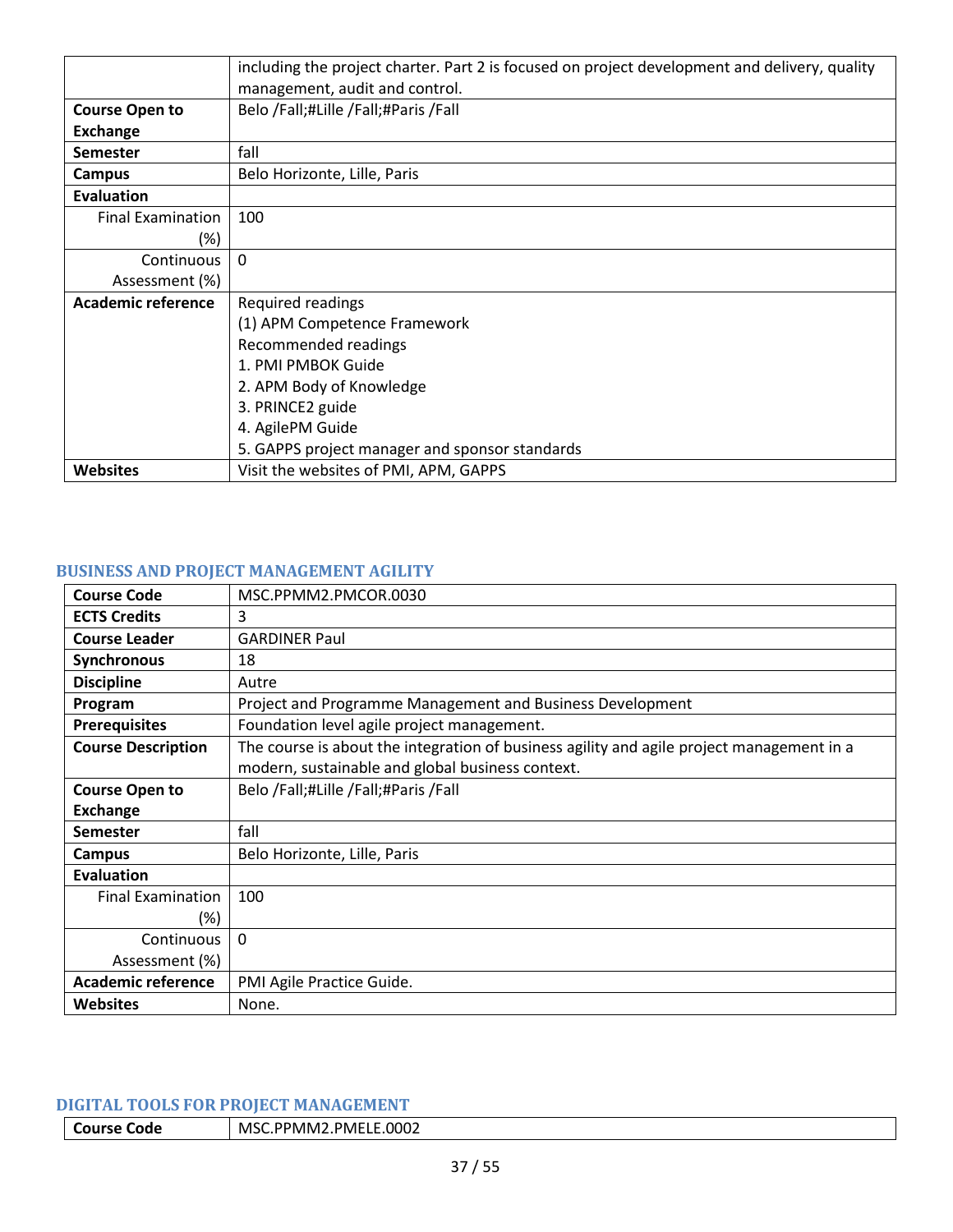| <b>ECTS Credits</b>       | 3                                                                                        |
|---------------------------|------------------------------------------------------------------------------------------|
| <b>Course Leader</b>      | <b>GARDINER Paul</b>                                                                     |
| <b>Synchronous</b>        | 18                                                                                       |
| <b>Discipline</b>         | Management & Organisation                                                                |
| Program                   | Project and Programme Management and Business Development                                |
| <b>Prerequisites</b>      | None.                                                                                    |
| <b>Course Description</b> | Practical application of MS Project, Power BI and Power Automate to increase efficiency. |
| <b>Course Open to</b>     | Belo /Fall;#Lille /Fall;#Paris /Fall                                                     |
| <b>Exchange</b>           |                                                                                          |
| <b>Semester</b>           | fall                                                                                     |
| Campus                    | Belo Horizonte, Lille, Paris                                                             |
| Evaluation                |                                                                                          |
| <b>Final Examination</b>  | 70                                                                                       |
| (%)                       |                                                                                          |
| Continuous                | 30                                                                                       |
| Assessment (%)            |                                                                                          |
| <b>Academic reference</b> | None                                                                                     |
| <b>Websites</b>           | None                                                                                     |

# <span id="page-37-0"></span>**DIGITAL TRANSFORMATION IN PROJECT MANAGEMENT**

| <b>Course Code</b>        | MSC.PPMM2.PMCOR.0200                                                                                                                                                                                                                                                                                                  |
|---------------------------|-----------------------------------------------------------------------------------------------------------------------------------------------------------------------------------------------------------------------------------------------------------------------------------------------------------------------|
| <b>ECTS Credits</b>       | 3                                                                                                                                                                                                                                                                                                                     |
| <b>Course Leader</b>      | ROMERO-TORRES, Alejandro-EXT                                                                                                                                                                                                                                                                                          |
| Synchronous               | 0                                                                                                                                                                                                                                                                                                                     |
| <b>Discipline</b>         | Autre                                                                                                                                                                                                                                                                                                                 |
| Program                   | Project and Programme Management and Business Development                                                                                                                                                                                                                                                             |
| <b>Prerequisites</b>      | No prerequisites                                                                                                                                                                                                                                                                                                      |
| <b>Course Description</b> | A specialisation course to familiarise students with latest developments linking productivity<br>tools and AI to project management. This course is about the application of AI and digital<br>tools in the management of projects and this can impact the different stakeholders,<br>especially the project manager. |
| <b>Course Open to</b>     | Lille /Fall                                                                                                                                                                                                                                                                                                           |
| <b>Exchange</b>           |                                                                                                                                                                                                                                                                                                                       |
| <b>Semester</b>           | fall                                                                                                                                                                                                                                                                                                                  |
| <b>Campus</b>             | Lille                                                                                                                                                                                                                                                                                                                 |
| <b>Evaluation</b>         |                                                                                                                                                                                                                                                                                                                       |
| <b>Final Examination</b>  | 100                                                                                                                                                                                                                                                                                                                   |
| $(\%)$                    |                                                                                                                                                                                                                                                                                                                       |
| Continuous                | $\Omega$                                                                                                                                                                                                                                                                                                              |
| Assessment (%)            |                                                                                                                                                                                                                                                                                                                       |
| <b>Academic reference</b> |                                                                                                                                                                                                                                                                                                                       |
| <b>Websites</b>           |                                                                                                                                                                                                                                                                                                                       |

#### <span id="page-37-1"></span>**OPEN INNOVATION AND KNOWLEDGE MANAGEMENT**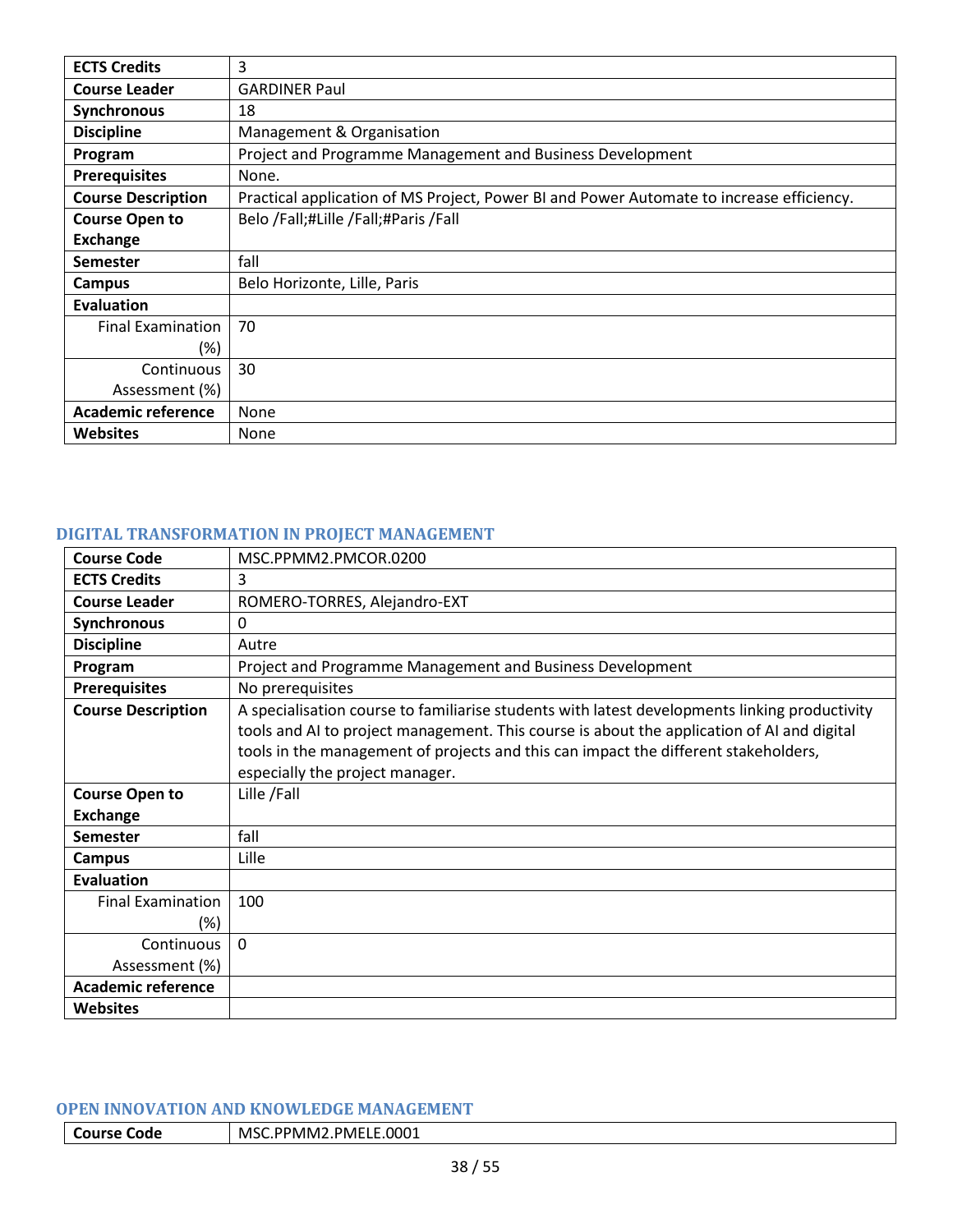| <b>ECTS Credits</b>       | 3                                                                                              |
|---------------------------|------------------------------------------------------------------------------------------------|
| <b>Course Leader</b>      | <b>NIESTEN Eva</b>                                                                             |
| Synchronous               | 18                                                                                             |
| <b>Discipline</b>         | Autre                                                                                          |
| Program                   | Project and Programme Management and Business Development                                      |
| <b>Prerequisites</b>      | none                                                                                           |
| <b>Course Description</b> | This course will provide an overview of Knowledge Management from the perspective of           |
|                           | large firms as well as of startups and incubators.                                             |
|                           | Course objectives:                                                                             |
|                           | - Understand the challenges and digital tools of Knowledge Management                          |
|                           | - Make use of analytical concepts to design and develop different Knowledge strategies         |
|                           | - Develop critical thinking in the development of real cases                                   |
|                           | - Develop professional skills in writing and presenting reports                                |
| <b>Course Open to</b>     | Lille /Fall;#Paris /Fall                                                                       |
| <b>Exchange</b>           |                                                                                                |
| <b>Semester</b>           | fall                                                                                           |
| <b>Campus</b>             | Lille, Paris                                                                                   |
| <b>Evaluation</b>         |                                                                                                |
| <b>Final Examination</b>  | 100                                                                                            |
| (%)                       |                                                                                                |
| Continuous                | $\Omega$                                                                                       |
| Assessment (%)            |                                                                                                |
| <b>Academic reference</b> | - The Knowledge Managers Handbook (2016), Milton, N. and Lambe, P., Kogan Page                 |
|                           | - Data Strategy : How to Profit from a World of Big Data, Analytics and the Internet of Things |
|                           | Ed. 1 (2017), Marr, B., Kogan Page                                                             |
| <b>Websites</b>           |                                                                                                |

# <span id="page-38-0"></span>**INTERNATIONAL MARKETING AND BUSINESS DEVELOPMENT LILLE**

#### <span id="page-38-1"></span>**CAREER MANAGEMENT 1**

| <b>Course Code</b>   | MSC.FMIM2.FICOR.0201                                    |
|----------------------|---------------------------------------------------------|
|                      |                                                         |
| <b>ECTS Credits</b>  |                                                         |
| <b>Course Leader</b> | <b>BEAUGRAND Audrey</b>                                 |
| Synchronous          | 6                                                       |
| <b>Discipline</b>    | Autre                                                   |
| Program              | International Marketing and Business Development Sophia |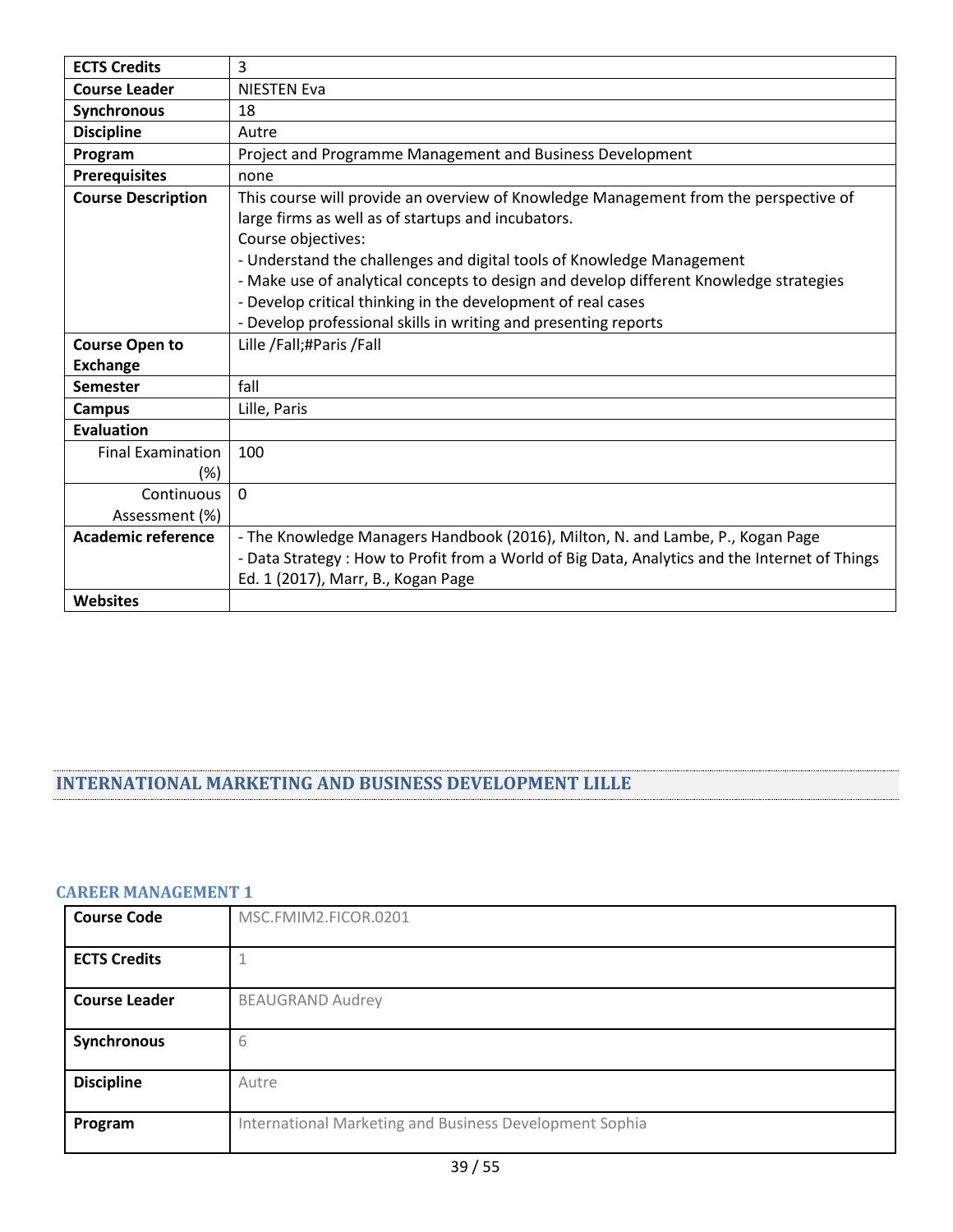| <b>Prerequisites</b>      | NoPrerequisites                                                                                                                                                                                                                                                                      |
|---------------------------|--------------------------------------------------------------------------------------------------------------------------------------------------------------------------------------------------------------------------------------------------------------------------------------|
| <b>Course Description</b> |                                                                                                                                                                                                                                                                                      |
|                           | This course is managed by the Talent & Careers Department. In order to validate this course,<br>students have to:                                                                                                                                                                    |
|                           | 1 MANDATORY : Take E-learning module on Abintegro plateform (CV check ATS compliant,<br>Job search, Interview simulator) + Conduct 5 cognitive tests on AON platform (Abilities, skills<br>and behaviors at work) + Take mandatory Mooc on your Professional profile<br>+ EVALUATION |
|                           | 2 NOT MANDATORY: Attend Career Events during the semester organized by the Talent &<br>Careers on your campus or organized by partners companies (check JOBTEASER Platform)<br>MAIN CONTACTS FOR YOUR PROGRAM:                                                                       |
|                           | LILLE: Audrey BEAUGRAND & Feryel HOUSSEIN<br>PARIS: Laura SINDONINO, Janice M'BENGO & Miina VAISANEN (for International students)<br>SOPHIA: Sylvie MARTINAUD, Anne DUFLOS (for International students)<br><b>SUZHOU: April YANG</b>                                                 |
|                           | RALEIGH: Amanda CHAMBERLAIN                                                                                                                                                                                                                                                          |
|                           | BELO HORIZONTE : Geneviève POULINGUE & Ana Cristina BRAGA                                                                                                                                                                                                                            |
| <b>Course Open to</b>     | Belo /Fall;#Lille /Fall;#Paris /Fall;#Raleigh /Fall;#Sophia /Fall                                                                                                                                                                                                                    |
| <b>Exchange</b>           |                                                                                                                                                                                                                                                                                      |
| <b>Semester</b>           | fall                                                                                                                                                                                                                                                                                 |
| <b>Campus</b>             | Belo Horizonte, Paris, Sophia                                                                                                                                                                                                                                                        |
| <b>Evaluation</b>         |                                                                                                                                                                                                                                                                                      |
| <b>Final Examination</b>  | 50                                                                                                                                                                                                                                                                                   |
| $(\%)$                    |                                                                                                                                                                                                                                                                                      |
| Continuous                | 50                                                                                                                                                                                                                                                                                   |
| Assessment (%)            |                                                                                                                                                                                                                                                                                      |
| <b>Academic reference</b> | Lectures obligatoires / Required readings :                                                                                                                                                                                                                                          |
|                           | Lectures Recommandées / Recommanded readings :                                                                                                                                                                                                                                       |
| <b>Websites</b>           | under the YEP go and click on: Talent & Careers -> Jobteaser -> SKEMA TOOLS                                                                                                                                                                                                          |

## <span id="page-39-0"></span>**DEVELOPING NEW BUSINESS FROM IDEA TO MARKET**

| <b>Course Code</b>   | MSC.IMBM2.MKCOR.0055 |
|----------------------|----------------------|
| <b>ECTS Credits</b>  |                      |
| <b>Course Leader</b> | <b>LIMA Marcos</b>   |
| Synchronous          | 24                   |
| <b>Discipline</b>    | Autre                |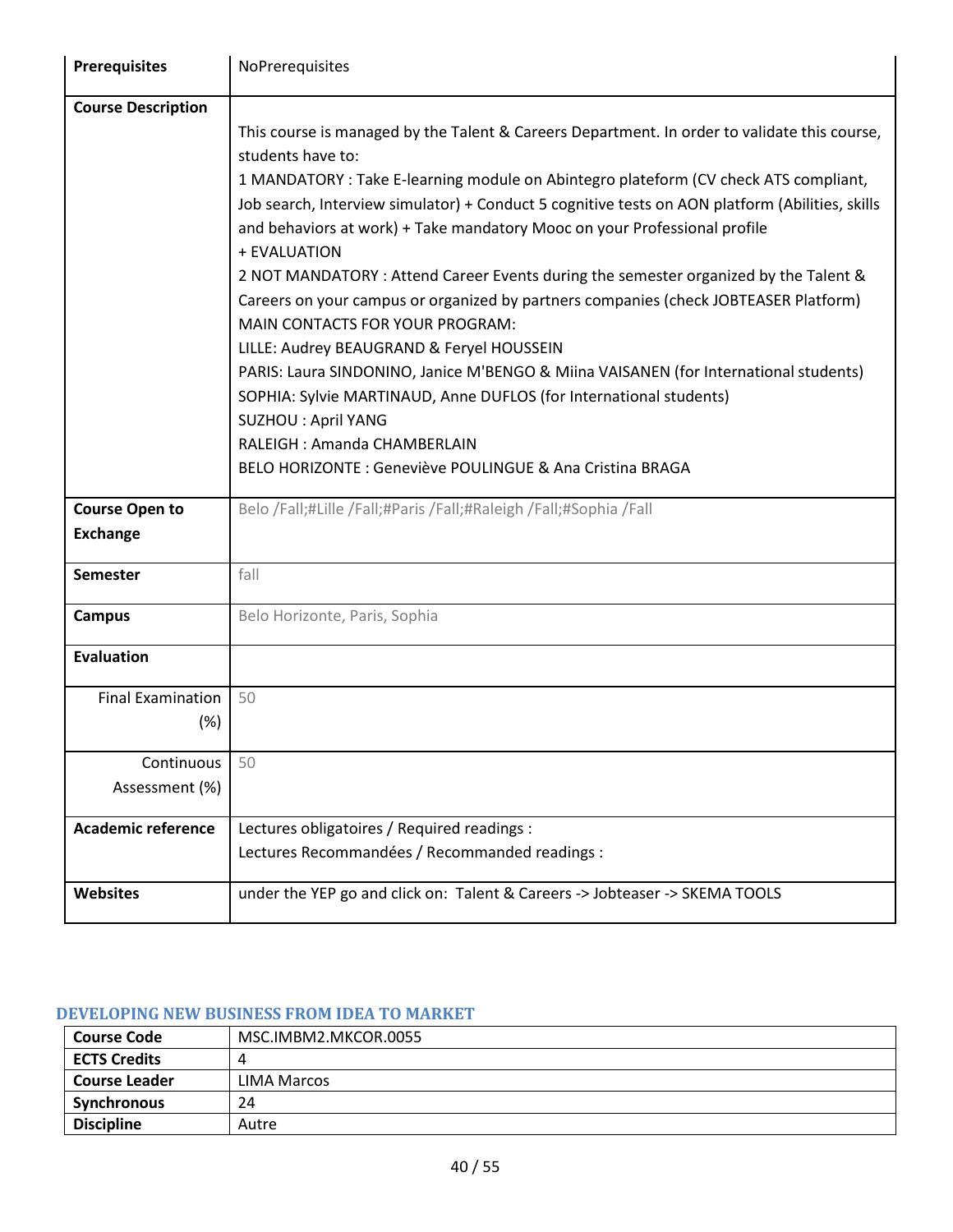| Program                                  | International Marketing and Business Development Lille                                                                                                                                                                                                                                                                                                                                                                                                                                                                                                                                                                                                                                                                                                                                                                                                                                                                                                                                                                                                                                                                                                                                                                         |
|------------------------------------------|--------------------------------------------------------------------------------------------------------------------------------------------------------------------------------------------------------------------------------------------------------------------------------------------------------------------------------------------------------------------------------------------------------------------------------------------------------------------------------------------------------------------------------------------------------------------------------------------------------------------------------------------------------------------------------------------------------------------------------------------------------------------------------------------------------------------------------------------------------------------------------------------------------------------------------------------------------------------------------------------------------------------------------------------------------------------------------------------------------------------------------------------------------------------------------------------------------------------------------|
| <b>Prerequisites</b>                     | <b>M1 Marketing</b>                                                                                                                                                                                                                                                                                                                                                                                                                                                                                                                                                                                                                                                                                                                                                                                                                                                                                                                                                                                                                                                                                                                                                                                                            |
| <b>Course Description</b>                | This courses will apply business model strategy and design-thinking as complementary<br>approaches to developing an idea and taking it to market. While moving through the<br>different stages, it will address issues of creativity, ideation, prototyping, seeking proof of<br>concept and pitching ideas to potential investors. It will also explore ideas, models and<br>frameworks relevant to developing creative and innovative learning environments using<br>Knowledge Management principles.<br>This kind of approach may be familiar to some, but as final-year master students, the teams<br>involved will be expected to raise their game and show mastery and understanding of the<br>various stages. There are a range of methods and tools available that must become an<br>integral part of each student's 'toolbox'. And for that, it is not enough to know they are<br>there - skilful application is key.<br>In practical terms, the course will develop the skills needed to generate innovative ideas, test<br>them and then present them with conviction. It will also use real-world innovation tools in<br>the process.<br>These are precisely the skills needed to thrive in an innovation economy. |
| <b>Course Open to</b><br><b>Exchange</b> | Belo /Fall;#Lille /Fall;#Sophia /Fall                                                                                                                                                                                                                                                                                                                                                                                                                                                                                                                                                                                                                                                                                                                                                                                                                                                                                                                                                                                                                                                                                                                                                                                          |
| <b>Semester</b>                          | fall                                                                                                                                                                                                                                                                                                                                                                                                                                                                                                                                                                                                                                                                                                                                                                                                                                                                                                                                                                                                                                                                                                                                                                                                                           |
| <b>Campus</b>                            | Belo Horizonte, Lille, Paris, Raleigh, Sophia, Suzhou                                                                                                                                                                                                                                                                                                                                                                                                                                                                                                                                                                                                                                                                                                                                                                                                                                                                                                                                                                                                                                                                                                                                                                          |
| <b>Evaluation</b>                        |                                                                                                                                                                                                                                                                                                                                                                                                                                                                                                                                                                                                                                                                                                                                                                                                                                                                                                                                                                                                                                                                                                                                                                                                                                |
| <b>Final Examination</b><br>$(\%)$       | 50                                                                                                                                                                                                                                                                                                                                                                                                                                                                                                                                                                                                                                                                                                                                                                                                                                                                                                                                                                                                                                                                                                                                                                                                                             |
| Continuous<br>Assessment (%)             | 50                                                                                                                                                                                                                                                                                                                                                                                                                                                                                                                                                                                                                                                                                                                                                                                                                                                                                                                                                                                                                                                                                                                                                                                                                             |
| <b>Academic reference</b>                | Osterwalder, A. and Pigneur, Y. (2010) Business Model Generation.<br>Knapp, J et al. (2016). SPRINT: How to generate ideas and solve problems in just five days by<br>Google Ventures.<br>Liedtka, Jeanne (2013) Solving Problems with Design Thinking: Ten Stories of What Works.<br>Columbia University Press.<br>MIT Sloan Management Review (2019) When Innovation Moves at Digital Speed : Strategies<br>and Tactics to Provoke, Sustain, and Defend Innovation in Today's Unsettled Markets.                                                                                                                                                                                                                                                                                                                                                                                                                                                                                                                                                                                                                                                                                                                             |
| <b>Websites</b>                          |                                                                                                                                                                                                                                                                                                                                                                                                                                                                                                                                                                                                                                                                                                                                                                                                                                                                                                                                                                                                                                                                                                                                                                                                                                |

#### <span id="page-40-0"></span>**DIGITAL GROWTH**

| <b>Course Code</b>   | MSC.IMBM2.MKCOR.0061                                    |
|----------------------|---------------------------------------------------------|
| <b>ECTS Credits</b>  | 3                                                       |
| <b>Course Leader</b> | <b>FAURE Camille</b>                                    |
| Synchronous          | 18                                                      |
| <b>Discipline</b>    | Autre                                                   |
| Program              | International Marketing and Business Development Sophia |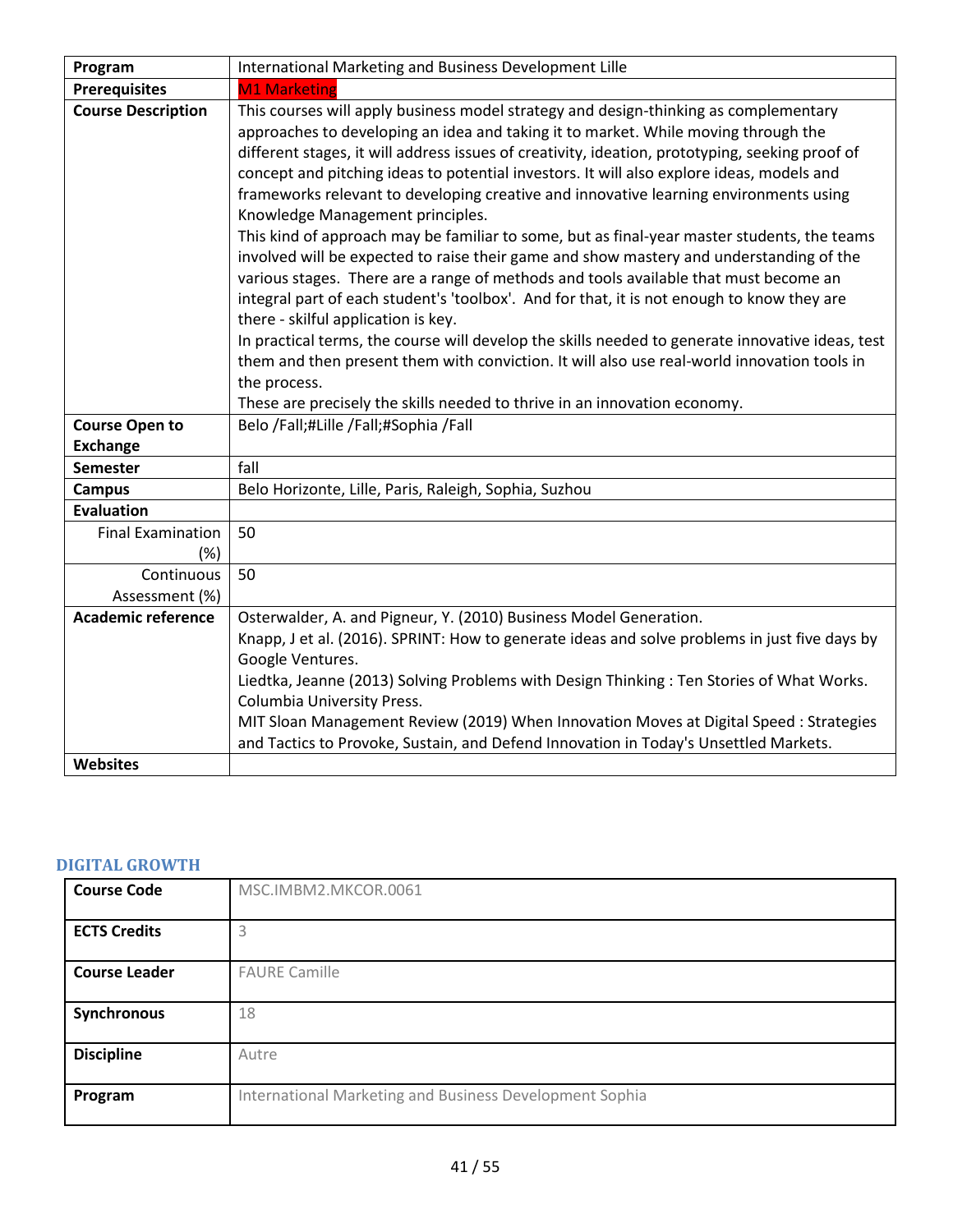| <b>Prerequisites</b>      | Marketing Fundamentals.                                                                                                                                                                                                                                                                                                                                                                                                                                                                                                                                                                                                                                                                                                                                                                                                                                                                                                 |
|---------------------------|-------------------------------------------------------------------------------------------------------------------------------------------------------------------------------------------------------------------------------------------------------------------------------------------------------------------------------------------------------------------------------------------------------------------------------------------------------------------------------------------------------------------------------------------------------------------------------------------------------------------------------------------------------------------------------------------------------------------------------------------------------------------------------------------------------------------------------------------------------------------------------------------------------------------------|
| <b>Course Description</b> | To seize the immense potential presented by the digital ecosystem, modern companies must<br>continuously optimize their digital offerings.<br>Product Managers play a pivotal role in winning digital organizations: they combine creativity<br>with data analytics to develop the product. Whether it is a website or an application, they<br>are expected to constantly innovate at the very heart of the products features and customer<br>journey.<br>This course will focus on the challenges of product management at a growing startup, driven<br>by two major objectives: improvements to the user experience (also called UX) & conversion<br>(percentage of users completing a desired task, i.e. subscribing).<br>To help guide us on this journey, we will learn the tools (i.e. A/B testing, Growth Hacks) and<br>the data-driven mindset required to quickly and cheaply jumpstart an organizations KPIs. |
| <b>Course Open to</b>     | Lille /Fall;#Lille /Spring;#Sophia /Spring                                                                                                                                                                                                                                                                                                                                                                                                                                                                                                                                                                                                                                                                                                                                                                                                                                                                              |
| <b>Exchange</b>           |                                                                                                                                                                                                                                                                                                                                                                                                                                                                                                                                                                                                                                                                                                                                                                                                                                                                                                                         |
| <b>Semester</b>           | fall, spring                                                                                                                                                                                                                                                                                                                                                                                                                                                                                                                                                                                                                                                                                                                                                                                                                                                                                                            |
| <b>Campus</b>             | Lille, Paris, Sophia, Suzhou                                                                                                                                                                                                                                                                                                                                                                                                                                                                                                                                                                                                                                                                                                                                                                                                                                                                                            |
| <b>Evaluation</b>         |                                                                                                                                                                                                                                                                                                                                                                                                                                                                                                                                                                                                                                                                                                                                                                                                                                                                                                                         |
| <b>Final Examination</b>  | 30                                                                                                                                                                                                                                                                                                                                                                                                                                                                                                                                                                                                                                                                                                                                                                                                                                                                                                                      |
| (%)                       |                                                                                                                                                                                                                                                                                                                                                                                                                                                                                                                                                                                                                                                                                                                                                                                                                                                                                                                         |
| Continuous                | 70                                                                                                                                                                                                                                                                                                                                                                                                                                                                                                                                                                                                                                                                                                                                                                                                                                                                                                                      |
| Assessment (%)            |                                                                                                                                                                                                                                                                                                                                                                                                                                                                                                                                                                                                                                                                                                                                                                                                                                                                                                                         |
| <b>Academic reference</b> | Lectures obligatoires / Required readings :                                                                                                                                                                                                                                                                                                                                                                                                                                                                                                                                                                                                                                                                                                                                                                                                                                                                             |
|                           | Provided on Knowledge platform                                                                                                                                                                                                                                                                                                                                                                                                                                                                                                                                                                                                                                                                                                                                                                                                                                                                                          |
|                           | Lectures Recommandées / Recommanded readings :                                                                                                                                                                                                                                                                                                                                                                                                                                                                                                                                                                                                                                                                                                                                                                                                                                                                          |
|                           | Provided on the Knowledge platform                                                                                                                                                                                                                                                                                                                                                                                                                                                                                                                                                                                                                                                                                                                                                                                                                                                                                      |
| <b>Websites</b>           | Provided on the Knowledge platform                                                                                                                                                                                                                                                                                                                                                                                                                                                                                                                                                                                                                                                                                                                                                                                                                                                                                      |

## <span id="page-41-0"></span>**SUSTAINABILITY AND MARKETING**

| <b>Course Code</b>  | MSC.IMBM2.MKELE.0219 |
|---------------------|----------------------|
| <b>ECTS Credits</b> |                      |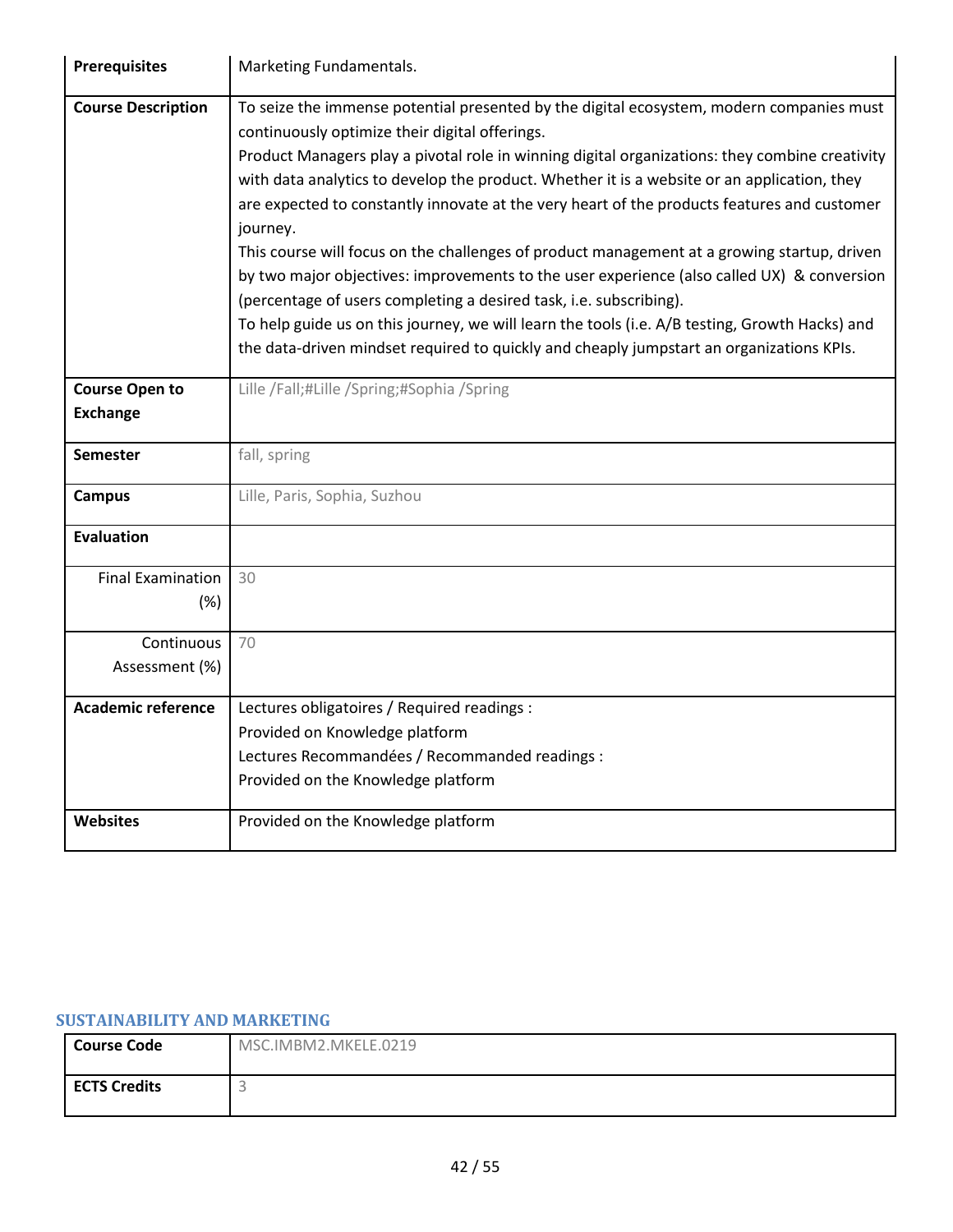| <b>Course Leader</b>                     | <b>BARRAQUIER Anne</b>                                                                                                                                                                                                                                                                                                                                                                                                                                                                                                                                                                                                                                                                     |
|------------------------------------------|--------------------------------------------------------------------------------------------------------------------------------------------------------------------------------------------------------------------------------------------------------------------------------------------------------------------------------------------------------------------------------------------------------------------------------------------------------------------------------------------------------------------------------------------------------------------------------------------------------------------------------------------------------------------------------------------|
| Synchronous                              | 18                                                                                                                                                                                                                                                                                                                                                                                                                                                                                                                                                                                                                                                                                         |
| <b>Discipline</b>                        | Autre                                                                                                                                                                                                                                                                                                                                                                                                                                                                                                                                                                                                                                                                                      |
| Program                                  | International Marketing and Business Development Sophia                                                                                                                                                                                                                                                                                                                                                                                                                                                                                                                                                                                                                                    |
| <b>Prerequisites</b>                     | Students should master the fundamentals of marketing as well as a thorough<br>knowledge of globalisation context, antecedents and impacts.<br>They must also master the key sustainability issues.                                                                                                                                                                                                                                                                                                                                                                                                                                                                                         |
| <b>Course Description</b>                | The course focuses on the various dimensions of sustainability and on what they<br>mean for marketing strategies in different types of businesses. It looks at the changes that<br>business must conduct to sustainably create new products and services, and put sustainable<br>products and/or services on the market.<br>It reviews what sustainable design means for marketing teams, and how they should<br>coordinate their efforts to other parts of their organization.<br>It questions fundamental assumptions about product design, promotion, sales, and most of<br>all consumption. It compels students to think out of the box, to find comprehensive<br>marketing solutions. |
| <b>Course Open to</b><br><b>Exchange</b> | Sophia /Fall                                                                                                                                                                                                                                                                                                                                                                                                                                                                                                                                                                                                                                                                               |
| <b>Semester</b>                          | fall                                                                                                                                                                                                                                                                                                                                                                                                                                                                                                                                                                                                                                                                                       |
| <b>Campus</b>                            | Sophia                                                                                                                                                                                                                                                                                                                                                                                                                                                                                                                                                                                                                                                                                     |
| <b>Evaluation</b>                        |                                                                                                                                                                                                                                                                                                                                                                                                                                                                                                                                                                                                                                                                                            |
| Final Examination<br>(%)                 | 30                                                                                                                                                                                                                                                                                                                                                                                                                                                                                                                                                                                                                                                                                         |
| Continuous                               | 70                                                                                                                                                                                                                                                                                                                                                                                                                                                                                                                                                                                                                                                                                         |
| Assessment (%)                           |                                                                                                                                                                                                                                                                                                                                                                                                                                                                                                                                                                                                                                                                                            |
| <b>Academic reference</b>                | Press articles, journal articles and other documents provided on K2 and printed for some of<br>them.                                                                                                                                                                                                                                                                                                                                                                                                                                                                                                                                                                                       |
| <b>Websites</b>                          | will appear on K2                                                                                                                                                                                                                                                                                                                                                                                                                                                                                                                                                                                                                                                                          |

## <span id="page-42-0"></span>**TRADE MARKETING AND CATEGORY MANAGEMENT**

| <b>Course Code</b>  | MSC.IMBM2.MKCOR.0071 |
|---------------------|----------------------|
| <b>ECTS Credits</b> |                      |
| Course Leader       | LIMA Marcos          |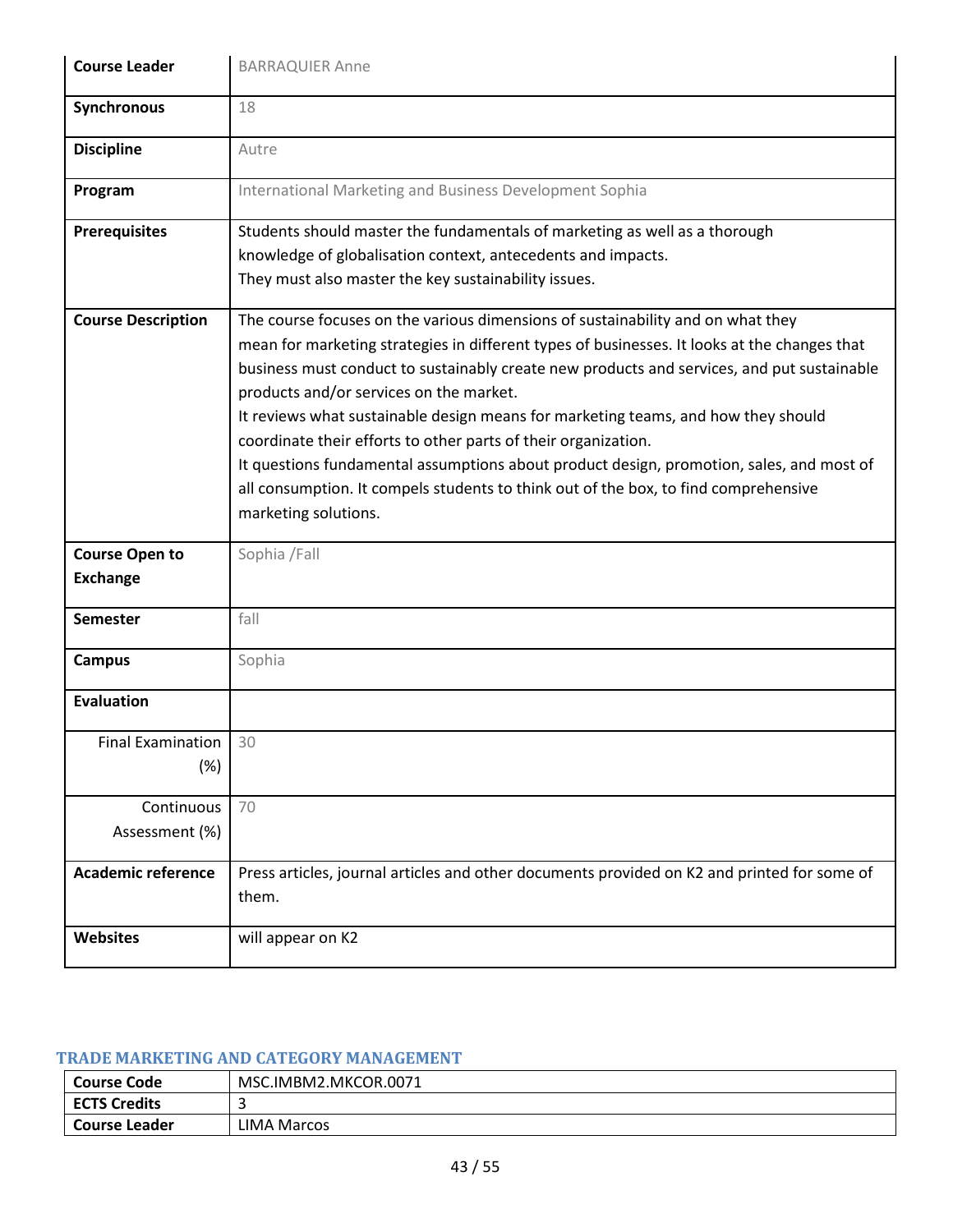| Synchronous               | 18                                                                                                                                                                                                                                                                                                                                                                                                                                                                                                                                                                                                                                                                                                                                                                                                   |
|---------------------------|------------------------------------------------------------------------------------------------------------------------------------------------------------------------------------------------------------------------------------------------------------------------------------------------------------------------------------------------------------------------------------------------------------------------------------------------------------------------------------------------------------------------------------------------------------------------------------------------------------------------------------------------------------------------------------------------------------------------------------------------------------------------------------------------------|
| <b>Department</b>         | Dept. Marketing                                                                                                                                                                                                                                                                                                                                                                                                                                                                                                                                                                                                                                                                                                                                                                                      |
| Program                   | International Marketing and Business Development Lille                                                                                                                                                                                                                                                                                                                                                                                                                                                                                                                                                                                                                                                                                                                                               |
| <b>Prerequisites</b>      | <b>Intermediate marketing</b>                                                                                                                                                                                                                                                                                                                                                                                                                                                                                                                                                                                                                                                                                                                                                                        |
| <b>Course Description</b> | Trade Marketing and Category Management are at the heart of developing retail brands, be<br>it in stores or on the web. It is a main driver impacting:<br>Increasing demand at wholesaler, retailer or distributor level<br>$\overline{\phantom{a}}$<br><b>Methods of Trade Marketing</b><br>$\overline{\phantom{a}}$<br>Current trends in trade marketing<br>$\overline{a}$<br>- Store & web profitability (buyer rate, average basket, contribution/m2,)<br>- Customer experience and retention,<br>- Value proposition differentiation<br>- Merchandising and Supply Chain optimization<br>- Vendor relationships<br>The course will detail all the key concepts of Category Management and will enable all<br>participants to build an actual category plan through an on the ground case study. |
| <b>Course Open to</b>     | Lille /Fall;#Lille /Spring                                                                                                                                                                                                                                                                                                                                                                                                                                                                                                                                                                                                                                                                                                                                                                           |
| <b>Exchange</b>           |                                                                                                                                                                                                                                                                                                                                                                                                                                                                                                                                                                                                                                                                                                                                                                                                      |
| <b>Semester</b>           | fall, spring                                                                                                                                                                                                                                                                                                                                                                                                                                                                                                                                                                                                                                                                                                                                                                                         |
| <b>Campus</b>             | Lille                                                                                                                                                                                                                                                                                                                                                                                                                                                                                                                                                                                                                                                                                                                                                                                                |
| <b>Evaluation</b>         |                                                                                                                                                                                                                                                                                                                                                                                                                                                                                                                                                                                                                                                                                                                                                                                                      |
| <b>Final Examination</b>  | 40                                                                                                                                                                                                                                                                                                                                                                                                                                                                                                                                                                                                                                                                                                                                                                                                   |
| (%)                       |                                                                                                                                                                                                                                                                                                                                                                                                                                                                                                                                                                                                                                                                                                                                                                                                      |
| Continuous                | 60                                                                                                                                                                                                                                                                                                                                                                                                                                                                                                                                                                                                                                                                                                                                                                                                   |
| Assessment (%)            |                                                                                                                                                                                                                                                                                                                                                                                                                                                                                                                                                                                                                                                                                                                                                                                                      |
| <b>Academic reference</b> | Lectures obligatoires / Required readings :                                                                                                                                                                                                                                                                                                                                                                                                                                                                                                                                                                                                                                                                                                                                                          |
|                           | . Le Category Management, Serge Cogitore, Dunod                                                                                                                                                                                                                                                                                                                                                                                                                                                                                                                                                                                                                                                                                                                                                      |
|                           | . Berkhout, C. (2015) Retail Marketing Strategy. Delivering Shopper Delight (available at                                                                                                                                                                                                                                                                                                                                                                                                                                                                                                                                                                                                                                                                                                            |
|                           | Scholarvox.com)                                                                                                                                                                                                                                                                                                                                                                                                                                                                                                                                                                                                                                                                                                                                                                                      |
|                           | Lectures Recommandées / Recommanded readings : Full reading list on Knowledge web site<br>along with a selection of reports, cases and articles                                                                                                                                                                                                                                                                                                                                                                                                                                                                                                                                                                                                                                                      |
|                           | . The 22 Immutable Laws of Marketing: Violate them at your own risk, by Al Ries and Jack                                                                                                                                                                                                                                                                                                                                                                                                                                                                                                                                                                                                                                                                                                             |
|                           | Trout,                                                                                                                                                                                                                                                                                                                                                                                                                                                                                                                                                                                                                                                                                                                                                                                               |
|                           | . Blue Ocean Strategy : How to create uncontested market space and make the competition                                                                                                                                                                                                                                                                                                                                                                                                                                                                                                                                                                                                                                                                                                              |
|                           | irrelevant, by Kim Chan and Renée Mauborgne, Harvard Business School Press                                                                                                                                                                                                                                                                                                                                                                                                                                                                                                                                                                                                                                                                                                                           |
| Websites                  |                                                                                                                                                                                                                                                                                                                                                                                                                                                                                                                                                                                                                                                                                                                                                                                                      |

## <span id="page-43-0"></span>**CHALLENGE AUCHAN**

| <b>Course Code</b>   | MSC.IMBM2.OTELE.0026                                                                        |
|----------------------|---------------------------------------------------------------------------------------------|
| <b>ECTS Credits</b>  |                                                                                             |
| <b>Course Leader</b> | <b>SPIER Peter</b>                                                                          |
| <b>Synchronous</b>   | 0                                                                                           |
| <b>Department</b>    | Dept. Marketing                                                                             |
| Program              | International Marketing and Business Development Lille                                      |
| <b>Prerequisites</b> | It is more than useful to have a decent level of French. Exchange students will be accepted |
|                      | after selection, and on understanding that their commitment to the project will be 100%     |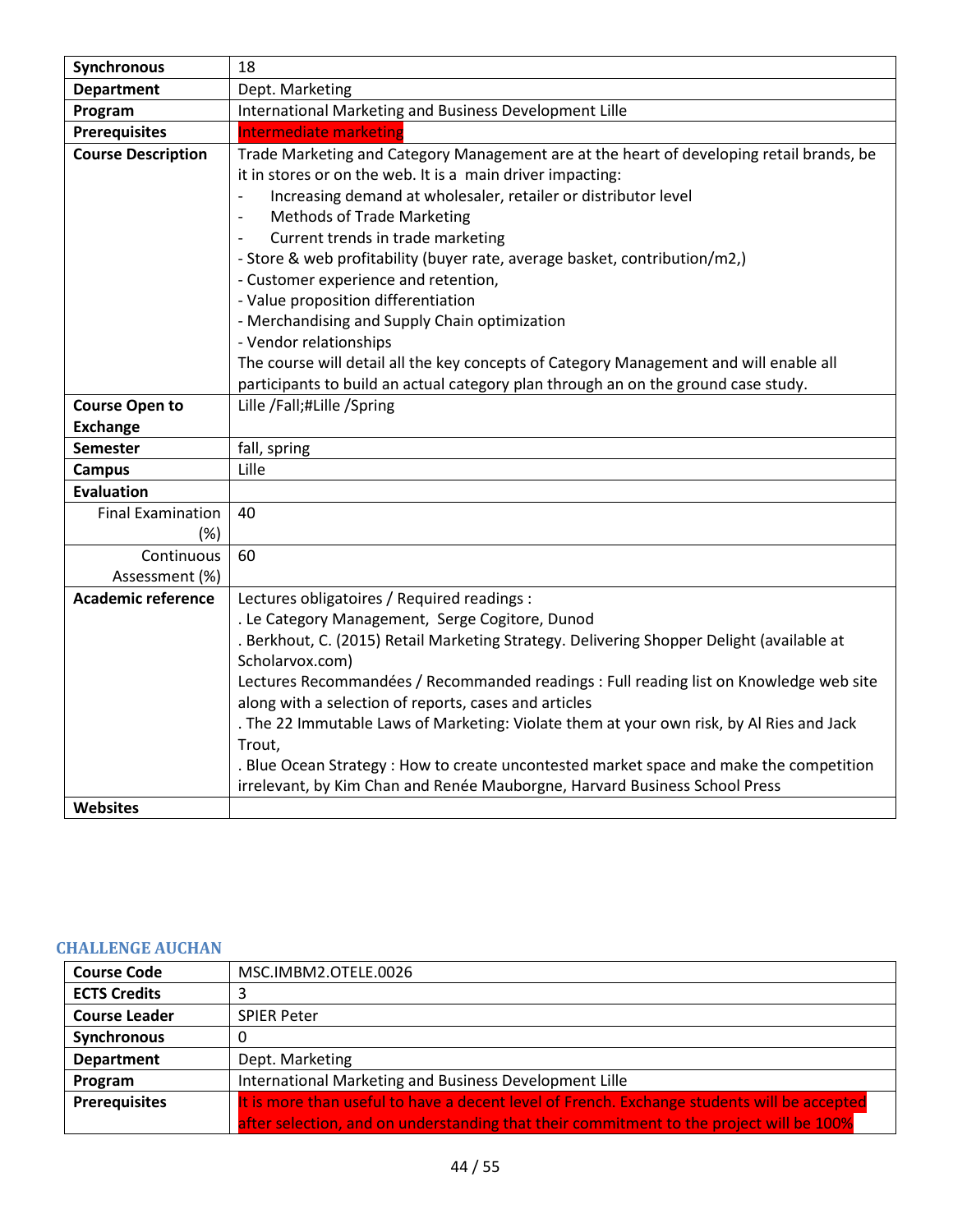| <b>Course Description</b> | Every year Auchen - the retailer - organizes a challenge in which a business school works        |
|---------------------------|--------------------------------------------------------------------------------------------------|
|                           | together with a local Auchan store to address issues of importance for the retailer. The         |
|                           | beauty of this is that students gain hands-on experience in dealing with those issues, with      |
|                           | access to real data, in a real-life context. Invariably there will be opportunities to do market |
|                           | research with Auchan's clients. Students work in small teams of three and will present their     |
|                           | findings to the stores executive board. The best teams will then present at the regional, and    |
|                           | possibly national, level. Students will be coached by a teacher and accompanied by contacts      |
|                           | in the company.                                                                                  |
| <b>Course Open to</b>     | Lille /Fall;#Sophia /Fall;#Sophia /Spring                                                        |
| <b>Exchange</b>           |                                                                                                  |
| <b>Semester</b>           | fall                                                                                             |
| Campus                    | Lille, Sophia                                                                                    |
| <b>Evaluation</b>         |                                                                                                  |
| <b>Final Examination</b>  | 100                                                                                              |
| (%)                       |                                                                                                  |
| Continuous                | $\Omega$                                                                                         |
| Assessment (%)            |                                                                                                  |
| <b>Academic reference</b> | Appropriate references will be provided once the topic has been defined                          |
| <b>Websites</b>           |                                                                                                  |

#### <span id="page-44-0"></span>**INTERNATIONAL BUSINESS DEVELOPMENT**

| <b>Course Code</b>                       | MSC.IMBM2.MKCOR.0077                                                                                                                                                                                                                                                                                                                                                                                                                                                                                                                                                                                                                                                                                                                |
|------------------------------------------|-------------------------------------------------------------------------------------------------------------------------------------------------------------------------------------------------------------------------------------------------------------------------------------------------------------------------------------------------------------------------------------------------------------------------------------------------------------------------------------------------------------------------------------------------------------------------------------------------------------------------------------------------------------------------------------------------------------------------------------|
| <b>ECTS Credits</b>                      | 4                                                                                                                                                                                                                                                                                                                                                                                                                                                                                                                                                                                                                                                                                                                                   |
| <b>Course Leader</b>                     | <b>BREA SOLIS Humberto</b>                                                                                                                                                                                                                                                                                                                                                                                                                                                                                                                                                                                                                                                                                                          |
| Synchronous                              | 24                                                                                                                                                                                                                                                                                                                                                                                                                                                                                                                                                                                                                                                                                                                                  |
| <b>Discipline</b>                        | Autre                                                                                                                                                                                                                                                                                                                                                                                                                                                                                                                                                                                                                                                                                                                               |
| Program                                  | International Marketing and Business Development Lille                                                                                                                                                                                                                                                                                                                                                                                                                                                                                                                                                                                                                                                                              |
| <b>Prerequisites</b>                     | <b>Intermediate marketing</b><br>Numbers may have to be limited to maintain a reasonable group size. A selection would<br>then be made by the course leader                                                                                                                                                                                                                                                                                                                                                                                                                                                                                                                                                                         |
| <b>Course Description</b>                | The goal of the course is to provide the students the first approach to internationalization.<br>The course is structured in three pillars. First, to change the business paradigm by<br>introducing the concept of Ecosystem. The second pillar is internationalization mode, we<br>analyze the different strategies that companies undertake to expand their businesses beyond<br>the national frontiers. The last element is how to deal with local sensibilities; the importance<br>of culture in the process of internationalization. This course will look closely at these three<br>main aspects of internationalization through concrete examples and case studies with a wide<br>range of companies, sectors and countries |
| <b>Course Open to</b><br><b>Exchange</b> | Belo /Fall;#Lille /Fall;#Sophia /Fall                                                                                                                                                                                                                                                                                                                                                                                                                                                                                                                                                                                                                                                                                               |
| <b>Semester</b>                          | fall                                                                                                                                                                                                                                                                                                                                                                                                                                                                                                                                                                                                                                                                                                                                |
| <b>Campus</b>                            | Belo Horizonte, Lille, Paris, Raleigh, Sophia, Suzhou                                                                                                                                                                                                                                                                                                                                                                                                                                                                                                                                                                                                                                                                               |
| <b>Evaluation</b>                        |                                                                                                                                                                                                                                                                                                                                                                                                                                                                                                                                                                                                                                                                                                                                     |
| <b>Final Examination</b><br>(%)          | 50                                                                                                                                                                                                                                                                                                                                                                                                                                                                                                                                                                                                                                                                                                                                  |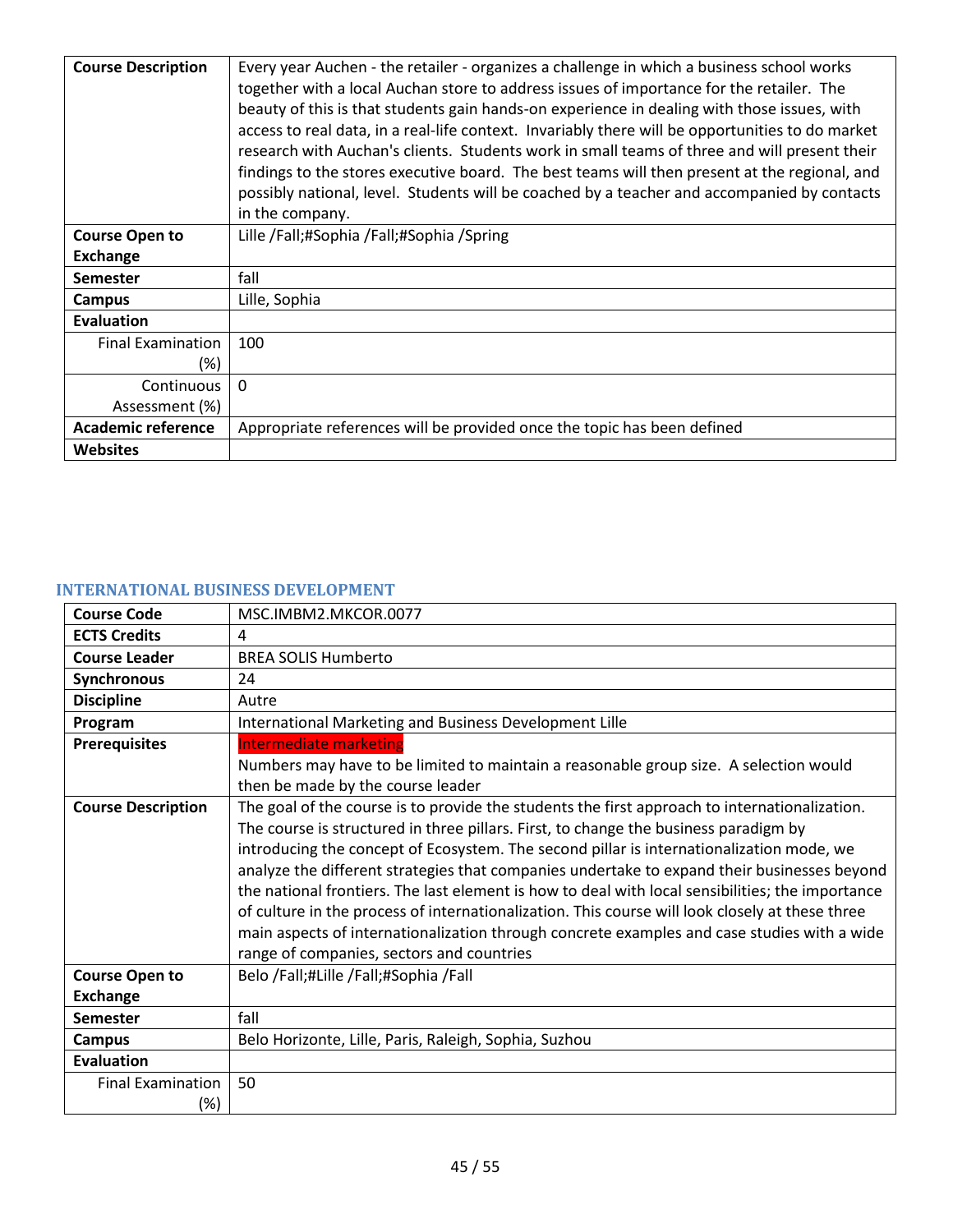| Continuous         | 50                                                                                              |
|--------------------|-------------------------------------------------------------------------------------------------|
| Assessment (%)     |                                                                                                 |
| Academic reference | List of some references:                                                                        |
|                    | 1. Introduction to IBD and Ecosystems                                                           |
|                    | Collinson, S., Narula, R., & Rugman, A. M. (2016). International business. Pearson. (Chapter 1) |
|                    | Brandenburger, A.M. and Nalebuff, B.J., 2002. Use game theory to shape strategy. Strategy:      |
|                    | critical perspectives on business and management, 4, p.260.                                     |
|                    | Jacobides, M.G., Cennamo, C. and Gawer, A., 2018. Towards a theory of ecosystems.               |
|                    | Strategic Management Journal.                                                                   |
|                    | Moore, J.F., 1993. Predators and prey: a new ecology of competition. Harvard business           |
|                    | review, 71(3), pp.75-86. ***                                                                    |
|                    | Teece, D.J., 2007. Explicating dynamic capabilities: the nature and microfoundations of         |
|                    | (sustainable) enterprise performance. Strategic management journal, 28(13), pp.1319-1350.       |
|                    | 2. Internationalization modes                                                                   |
|                    | Collinson, S., Narula, R., & Rugman, A. M. (2016). International business. Pearson. (Chapter 2) |
|                    | Ghemawat, P., 2001. Distance still matters. Harvard business review, 79(8), pp.137-147.         |
|                    | 3. Internationalization & Culture:                                                              |
|                    | Collinson, S., Narula, R., & Rugman, A. M. (2016). International business. Pearson. (Chapter 5) |
|                    |                                                                                                 |
| <b>Websites</b>    | Available on Kwowledge platform                                                                 |

# <span id="page-45-0"></span>**MARKETING RESEARCH**

| <b>Course Code</b>        | MSC.IMBM2.MKCOR.0057                                                                                                                                                                                                                                                                                                                                                                                                                                                              |
|---------------------------|-----------------------------------------------------------------------------------------------------------------------------------------------------------------------------------------------------------------------------------------------------------------------------------------------------------------------------------------------------------------------------------------------------------------------------------------------------------------------------------|
| <b>ECTS Credits</b>       | 4                                                                                                                                                                                                                                                                                                                                                                                                                                                                                 |
| <b>Course Leader</b>      | SOSCIA Isabella                                                                                                                                                                                                                                                                                                                                                                                                                                                                   |
| <b>Synchronous</b>        | 24                                                                                                                                                                                                                                                                                                                                                                                                                                                                                |
| <b>Discipline</b>         | Autre                                                                                                                                                                                                                                                                                                                                                                                                                                                                             |
| Program                   | International Marketing and Business Development Lille                                                                                                                                                                                                                                                                                                                                                                                                                            |
| <b>Prerequisites</b>      | Intermediate marketing                                                                                                                                                                                                                                                                                                                                                                                                                                                            |
|                           | To keep group size reasonable, some limitation on numbers may be necessary. Selection will<br>then be made by the course leader                                                                                                                                                                                                                                                                                                                                                   |
| <b>Course Description</b> | In the today context where market data can be found everywhere and produced at relatively<br>low cost, the main objective of the course is to train students to select and manage the data<br>in a creative but robust and reliable way in order to take the best Marketing decisions and<br>design the most successful business models for the future. .<br>Course will be a mix between theory and practical application with considerable use of<br>examples and case studies. |
| <b>Course Open to</b>     | Belo /Fall;#Lille /Fall;#Sophia /Fall                                                                                                                                                                                                                                                                                                                                                                                                                                             |
| <b>Exchange</b>           |                                                                                                                                                                                                                                                                                                                                                                                                                                                                                   |
| <b>Semester</b>           | fall                                                                                                                                                                                                                                                                                                                                                                                                                                                                              |
| <b>Campus</b>             | Belo Horizonte, Lille, Paris, Raleigh, Sophia, Suzhou                                                                                                                                                                                                                                                                                                                                                                                                                             |
| <b>Evaluation</b>         |                                                                                                                                                                                                                                                                                                                                                                                                                                                                                   |
| <b>Final Examination</b>  | 100                                                                                                                                                                                                                                                                                                                                                                                                                                                                               |
| $(\%)$                    |                                                                                                                                                                                                                                                                                                                                                                                                                                                                                   |
| Continuous                | $\Omega$                                                                                                                                                                                                                                                                                                                                                                                                                                                                          |
| Assessment (%)            |                                                                                                                                                                                                                                                                                                                                                                                                                                                                                   |
| <b>Academic reference</b> | Full reading list on Knowledge web site along with a selection of reports, cases and articles                                                                                                                                                                                                                                                                                                                                                                                     |
| <b>Websites</b>           |                                                                                                                                                                                                                                                                                                                                                                                                                                                                                   |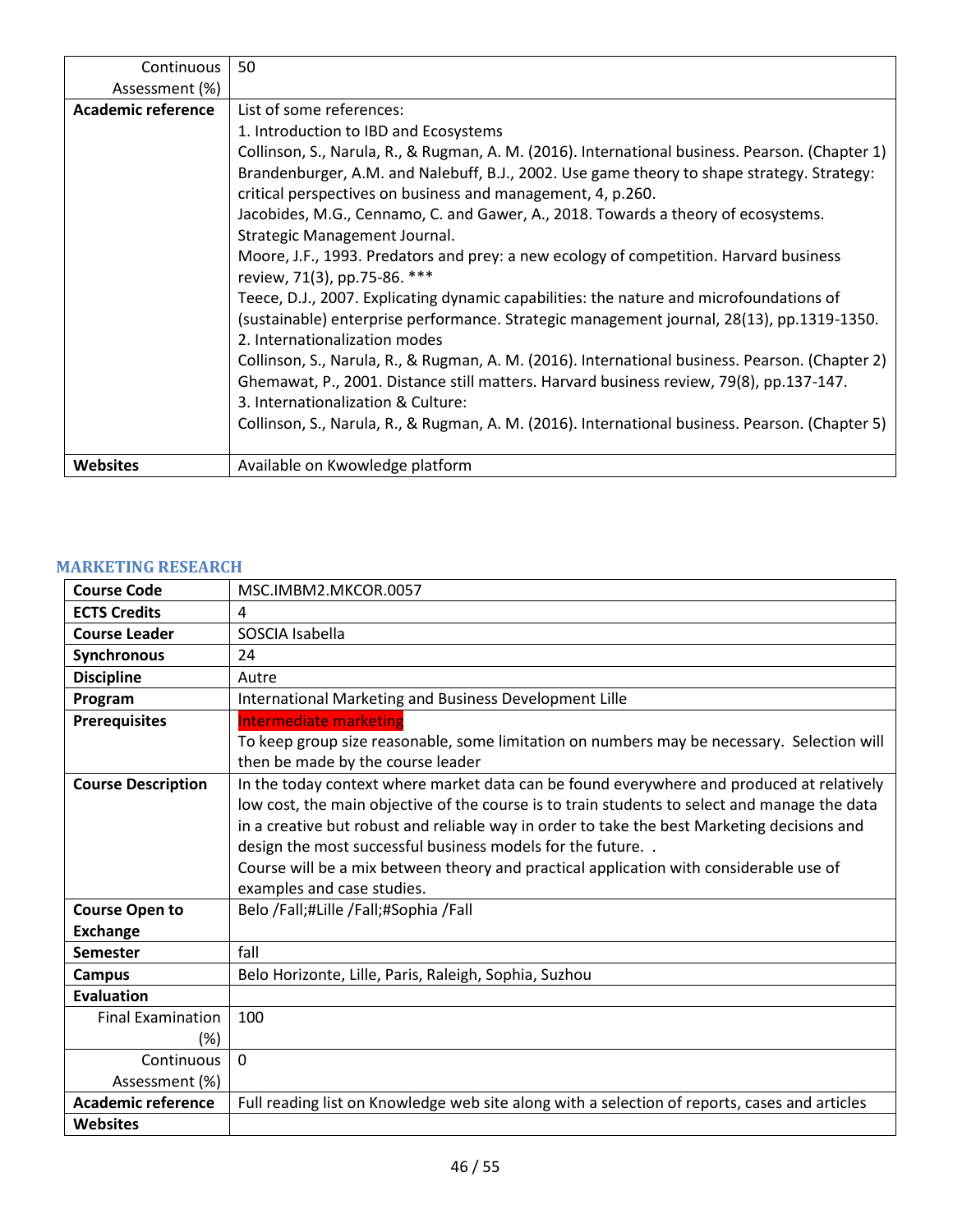#### <span id="page-46-0"></span>**STRATEGIC BRAND MANAGEMENT**

| <b>Course Code</b>                       | MSC.IMBM2.MKCOR.0058                                                                                                                                                                                                                                                                                                                                                                                                                                                                                                                                                                                                                                                                                                                                                                                                                                                                                                                                                                                                                                                                                                                                                                                                                                                                                                                                                                                                                                                                                                                                                                                                                                                                |
|------------------------------------------|-------------------------------------------------------------------------------------------------------------------------------------------------------------------------------------------------------------------------------------------------------------------------------------------------------------------------------------------------------------------------------------------------------------------------------------------------------------------------------------------------------------------------------------------------------------------------------------------------------------------------------------------------------------------------------------------------------------------------------------------------------------------------------------------------------------------------------------------------------------------------------------------------------------------------------------------------------------------------------------------------------------------------------------------------------------------------------------------------------------------------------------------------------------------------------------------------------------------------------------------------------------------------------------------------------------------------------------------------------------------------------------------------------------------------------------------------------------------------------------------------------------------------------------------------------------------------------------------------------------------------------------------------------------------------------------|
| <b>ECTS Credits</b>                      | 5                                                                                                                                                                                                                                                                                                                                                                                                                                                                                                                                                                                                                                                                                                                                                                                                                                                                                                                                                                                                                                                                                                                                                                                                                                                                                                                                                                                                                                                                                                                                                                                                                                                                                   |
| <b>Course Leader</b>                     | <b>SPIER Peter</b>                                                                                                                                                                                                                                                                                                                                                                                                                                                                                                                                                                                                                                                                                                                                                                                                                                                                                                                                                                                                                                                                                                                                                                                                                                                                                                                                                                                                                                                                                                                                                                                                                                                                  |
| Synchronous                              | 30                                                                                                                                                                                                                                                                                                                                                                                                                                                                                                                                                                                                                                                                                                                                                                                                                                                                                                                                                                                                                                                                                                                                                                                                                                                                                                                                                                                                                                                                                                                                                                                                                                                                                  |
| <b>Discipline</b>                        | Autre                                                                                                                                                                                                                                                                                                                                                                                                                                                                                                                                                                                                                                                                                                                                                                                                                                                                                                                                                                                                                                                                                                                                                                                                                                                                                                                                                                                                                                                                                                                                                                                                                                                                               |
| Program                                  | International Marketing and Business Development Lille                                                                                                                                                                                                                                                                                                                                                                                                                                                                                                                                                                                                                                                                                                                                                                                                                                                                                                                                                                                                                                                                                                                                                                                                                                                                                                                                                                                                                                                                                                                                                                                                                              |
| <b>Prerequisites</b>                     | Intermediate marketing is essential<br>Limits may apply to group sizes                                                                                                                                                                                                                                                                                                                                                                                                                                                                                                                                                                                                                                                                                                                                                                                                                                                                                                                                                                                                                                                                                                                                                                                                                                                                                                                                                                                                                                                                                                                                                                                                              |
| <b>Course Description</b>                | Few would deny the importance of brands as valuable assets and a potential source of<br>sustainable competitive advantage. Nestlé bought Rowntree (KitKat, After Eight) for almost<br>three times its stock market value and 26 times its earnings. BMW bought the Mini not for<br>the technology, but for the history and the associations. This value is created by the place<br>occupied by the brands in the minds of customers: brand awareness, image, trust and<br>reputation - all built up over many years - are the best guarantee of future cash flows. As one<br>commentator puts it: products are created in the factory. Brands are created in the mind'.<br>Brands provide a short cut for customers when making a purchasing decision, seeking to<br>avoid risk and obtain value for money. Brands provide a relevant, exciting experience. Brands<br>connote a certain life style, values or attitude. Brands can become objects of affection:<br>Lovemarks, even. Buying a brand is an integral part of an individuals quest for identity and<br>meaning.<br>The course will balance theory and practical application, with considerable use of case<br>studies and student project work.<br>Students will learn how companies manage brand equity, clearly a major strategic issue. This<br>course provides a comprehensive introduction to strategic brand management, covering<br>such areas as the building of brand equity, brand identity, brand extension, brand portfolios<br>etc. in national, regional and global markets. It will also address issues such as brand<br>personality, emotional branding, brand communities and purpose-driven branding. |
| <b>Course Open to</b><br><b>Exchange</b> | Belo /Fall;#Lille /Fall;#Sophia /Fall                                                                                                                                                                                                                                                                                                                                                                                                                                                                                                                                                                                                                                                                                                                                                                                                                                                                                                                                                                                                                                                                                                                                                                                                                                                                                                                                                                                                                                                                                                                                                                                                                                               |
| <b>Semester</b>                          | fall                                                                                                                                                                                                                                                                                                                                                                                                                                                                                                                                                                                                                                                                                                                                                                                                                                                                                                                                                                                                                                                                                                                                                                                                                                                                                                                                                                                                                                                                                                                                                                                                                                                                                |
| <b>Campus</b>                            | Belo Horizonte, Lille, Paris, Raleigh, Sophia, Suzhou                                                                                                                                                                                                                                                                                                                                                                                                                                                                                                                                                                                                                                                                                                                                                                                                                                                                                                                                                                                                                                                                                                                                                                                                                                                                                                                                                                                                                                                                                                                                                                                                                               |
| <b>Evaluation</b>                        |                                                                                                                                                                                                                                                                                                                                                                                                                                                                                                                                                                                                                                                                                                                                                                                                                                                                                                                                                                                                                                                                                                                                                                                                                                                                                                                                                                                                                                                                                                                                                                                                                                                                                     |
| <b>Final Examination</b>                 | 50                                                                                                                                                                                                                                                                                                                                                                                                                                                                                                                                                                                                                                                                                                                                                                                                                                                                                                                                                                                                                                                                                                                                                                                                                                                                                                                                                                                                                                                                                                                                                                                                                                                                                  |
| (%)                                      |                                                                                                                                                                                                                                                                                                                                                                                                                                                                                                                                                                                                                                                                                                                                                                                                                                                                                                                                                                                                                                                                                                                                                                                                                                                                                                                                                                                                                                                                                                                                                                                                                                                                                     |
| Continuous                               | 50                                                                                                                                                                                                                                                                                                                                                                                                                                                                                                                                                                                                                                                                                                                                                                                                                                                                                                                                                                                                                                                                                                                                                                                                                                                                                                                                                                                                                                                                                                                                                                                                                                                                                  |
| Assessment (%)                           |                                                                                                                                                                                                                                                                                                                                                                                                                                                                                                                                                                                                                                                                                                                                                                                                                                                                                                                                                                                                                                                                                                                                                                                                                                                                                                                                                                                                                                                                                                                                                                                                                                                                                     |
| <b>Academic reference</b>                | Lectures obligatoires / Required readings :                                                                                                                                                                                                                                                                                                                                                                                                                                                                                                                                                                                                                                                                                                                                                                                                                                                                                                                                                                                                                                                                                                                                                                                                                                                                                                                                                                                                                                                                                                                                                                                                                                         |
|                                          | Lectures Recommandées / Recommanded readings : A full reading list will be provided on K2                                                                                                                                                                                                                                                                                                                                                                                                                                                                                                                                                                                                                                                                                                                                                                                                                                                                                                                                                                                                                                                                                                                                                                                                                                                                                                                                                                                                                                                                                                                                                                                           |
|                                          | learning platform along with a selection of reports, cases and articles                                                                                                                                                                                                                                                                                                                                                                                                                                                                                                                                                                                                                                                                                                                                                                                                                                                                                                                                                                                                                                                                                                                                                                                                                                                                                                                                                                                                                                                                                                                                                                                                             |
| <b>Websites</b>                          | Links will be provided on the K2 course site                                                                                                                                                                                                                                                                                                                                                                                                                                                                                                                                                                                                                                                                                                                                                                                                                                                                                                                                                                                                                                                                                                                                                                                                                                                                                                                                                                                                                                                                                                                                                                                                                                        |

### <span id="page-46-1"></span>**AI & DATA ANALYTICS**

| ◠<br>Code<br>⊺ourse                 | C.IMBM2.MKELE.0202<br>MSC |
|-------------------------------------|---------------------------|
| ECT<br><sup>-</sup> S Credits<br>-- | ີ                         |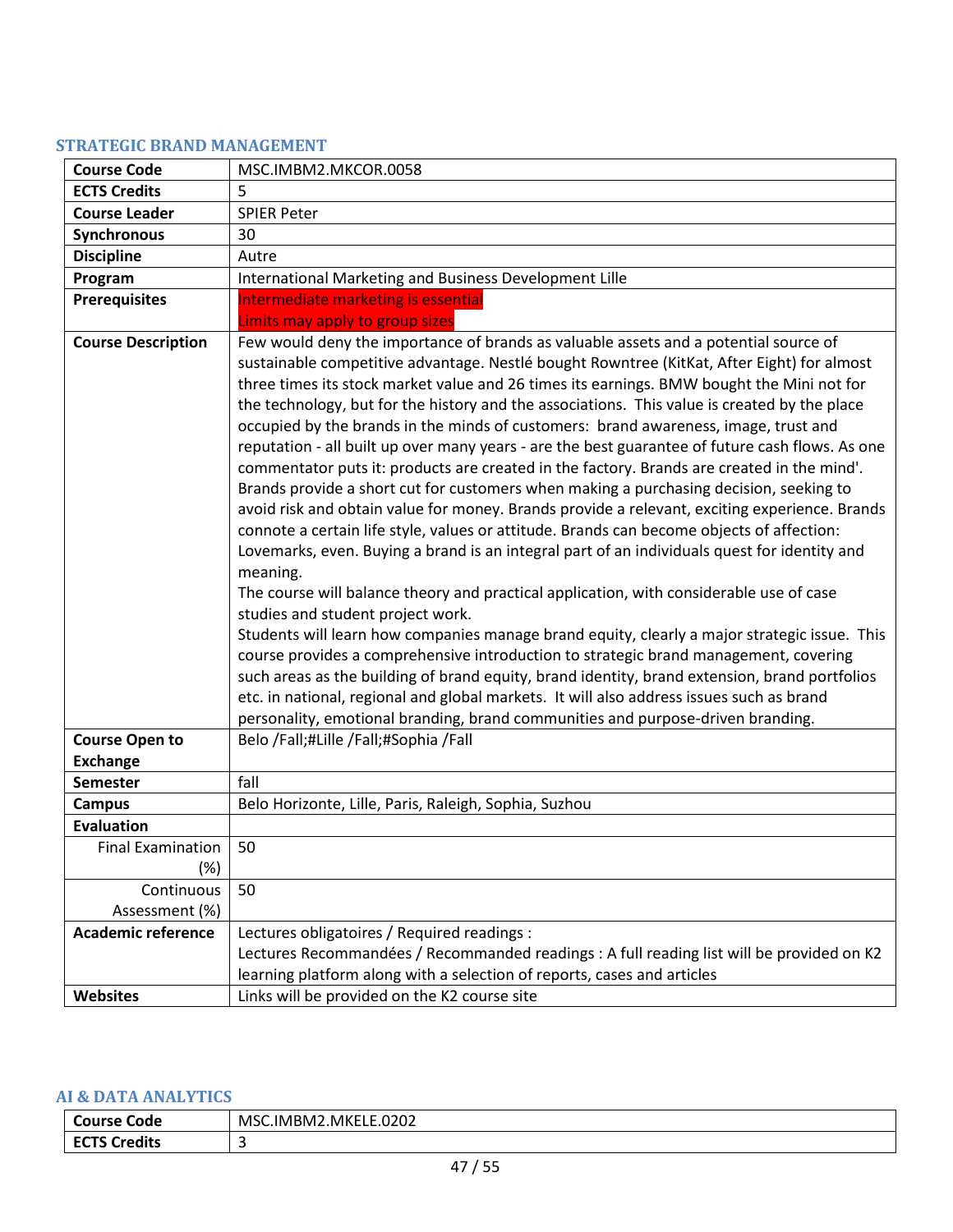| <b>Course Leader</b>      | <b>OLMEDILLAFERNANDEZ Maria</b>                                                                                              |
|---------------------------|------------------------------------------------------------------------------------------------------------------------------|
| <b>Synchronous</b>        | 0                                                                                                                            |
| <b>Discipline</b>         | Autre                                                                                                                        |
| Program                   | International Marketing and Business Development Lille                                                                       |
| <b>Prerequisites</b>      | analytics<br>xls                                                                                                             |
| <b>Course Description</b> | An introduction to Artificial Intelligence applied to marketing field. Understand the principles<br>and the data management. |
| <b>Course Open to</b>     | Belo /Fall;#Lille /Fall;#Sophia /Fall                                                                                        |
| <b>Exchange</b>           |                                                                                                                              |
| <b>Semester</b>           | fall                                                                                                                         |
| Campus                    | Belo Horizonte, Lille, Paris, Sophia                                                                                         |
| Evaluation                |                                                                                                                              |
| <b>Final Examination</b>  | 50                                                                                                                           |
| (%)                       |                                                                                                                              |
| Continuous                | 50                                                                                                                           |
| Assessment (%)            |                                                                                                                              |
| <b>Academic reference</b> | tbd                                                                                                                          |
| <b>Websites</b>           | tbd                                                                                                                          |

### <span id="page-47-0"></span>**FINANCE FOR MARKETING & NEW BUSINESS DEVELOPMENT**

| <b>Course Code</b>                 | MSC.IMBM2.FIELE.0122                                                                                                                                                                                                                                                                                                                                                                                                                                                                                                                                                                                                                                                                                                                                    |
|------------------------------------|---------------------------------------------------------------------------------------------------------------------------------------------------------------------------------------------------------------------------------------------------------------------------------------------------------------------------------------------------------------------------------------------------------------------------------------------------------------------------------------------------------------------------------------------------------------------------------------------------------------------------------------------------------------------------------------------------------------------------------------------------------|
| <b>ECTS Credits</b>                | 3                                                                                                                                                                                                                                                                                                                                                                                                                                                                                                                                                                                                                                                                                                                                                       |
| <b>Course Leader</b>               | LAI Wan Ni                                                                                                                                                                                                                                                                                                                                                                                                                                                                                                                                                                                                                                                                                                                                              |
| Synchronous                        | 18                                                                                                                                                                                                                                                                                                                                                                                                                                                                                                                                                                                                                                                                                                                                                      |
| <b>Discipline</b>                  | Autre                                                                                                                                                                                                                                                                                                                                                                                                                                                                                                                                                                                                                                                                                                                                                   |
| Program                            | International Marketing and Business Development Lille                                                                                                                                                                                                                                                                                                                                                                                                                                                                                                                                                                                                                                                                                                  |
| <b>Prerequisites</b>               | Please note that this course has been created specifically for students in the MSc IMBD who<br>are also doing the innovation and creativity course and need additional support in finance for<br>the new business development project. Priority for access will therefore be given to students<br>who are following this course also.                                                                                                                                                                                                                                                                                                                                                                                                                   |
| <b>Course Description</b>          | Finance for Marketing and Business Development applies tools and techniques of corporate<br>finance to entrepreneurial business development. It closely follows a "life cycle of the firm"<br>approach in a very accessible manner. The class will explore the theories, knowledge, and<br>financial tools needed by an entrepreneur in starting, building, and harvesting a successful<br>business. The course will focus on sound financial management practices, how and where to<br>obtain the financial capital necessary to run and grow the venture, and how and when to<br>interact with the financial institutions and regulatory agencies central to financing ventures<br>as they grow and ultimately look for liquidity for their investors |
| <b>Course Open to</b>              | Lille /Fall;#Sophia /Fall                                                                                                                                                                                                                                                                                                                                                                                                                                                                                                                                                                                                                                                                                                                               |
| <b>Exchange</b>                    |                                                                                                                                                                                                                                                                                                                                                                                                                                                                                                                                                                                                                                                                                                                                                         |
| <b>Semester</b>                    | fall                                                                                                                                                                                                                                                                                                                                                                                                                                                                                                                                                                                                                                                                                                                                                    |
| <b>Campus</b>                      | Lille, Sophia                                                                                                                                                                                                                                                                                                                                                                                                                                                                                                                                                                                                                                                                                                                                           |
| <b>Evaluation</b>                  |                                                                                                                                                                                                                                                                                                                                                                                                                                                                                                                                                                                                                                                                                                                                                         |
| <b>Final Examination</b><br>$(\%)$ | $\mathbf{0}$                                                                                                                                                                                                                                                                                                                                                                                                                                                                                                                                                                                                                                                                                                                                            |
| Continuous<br>Assessment (%)       | 100                                                                                                                                                                                                                                                                                                                                                                                                                                                                                                                                                                                                                                                                                                                                                     |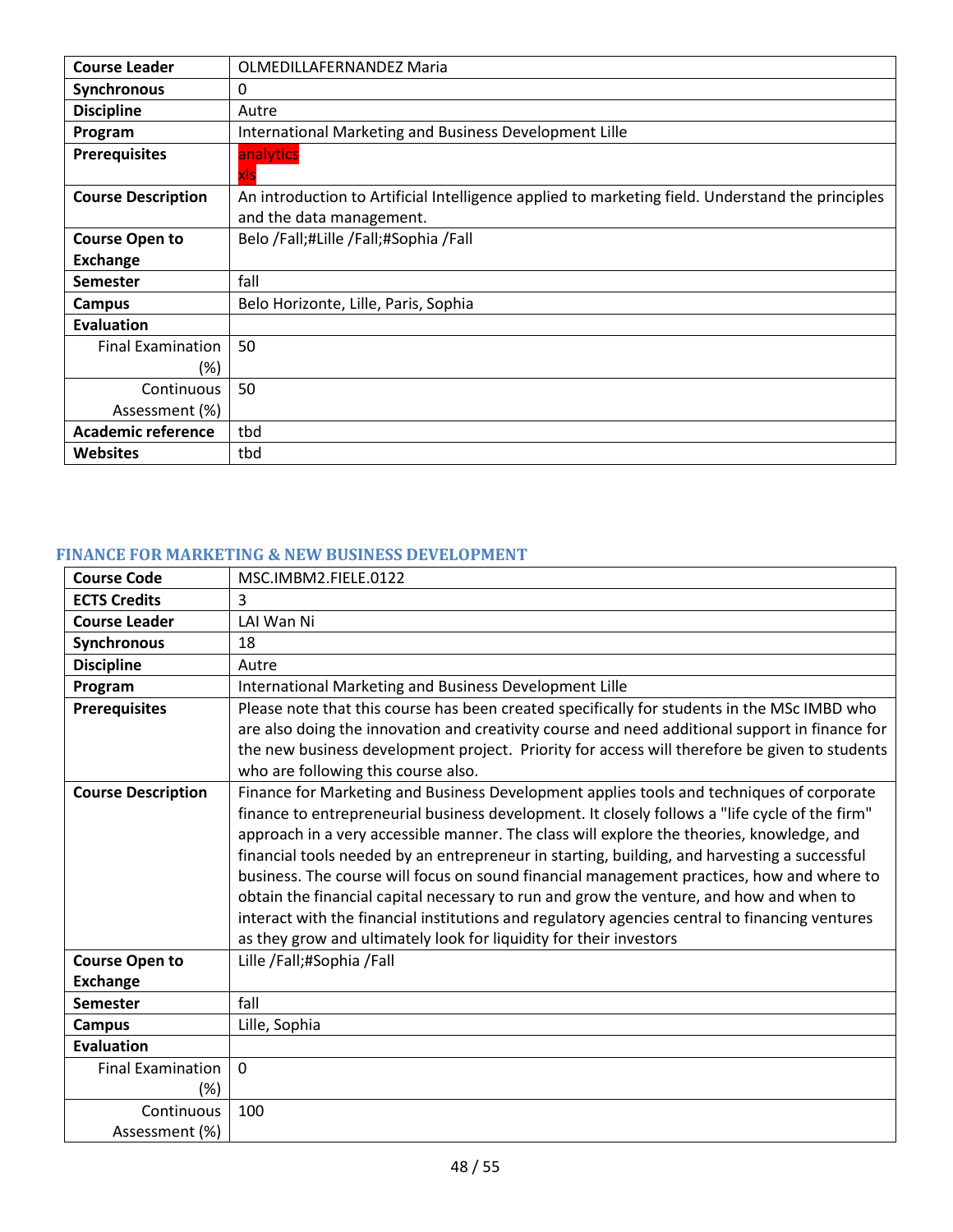| <b>Academic reference</b> | Lectures obligatoires / Required readings :                |
|---------------------------|------------------------------------------------------------|
|                           | Lectures Recommandées / Recommanded readings :             |
|                           | PPTs, Financial Models, articles available on Knowledge    |
| <b>Websites</b>           | FT.COM + WALL STREET JOURNAL + REUTERS.COM + BLOOMBERG.COM |

# <span id="page-48-0"></span>**GOOGLE TOOLS AND SEM**

| <b>Course Code</b>              | MSC.IMBM2.MKELE.0197                                                                                                                                                                                                                                                                                                                                                                                                                                                                     |
|---------------------------------|------------------------------------------------------------------------------------------------------------------------------------------------------------------------------------------------------------------------------------------------------------------------------------------------------------------------------------------------------------------------------------------------------------------------------------------------------------------------------------------|
| <b>ECTS Credits</b>             | 3                                                                                                                                                                                                                                                                                                                                                                                                                                                                                        |
| <b>Course Leader</b>            | <b>LIMA Marcos</b>                                                                                                                                                                                                                                                                                                                                                                                                                                                                       |
| Synchronous                     | 18                                                                                                                                                                                                                                                                                                                                                                                                                                                                                       |
| <b>Discipline</b>               | Autre                                                                                                                                                                                                                                                                                                                                                                                                                                                                                    |
| Program                         | International Marketing and Business Development Lille                                                                                                                                                                                                                                                                                                                                                                                                                                   |
| <b>Prerequisites</b>            | None                                                                                                                                                                                                                                                                                                                                                                                                                                                                                     |
| <b>Course Description</b>       | At the end of this module, students will know the different levers of traffic generation and<br>the operation of search engines. They will be able to use a range of analytical tools wisely to<br>control these levers of traffic acquisition, and then optimize performance.<br>In this module students will:<br>- Know how the search engine works<br>- Know the different levers of traffic acquisition - Master the tools of analysis<br>- Track and monitor performance indicators |
| <b>Course Open to</b>           | Lille /Fall;#Lille /Spring                                                                                                                                                                                                                                                                                                                                                                                                                                                               |
| <b>Exchange</b>                 |                                                                                                                                                                                                                                                                                                                                                                                                                                                                                          |
| <b>Semester</b>                 | fall, spring                                                                                                                                                                                                                                                                                                                                                                                                                                                                             |
| <b>Campus</b>                   | Lille, Sophia                                                                                                                                                                                                                                                                                                                                                                                                                                                                            |
| Evaluation                      |                                                                                                                                                                                                                                                                                                                                                                                                                                                                                          |
| <b>Final Examination</b><br>(%) | 50                                                                                                                                                                                                                                                                                                                                                                                                                                                                                       |
| Continuous<br>Assessment (%)    | 50                                                                                                                                                                                                                                                                                                                                                                                                                                                                                       |
| <b>Academic reference</b>       | Cutura, Kristina (2013) Advertising on Google: The High Performance Cookbook. Packt<br>Publishing. Available at Scholarvox.com:<br>http://www.scholarvox.com/catalog/book/docid/88850298                                                                                                                                                                                                                                                                                                 |
| <b>Websites</b>                 |                                                                                                                                                                                                                                                                                                                                                                                                                                                                                          |

#### <span id="page-48-1"></span>**MANAGING IN INTERNATIONAL CONTEXTS**

| <b>Course Code</b>   | MSC.IMBM2.MKCOR.0059                                                                           |
|----------------------|------------------------------------------------------------------------------------------------|
| <b>ECTS Credits</b>  |                                                                                                |
| <b>Course Leader</b> | MIDDELMANN Anke                                                                                |
| Synchronous          | 18                                                                                             |
| <b>Discipline</b>    | Autre                                                                                          |
| Program              | International Marketing and Business Development Lille                                         |
| <b>Prerequisites</b> | An intererst in working across cultures, understanding different mindsets and actions, is a    |
|                      | given for this course. While there is no specific academic or prior course requirement,        |
|                      | students will be asked to read articles prior to the beginning of the course to ensure a sound |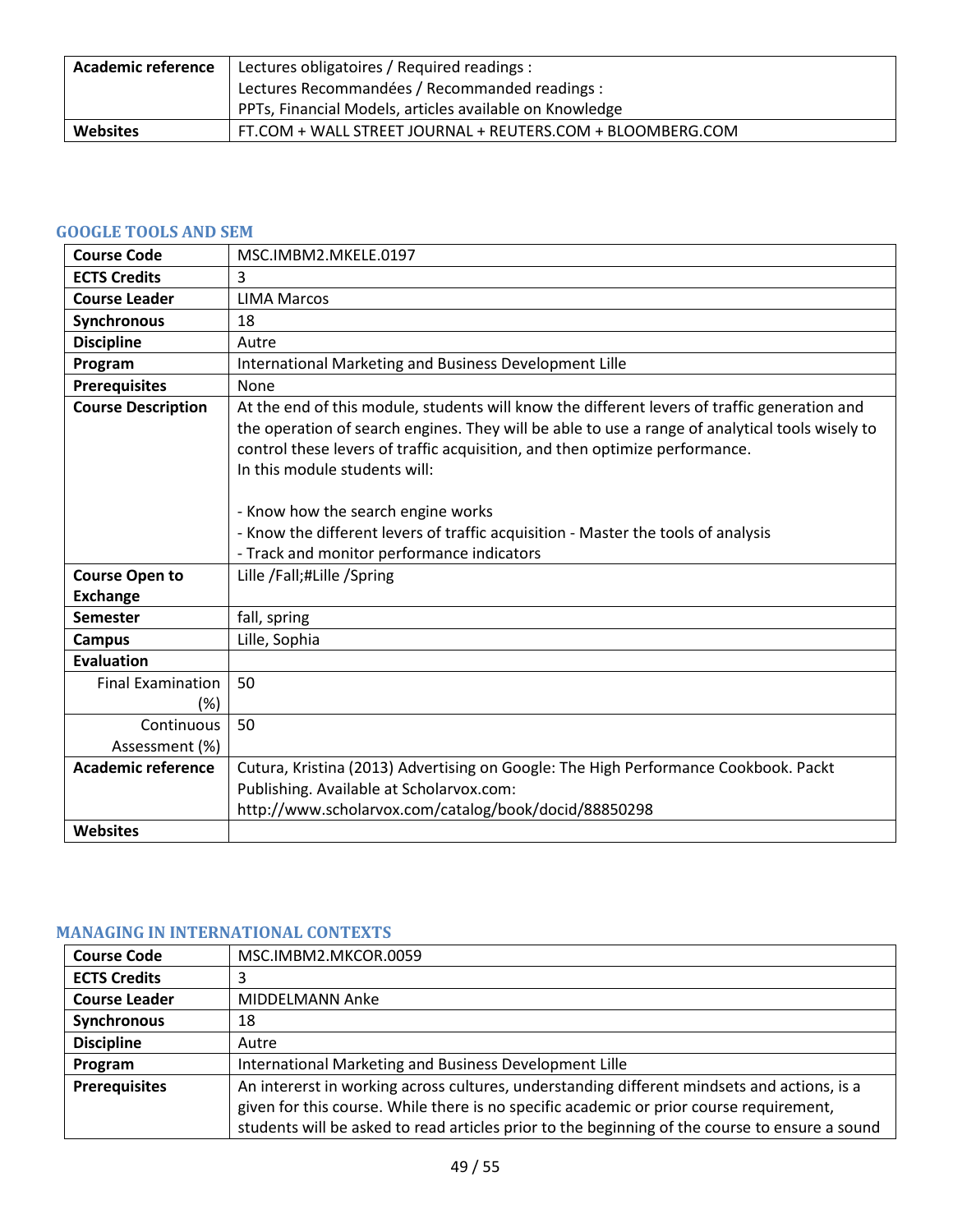|                                             | foundation from which all students can progress. Any practical experience gained, either      |
|---------------------------------------------|-----------------------------------------------------------------------------------------------|
|                                             | while studying, working or general living is a definite plus.                                 |
| <b>Course Description</b>                   | In this age of globalization, working in international and therefore multicultural            |
|                                             | environments is becoming a commonplace occurrence for many managers. Companies value          |
|                                             | multicultural working environments for the innovative ideas adn solutions that can result     |
|                                             | from different perspectives, approaches and ways of working. At the same time, it is not      |
|                                             | always easy to navigate multicultural watersstumbling blocks, such as different modes of      |
|                                             | communication, expectations and assumptions, ways of problem-solving, planning and            |
|                                             | achieving results--often complicate interactions and results at the international level. In   |
|                                             | marketing environments, effective multicultural management implies not only the ability to    |
|                                             | cooperate with others, work in teams and speak different languages, but also to understand    |
|                                             | the different mindsets of colleagues and consumers and how these will impact not only         |
|                                             | everyday working but also successful international marketing approaches.                      |
|                                             | This course looks at some of the fundamental obstacles to successful cross-cultural working   |
|                                             | and, through a learning-by-doing approach, aims not only to raise cultural awareness (both    |
|                                             | of ones own cultural preferences and those of others) but also provide tools to overcome      |
|                                             | some of the intuitive and subconscious barriers (such as preconceptions and stereotypes) to   |
|                                             | permit inclusive and creative working. Moreover, it deals with the necessity of understanding |
|                                             | the world views of others--colleagues and consumers--in order not only to work effectively,   |
|                                             | but also to understand a consumer's cultural mindset.                                         |
| <b>Course Open to</b>                       | Lille /Fall                                                                                   |
| <b>Exchange</b>                             |                                                                                               |
| <b>Semester</b>                             | fall                                                                                          |
| <b>Campus</b>                               | Lille                                                                                         |
| <b>Evaluation</b>                           |                                                                                               |
| <b>Final Examination</b>                    | 60                                                                                            |
| $(\%)$                                      |                                                                                               |
| Continuous                                  | 40                                                                                            |
| Assessment (%)<br><b>Academic reference</b> | Required readings :                                                                           |
|                                             | Adler, Nancy, "International Dimensions of Organizational Behavior", 2009                     |
|                                             | Recommended readings :                                                                        |
|                                             | Hofstede, G, Hofstede G.J., Minkov, M, "Cultures and Organisations. Software of the Mind",    |
|                                             | McGraw-Hill, 2010                                                                             |
|                                             | Steers, R.M., Sanchez-Runde, C.J., Nardon, L., Management Across Cultures, Cambridge          |
|                                             | University Press, 2010                                                                        |
|                                             | Additional articles will be provided on the Knowledge course site                             |
| <b>Websites</b>                             |                                                                                               |

## <span id="page-49-0"></span>**NEGOTIATION**

| <b>Course Code</b>   | MSC.IMBM2.MKELE.0128                                   |
|----------------------|--------------------------------------------------------|
| <b>ECTS Credits</b>  |                                                        |
| <b>Course Leader</b> | <b>SPIER Peter</b>                                     |
| <b>Synchronous</b>   | 18                                                     |
| <b>Discipline</b>    | Autre                                                  |
| Program              | International Marketing and Business Development Lille |
| <b>Prerequisites</b> | None                                                   |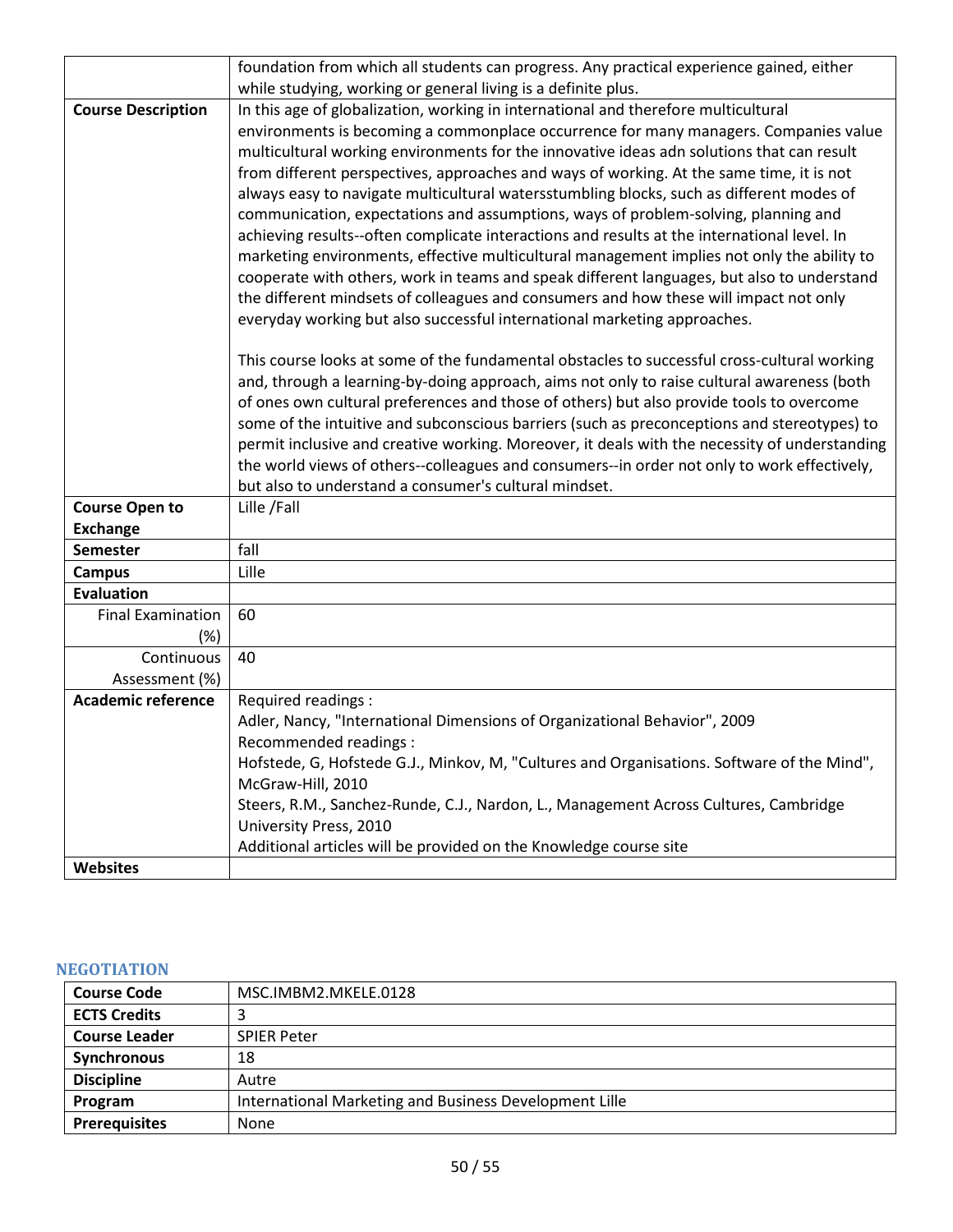| <b>Course Description</b> | This course is positioned as a complement aside the classic courses of marketing :<br>- At the end of their studies, about 50% of the students in Economics, Business Development, |
|---------------------------|------------------------------------------------------------------------------------------------------------------------------------------------------------------------------------|
|                           | start in their professional life with a commercial function.<br>- Companies offer more jobs in sales than in marketing positions (with a ratio of 10 for 1                         |
|                           | according to some surveys).<br>The purpose is thus to give the participants some understanding of what negotiation is, to                                                          |
|                           | develop their own personal skills in negotiation, and to give them benchmarks about                                                                                                |
|                           | professional commercial behaviour, should they have tomorrow an occupation in Sales &<br>Marketing.                                                                                |
| <b>Course Open to</b>     | Lille /Fall                                                                                                                                                                        |
| <b>Exchange</b>           |                                                                                                                                                                                    |
| <b>Semester</b>           | fall                                                                                                                                                                               |
| <b>Campus</b>             | Lille                                                                                                                                                                              |
| <b>Evaluation</b>         |                                                                                                                                                                                    |
| <b>Final Examination</b>  | 60                                                                                                                                                                                 |
| (%)                       |                                                                                                                                                                                    |
| Continuous                | 40                                                                                                                                                                                 |
| Assessment (%)            |                                                                                                                                                                                    |
| <b>Academic reference</b> | Tracy, Brian. (2013). Negotiation. Amacom, 2013                                                                                                                                    |
|                           | http://www.scholarvox.com/catalog/book/docid/88813662                                                                                                                              |
| <b>Websites</b>           |                                                                                                                                                                                    |

# <span id="page-50-0"></span>**PANEL DATA ANALYSIS**

| <b>Course Code</b>        | MSC.IMBM2.MKELE.0191                                                                                                                                                                                                                                                                                                                                                                                                                                                                                                                                                                                                                                                                                                                                                                                                                                                                                                                                                                                                                                                                                                                                                                                                                                                                                                                                                                                                                                                                                                                                                                                                                     |
|---------------------------|------------------------------------------------------------------------------------------------------------------------------------------------------------------------------------------------------------------------------------------------------------------------------------------------------------------------------------------------------------------------------------------------------------------------------------------------------------------------------------------------------------------------------------------------------------------------------------------------------------------------------------------------------------------------------------------------------------------------------------------------------------------------------------------------------------------------------------------------------------------------------------------------------------------------------------------------------------------------------------------------------------------------------------------------------------------------------------------------------------------------------------------------------------------------------------------------------------------------------------------------------------------------------------------------------------------------------------------------------------------------------------------------------------------------------------------------------------------------------------------------------------------------------------------------------------------------------------------------------------------------------------------|
| <b>ECTS Credits</b>       | 3                                                                                                                                                                                                                                                                                                                                                                                                                                                                                                                                                                                                                                                                                                                                                                                                                                                                                                                                                                                                                                                                                                                                                                                                                                                                                                                                                                                                                                                                                                                                                                                                                                        |
| <b>Course Leader</b>      | <b>LIMA Marcos</b>                                                                                                                                                                                                                                                                                                                                                                                                                                                                                                                                                                                                                                                                                                                                                                                                                                                                                                                                                                                                                                                                                                                                                                                                                                                                                                                                                                                                                                                                                                                                                                                                                       |
| Synchronous               | 18                                                                                                                                                                                                                                                                                                                                                                                                                                                                                                                                                                                                                                                                                                                                                                                                                                                                                                                                                                                                                                                                                                                                                                                                                                                                                                                                                                                                                                                                                                                                                                                                                                       |
| <b>Discipline</b>         | Autre                                                                                                                                                                                                                                                                                                                                                                                                                                                                                                                                                                                                                                                                                                                                                                                                                                                                                                                                                                                                                                                                                                                                                                                                                                                                                                                                                                                                                                                                                                                                                                                                                                    |
| Program                   | International Marketing and Business Development Lille                                                                                                                                                                                                                                                                                                                                                                                                                                                                                                                                                                                                                                                                                                                                                                                                                                                                                                                                                                                                                                                                                                                                                                                                                                                                                                                                                                                                                                                                                                                                                                                   |
| <b>Prerequisites</b>      | Intermediate marketing knowledge.                                                                                                                                                                                                                                                                                                                                                                                                                                                                                                                                                                                                                                                                                                                                                                                                                                                                                                                                                                                                                                                                                                                                                                                                                                                                                                                                                                                                                                                                                                                                                                                                        |
| <b>Course Description</b> | Retail channels are an important part of the marketing equation. Whether you are working<br>in or working with retail, it is vital to understand what makes retail tick. It is in a retail<br>environment that consumers will have their 'first moment of truth' with a product. But retail<br>is more than just a setting: it is an experience, a source of value, a frame of reference<br>Many students will find themselves working in consumer goods. Your key partners will be<br>stores. What matters to the store manager? What is his/her business model? How can you<br>better work together to align your interests?<br>Industrial companies, such as Coca Cola, or Nestlé, might have their products distributed by<br>intermediaries such as hypermarkets and chainstores. We thus, do not get the clear and<br>precise information about the sell-out (sales to final consumers, who are the clients of those<br>distributors), of our brand, nor its competitors. So, it is hard to evaluate its relative<br>performance and be able to recommend actions without this type of information. In order<br>to successfully design and implement a retail strategy, data is necessary both from<br>distributor panels and consumer panels. Panels provide the insight on the performance,<br>consumption and buying behaviours not only of brands but also of their competitors.<br>This class aims to enable students to elaborate retail strategies by reading marketing panels<br>to define problems but also to evaluate growth drivers, in order to recommend suitable,<br>targeted and contextualized marketing actions. |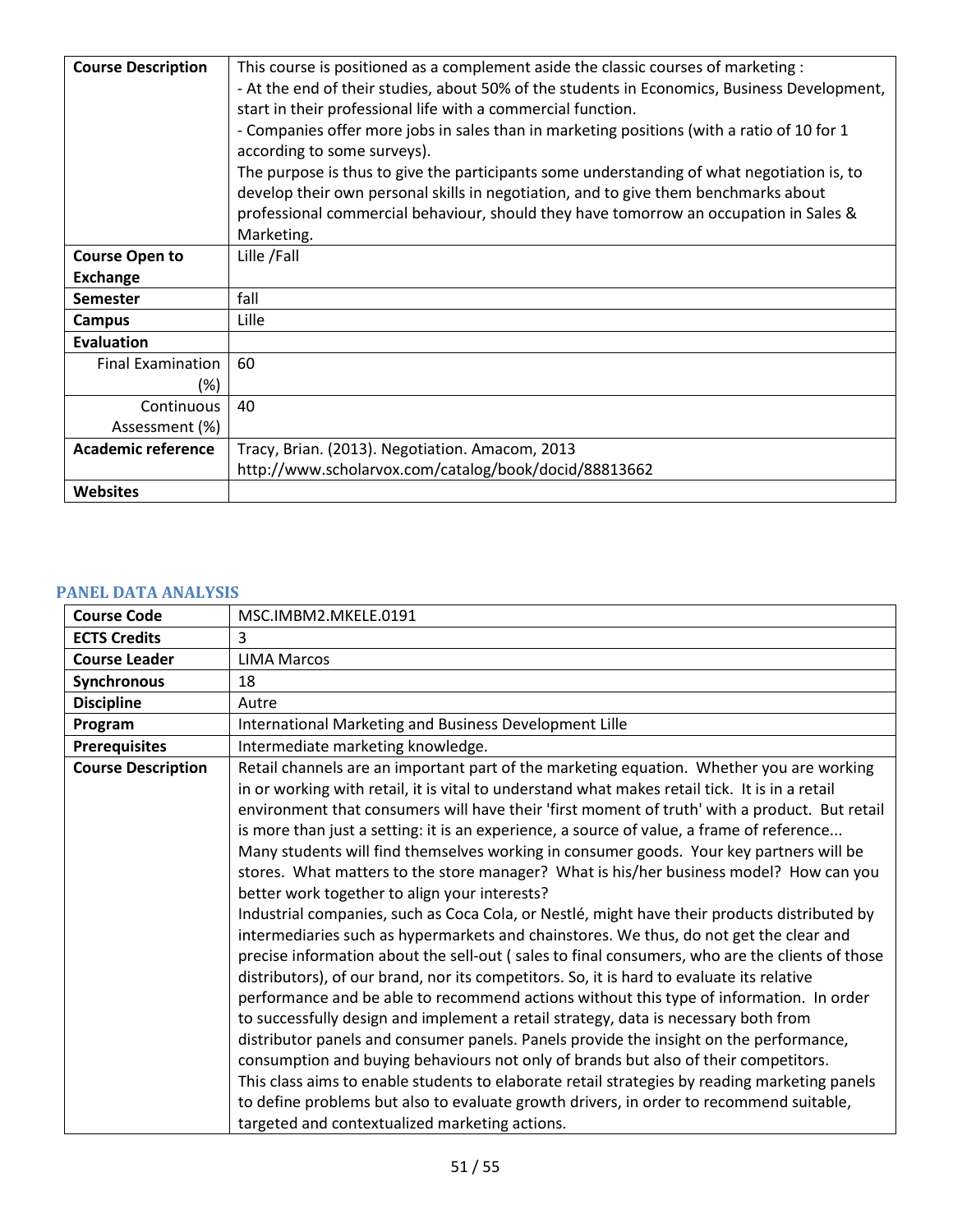|                          | The ability to read and interpret such "panel information" is becoming an increasingly    |
|--------------------------|-------------------------------------------------------------------------------------------|
|                          | important skills for many marketing positions.                                            |
| <b>Course Open to</b>    | Lille /Fall                                                                               |
| <b>Exchange</b>          |                                                                                           |
| <b>Semester</b>          | fall                                                                                      |
| Campus                   | Lille                                                                                     |
| Evaluation               |                                                                                           |
| <b>Final Examination</b> | 60                                                                                        |
| (%)                      |                                                                                           |
| Continuous               | 40                                                                                        |
| Assessment (%)           |                                                                                           |
| Academic reference       | Advanced Customer Analytics: Targeting, Valuing, Segmenting and Loyalty Techniques Ed. 1. |
|                          | Grigsby, Mike. Kogan Page, 2016                                                           |
|                          | Methods in Consumer Research, Volume 1 : New Approaches to Classic Methods. Ares,         |
|                          | Gaston                                                                                    |
|                          | Elsevier Science, 2018                                                                    |
| <b>Websites</b>          |                                                                                           |

## <span id="page-51-0"></span>**PERFECT PITCH**

| <b>Course Code</b>        | MSC.IMBM2.MKELE.0050                                                                                                                                                                                                                                                                                                                                                                                                |
|---------------------------|---------------------------------------------------------------------------------------------------------------------------------------------------------------------------------------------------------------------------------------------------------------------------------------------------------------------------------------------------------------------------------------------------------------------|
| <b>ECTS Credits</b>       | 3                                                                                                                                                                                                                                                                                                                                                                                                                   |
| <b>Course Leader</b>      | <b>FAURE Camille</b>                                                                                                                                                                                                                                                                                                                                                                                                |
| Synchronous               | 18                                                                                                                                                                                                                                                                                                                                                                                                                  |
| <b>Discipline</b>         | Autre                                                                                                                                                                                                                                                                                                                                                                                                               |
| Program                   | International Marketing and Business Development Lille                                                                                                                                                                                                                                                                                                                                                              |
| <b>Prerequisites</b>      | None                                                                                                                                                                                                                                                                                                                                                                                                                |
|                           | Limits may apply to group sizes                                                                                                                                                                                                                                                                                                                                                                                     |
| <b>Course Description</b> | This course is about concise, effective, persuasive communication. In today's business<br>environment, you have to 'sell' your ideas, grabbing the attention of colleagues and<br>customers, expressing your ideas briefly, with clarity and impact. In this course, you will learn<br>how to master such communication even under pressure, how to interest and convince, in<br>other words, how to 'make a pitch. |
| <b>Course Open to</b>     | Lille /Fall;#Sophia /Fall                                                                                                                                                                                                                                                                                                                                                                                           |
| <b>Exchange</b>           |                                                                                                                                                                                                                                                                                                                                                                                                                     |
| <b>Semester</b>           | fall                                                                                                                                                                                                                                                                                                                                                                                                                |
| <b>Campus</b>             | Lille, Paris, Sophia, Suzhou                                                                                                                                                                                                                                                                                                                                                                                        |
| <b>Evaluation</b>         |                                                                                                                                                                                                                                                                                                                                                                                                                     |
| <b>Final Examination</b>  | 50                                                                                                                                                                                                                                                                                                                                                                                                                  |
| (%)                       |                                                                                                                                                                                                                                                                                                                                                                                                                     |
| Continuous                | 50                                                                                                                                                                                                                                                                                                                                                                                                                  |
| Assessment (%)            |                                                                                                                                                                                                                                                                                                                                                                                                                     |
| <b>Academic reference</b> | Lectures obligatoires / Required readings :                                                                                                                                                                                                                                                                                                                                                                         |
|                           | There is no required reading list.                                                                                                                                                                                                                                                                                                                                                                                  |
|                           | Lectures Recommandées / Recommanded readings :                                                                                                                                                                                                                                                                                                                                                                      |
|                           | Students are encouraged to read any published books on effective speaking, effective selling,                                                                                                                                                                                                                                                                                                                       |
|                           | etc., however to treat them with caution. Two possible publications:                                                                                                                                                                                                                                                                                                                                                |
|                           | - Life's a Pitch, by Philip Delves Broughton                                                                                                                                                                                                                                                                                                                                                                        |
|                           | - Small Message: Big Impact, by Terri Sjoden                                                                                                                                                                                                                                                                                                                                                                        |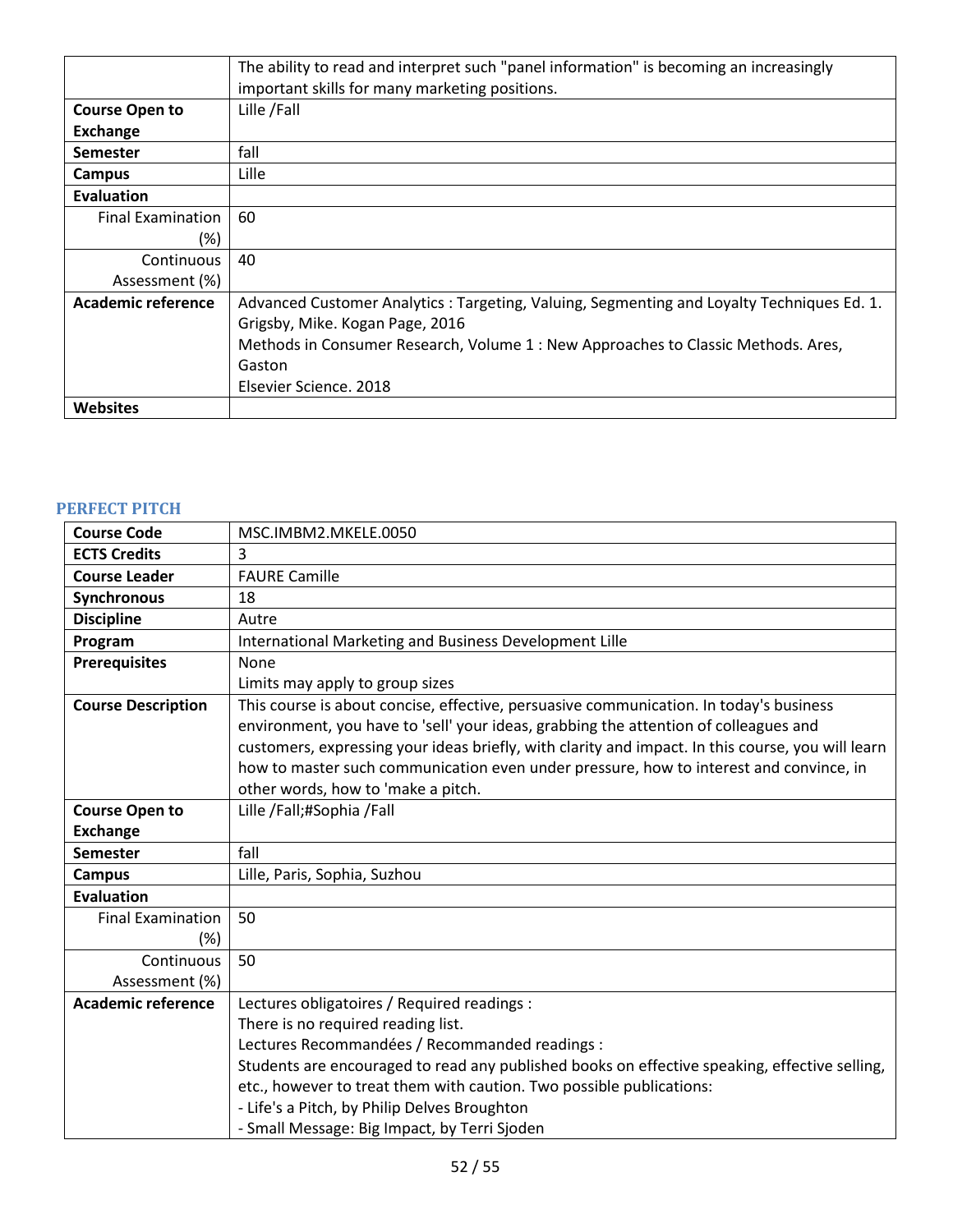|--|

| <b>Course Code</b>                 | MSC.IMBM2.MKELE.0166                                                                                                                                                                                                        |
|------------------------------------|-----------------------------------------------------------------------------------------------------------------------------------------------------------------------------------------------------------------------------|
| <b>ECTS Credits</b>                | 3                                                                                                                                                                                                                           |
| <b>Course Leader</b>               | <b>FAURE Camille</b>                                                                                                                                                                                                        |
| Synchronous                        | 18                                                                                                                                                                                                                          |
| <b>Discipline</b>                  | Autre                                                                                                                                                                                                                       |
| Program                            | International Marketing and Business Development Lille                                                                                                                                                                      |
| <b>Prerequisites</b>               | M <sub>1</sub>                                                                                                                                                                                                              |
| <b>Course Description</b>          | In a digital world ruled by innovation, artificial intelligence and uncertainty, Millennials will<br>quickly be taken into high-level management positions in a context of cultural and<br>generational diversity.          |
|                                    | This course has been designed to help them better understand what is leadership today.<br>It combines theory and practice and fundamental tools to develop hard and soft skills and<br>communicate about them persuasively. |
|                                    | By becoming aware of their self-leadership, they will also be able to formulate an ambitious<br>and unique professional project : theirs."                                                                                  |
| <b>Course Open to</b>              | Lille /Fall;#Lille /Spring                                                                                                                                                                                                  |
| <b>Exchange</b>                    |                                                                                                                                                                                                                             |
| <b>Semester</b>                    | fall, spring                                                                                                                                                                                                                |
| <b>Campus</b>                      | Lille, Paris, Sophia                                                                                                                                                                                                        |
| <b>Evaluation</b>                  |                                                                                                                                                                                                                             |
| <b>Final Examination</b><br>$(\%)$ | 70                                                                                                                                                                                                                          |
| Continuous<br>Assessment (%)       | 30                                                                                                                                                                                                                          |
| <b>Academic reference</b>          | Delivered during the first class                                                                                                                                                                                            |
| Websites                           |                                                                                                                                                                                                                             |

#### <span id="page-52-0"></span>**PERSUASIVE LEADERSHIP IN A MILLENNIAL WORLD**

## <span id="page-52-1"></span>**RESEARCH METHODS**

| Course           | MSC.IMBM2.MKELE.0143                                   |
|------------------|--------------------------------------------------------|
| Code             |                                                        |
| <b>ECTS</b>      | 3                                                      |
| <b>Credits</b>   |                                                        |
| <b>Course</b>    | <b>LIMA Marcos</b>                                     |
| Leader           |                                                        |
| Synchro          | $\mathbf 0$                                            |
| nous             |                                                        |
| <b>Disciplin</b> | Autre                                                  |
| e                |                                                        |
| Program          | International Marketing and Business Development Lille |
| Prerequi         | M1                                                     |
| sites            |                                                        |